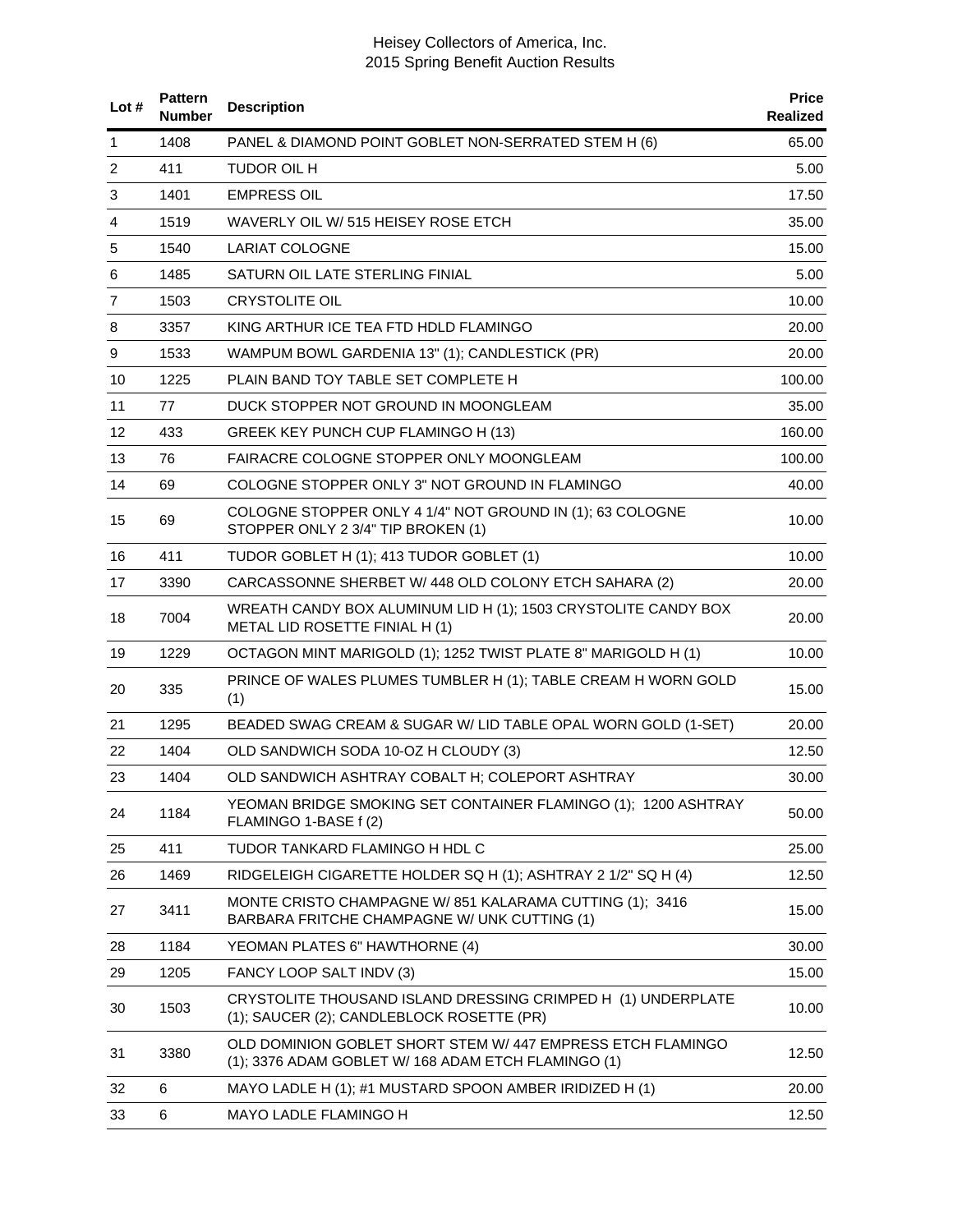| Lot # | <b>Pattern</b><br><b>Number</b> | <b>Description</b>                                                                                                                                                                                                                                                                                 | <b>Price</b><br>Realized |
|-------|---------------------------------|----------------------------------------------------------------------------------------------------------------------------------------------------------------------------------------------------------------------------------------------------------------------------------------------------|--------------------------|
| 34    | 1429                            | PRISTINE BOWL FLORAL W/ 22 FLOWER FROG H                                                                                                                                                                                                                                                           | 32.50                    |
| 35    | 3324                            | DELAWARE CHAMPAGNE FLAMINGO (2)                                                                                                                                                                                                                                                                    | 20.00                    |
| 36    | 411                             | TUDOR PUNCH CUP H (5)                                                                                                                                                                                                                                                                              | 40.00                    |
| 37    | 451                             | CROSS LINED FLUTE JELLY FTD H                                                                                                                                                                                                                                                                      | 17.50                    |
| 38    | 3404                            | SPANISH GOBLET W/ COBALT BOWL                                                                                                                                                                                                                                                                      | 55.00                    |
| 39    | 3390                            | CARCASSONNE SHERBET W/ COBALT BOWL                                                                                                                                                                                                                                                                 | 40.00                    |
| 40    | 3476                            | TEMPLE ICE TEA HDLD W/ 431 VICTORY ETCH (2)                                                                                                                                                                                                                                                        | 25.00                    |
| 41    | 1E92                            | OMEGA ICE TEA FTD W/ 1098 STARFLOWER CUTTING (7)                                                                                                                                                                                                                                                   | 15.00                    |
| 42    | 3360                            | PENN CHARTER GOBLET HAWTHORNE H (1); COCKTAIL HAWTHORNE H RIM<br>f(1)                                                                                                                                                                                                                              | 30.00                    |
| 43    | 3389                            | DUQUESNE CHAMPAGNE SAHARA RIM f's (2)                                                                                                                                                                                                                                                              | 10.00                    |
| 44    | 3312                            | GAYOSO GOBLET FLAMINGO                                                                                                                                                                                                                                                                             | 15.00                    |
| 45    | 1401                            | EMPRESS PLATE 8" RND SAHARA H (2); CELERY 13" SAHARA H (1); JELLY<br>FTD HDLD SAHARA (1)                                                                                                                                                                                                           | 20.00                    |
| 46    | 16                              | <b>HAIR RECEIVER H</b>                                                                                                                                                                                                                                                                             | 15.00                    |
| 47    | 1497                            | BOAT BOWL FLORAL 13" SERRATED EDGE H                                                                                                                                                                                                                                                               | 5.00                     |
| 48    | 458                             | PICKET BASKET 8" W/ UNK CUTTING H                                                                                                                                                                                                                                                                  | 40.00                    |
| 49    | 341                             | PURITAN PUNCH BOWL BASE ONLY H B                                                                                                                                                                                                                                                                   | 10.00                    |
| 50    | 1231                            | RIBBED OCTAGON CREAM SAHARA H (1); 1483 STANHOPE CREAM & SUGAR<br>NO KNOBS HDL C H (1-SET); 406 COARSE RIB CREAM HAWTHORNE H RIM f<br>(1); 1469 RIDGELEIGH SUGAR H (1); 393 NARROW FLUTE SUGAR HOTEL NO<br>LID H (2); 1280 WINGED SCROLL CREAM TABLE (1); 1220 PUNTY BAND<br>CREAM TABLE HDL C (1) | 25.00                    |
| 51    | 1540                            | LARIAT COLOGNE W/ CHARLETON DÉCOR STICKER                                                                                                                                                                                                                                                          | 35.00                    |
| 52    | 5065                            | COLT STEM COCKTAIL (1); 3304 UNIVERSAL WINE PAPER LABEL (1)                                                                                                                                                                                                                                        | 155.00                   |
| 53    | 473                             | NARROW FLUTE CANDY W/ LID FTD GOLD DÉCOR H                                                                                                                                                                                                                                                         | 35.00                    |
| 54    | 341 1/2                         | PURITAN PUNCH CUP H (6); 300 PEERLESS PUNCH CUP H (1)                                                                                                                                                                                                                                              | 45.00                    |
| 55    | 1485                            | SATURN OIL LATE (1); 1184 YEOMAN OIL 2-OZ H DAMAGED STOPPER BASE<br>(1)                                                                                                                                                                                                                            | 12.50                    |
| 56    | 5024                            | OXFORD GOBLET W/ 964 MARYLAND CUTTING H (1); 5011 YORKTOWN<br>CHAMPAGNE H (1); 5025 TYROLEAN CHAMPAGNE H (1); 3357 KING ARTHUR<br>SHERBET W/ 442 DIANA ETCH 1); 419 SUSSEX SHERBET MOONGLEAM<br>BOWL H (1); 4091 KIMBERLY CHAMPAGNE W/ 919 LAUREL WREATH<br>CUTTING (1)                            | 20.00                    |
| 57    | 1295                            | BEADED SWAG CREAM TABLE & SUGAR TABLE W/ LID OPAL (1-SET)                                                                                                                                                                                                                                          | 35.00                    |
| 58    | 411                             | TUDOR OYSTER COCKTAIL H (3); 352 FLAT PANEL OYSTER COCKTAIL H (2)                                                                                                                                                                                                                                  | 10.00                    |
| 59    | 150                             | BANDED FLUTE SHERBET LOW FTD SHALLOW H (1); 300 PEERLESS<br>SHERBET H(2)                                                                                                                                                                                                                           | 5.00                     |
| 60    | 1433                            | THUMBPRINT & PANEL CANDLESTICK 2-LITE SAHARA (1); 1559 COLUMBIA<br>CANDLESTICK 1-LITE CRIMPED BOTTOM (1)                                                                                                                                                                                           | 25.00                    |
| 61    | 5                               | PUFF BOX W/ NOVEAU LID H (1); 7052 DIAMOND GRID PUFF BOX W/ METAL<br>LID H(1)                                                                                                                                                                                                                      | 40.00                    |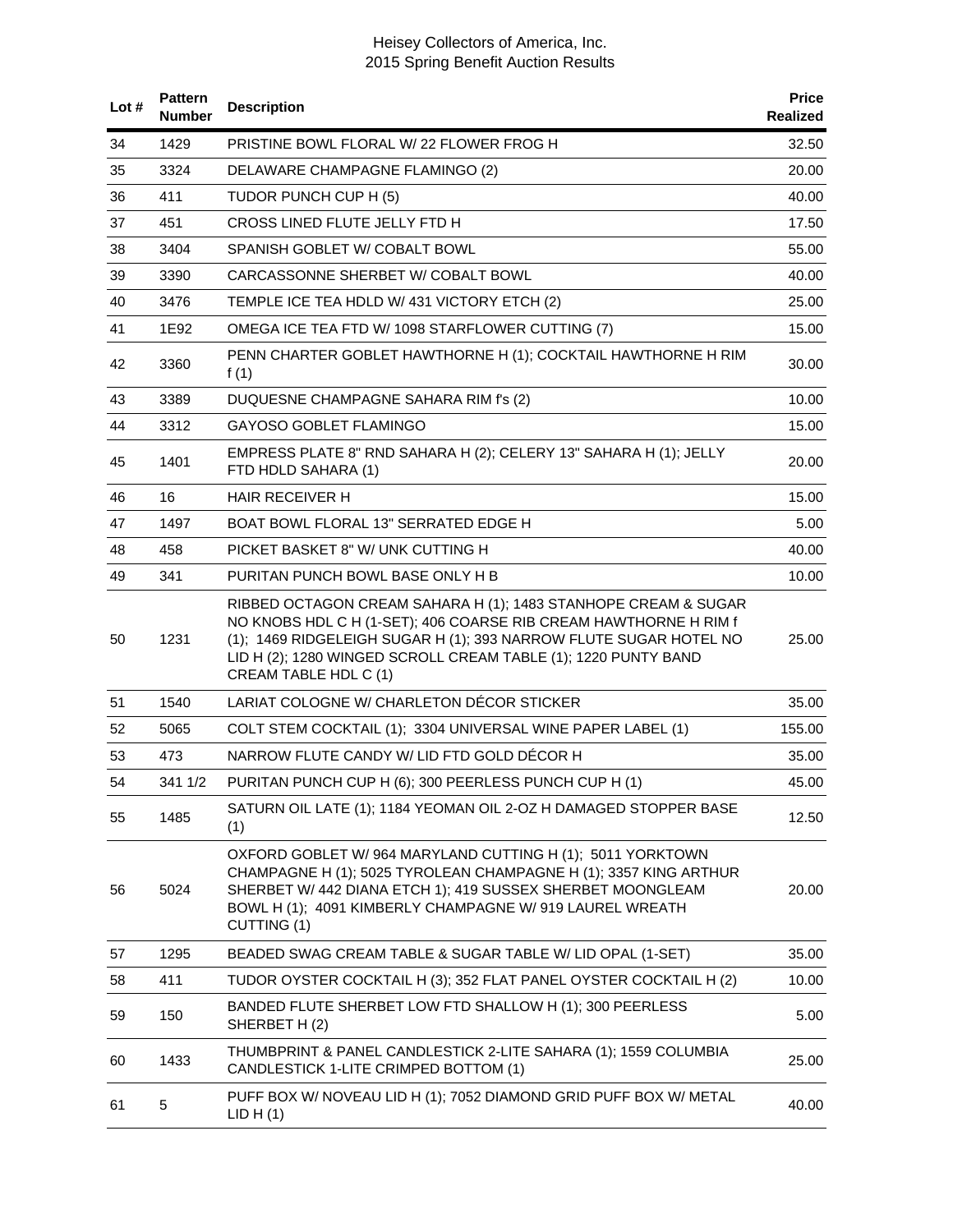| Lot# | <b>Pattern</b><br><b>Number</b> | <b>Description</b>                                                                                                                                 | <b>Price</b><br>Realized |
|------|---------------------------------|----------------------------------------------------------------------------------------------------------------------------------------------------|--------------------------|
| 62   | 1469                            | RIDGELEIGH RELISH 10 1/2" 3-PRT H                                                                                                                  | 15.00                    |
| 63   | 1205                            | <b>FANCY LOOP PUNCH CUP FTD CUPPED</b>                                                                                                             | 20.00                    |
| 64   | 1540                            | LARIAT NAPPY 7 1/2" (1); CANDLESTICK 2-LITE (1)                                                                                                    | 10.00                    |
| 65   | 1509                            | QUEEN ANN MINT DF W/ 507 ORCHID ETCH                                                                                                               | 12.50                    |
| 66   | 1295                            | BEADED SWAG TUMBLER W/ RUBY FLASH BAND                                                                                                             | 12.50                    |
| 67   | 1434                            | TOM & JERRY MUG H                                                                                                                                  | 130.00                   |
| 68   | 406                             | COARSE RIB CELERY 12" W/ MARIGOLD STAIN H                                                                                                          | 20.00                    |
| 69   | 6                               | <b>MAYO LADLE FLAMINGO H</b>                                                                                                                       | 20.00                    |
| 70   | 69                              | COLOGNE STOPPER ONLY 4" FLAMINGO                                                                                                                   | 45.00                    |
| 71   | 485                             | HEXAGON STEM COLOGNE H BROKEN STOPPER (1); 487 HEXAGON STEM<br>COLOGNE H BROKEN STOPPER (1)                                                        | 20.00                    |
| 72   | 353                             | MEDIUM FLAT PANEL MARMALADE NO LID H (1); 335 PRINCE OF WALES<br>PLUMES TOOTHPICK H RIM f WORN GOLD (1); 300 PEERLESS SYRUP 7-OZ<br>$NO$ LID $(1)$ | 10.00                    |
| 73   | 1255                            | PINEAPPLE & FAN TANKARD 1/2-PINT CUSTARD H (2)                                                                                                     | 15.00                    |
| 74   | 412                             | TUDOR ICE TEA FTD HDL H                                                                                                                            | 25.00                    |
| 75   | 1506                            | PROVINCIAL PLATE 6 1/2" (1); 1218 SIMPLICITY PLATE 6 1/2" GOLD RIM H (4);<br>361 CRISS CROSS NAPPY 5" SHALLOW H WORN GOLD (1)                      | 5.00                     |
| 76   | 393                             | NARROW FLUTE PLATE 5" H (6); 433 GREEK KEY PLATE 4 1/2" H (1)                                                                                      | 12.50                    |
| 77   | 1519                            | WAVERLY PLATE 7" W/ BAMBOO SAND BLAST DECOR                                                                                                        | 5.00                     |
| 78   | 372                             | MCGRADY SYRUP 5-OZ FLAMINGO H                                                                                                                      | 30.00                    |
| 79   | 4121                            | GLENN MARMALADE W/ LID MADE FROM 5048 ROOSTER STEM                                                                                                 | 25.00                    |
| 80   | 86                              | STOPPER & STRAINER f FOR DECANTER (2-PC)                                                                                                           | 7.50                     |
| 81   | 6                               | VASE FOR EPERGNE H                                                                                                                                 | 22.50                    |
| 82   | 1540                            | LARIAT RELISH 3-PRT 11" OBLONG                                                                                                                     | 12.50                    |
| 83   | 1540                            | LARIAT JELLY 2-PRT 7" (3)                                                                                                                          | 5.00                     |
| 84   | 1540                            | LARIAT CHEESE FTD W/ LID 6"                                                                                                                        | 15.00                    |
| 85   | 1540                            | LARIAT RELISH 3-PRT 10" RND H                                                                                                                      | 15.00                    |
| 86   | 1540                            | LARIAT RELISH 3-PRT 10" RND H                                                                                                                      | 10.00                    |
| 87   | 1540                            | LARIAT NAPPY 7" H (2)                                                                                                                              | 10.00                    |
| 88   | 1540                            | LARIAT BON BON 7" H                                                                                                                                | 12.50                    |
| 89   | 1540                            | LARIAT CANDLESTICK 2-LITE (PR)                                                                                                                     | 12.50                    |
| 90   | 3350                            | WABASH CHAMPAGNE W/ 442 DIANA ETCH H (3)                                                                                                           | 7.50                     |
| 91   | 3350                            | WABASH SHERBET H (2)                                                                                                                               | 5.00                     |
| 92   | 3350                            | WABASH PARFAIT H                                                                                                                                   | 10.00                    |
| 93   | 341 1/2                         | PURITAN JUG 1/2-GAL SQUAT H HDL C                                                                                                                  | 27.50                    |
| 94   | 1454                            | DIAMOND POINT JELLY INDV H (16); ASHTRAY INDV H (7)                                                                                                | 20.00                    |
| 95   | 1540                            | LARIAT PLATE SANDWICH 14"                                                                                                                          | 20.00                    |
| 96   | 1540                            | LARIAT HURRICANE BASE H (PR)                                                                                                                       | 5.00                     |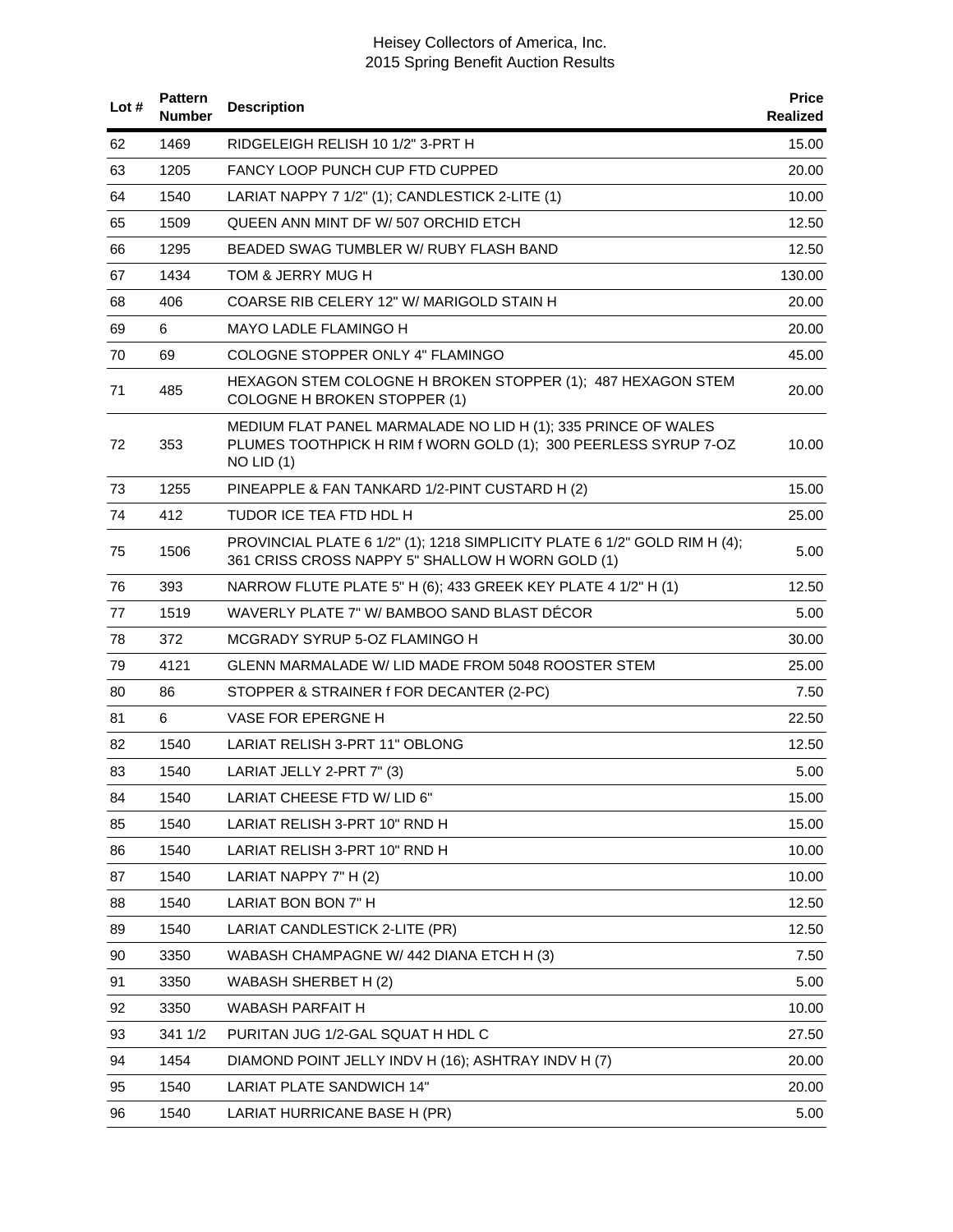| Lot $#$ | <b>Pattern</b><br><b>Number</b> | <b>Description</b>                                                                                                                                                                                                                         | <b>Price</b><br>Realized |
|---------|---------------------------------|--------------------------------------------------------------------------------------------------------------------------------------------------------------------------------------------------------------------------------------------|--------------------------|
| 97      | 1184                            | YEOMAN CELERY 13" SAHARA                                                                                                                                                                                                                   | 7.50                     |
| 98      | 1229                            | OCTAGON BON BON MOONGLEAM                                                                                                                                                                                                                  | 10.00                    |
| 99      | 1540                            | LARIAT PLATE SANDWICH 14" W/ 980 MOONGLO CUTTING                                                                                                                                                                                           | 20.00                    |
| 100     | 9                               | GIBSON GIRL BOWL FLORAL 8" FLAMINGO H                                                                                                                                                                                                      | 20.00                    |
| 101     | 99                              | LITTLE SQUATTER CANDLESTICK MOONGLEAM H (PR)                                                                                                                                                                                               | 25.00                    |
| 102     | 99                              | LITTLE SQUATTER CANDLESTICK FLAMINGO (PR)                                                                                                                                                                                                  | 17.50                    |
| 103     | 1252                            | TWIST JELLY FLAMINGO (1); CELERY 10" FLAMINGO H (1); 1229 OCTAGON<br>MINT W/ UNK CUTTING FLAMINGO (1); CHEESE W/ 447 EMPRESS ETCH<br>FLAMINGO (1); 1225 RIDGE & STAR PLATE 6" FLAMINGO H (2); 1231 RIBBED<br>OCTAGON PLATE 7" FLAMINGO (1) | 22.50                    |
| 104     | 1184                            | YEOMAN BOWL FLORAL HEXAGON 10" ROLLED EDGE MOONGLEAM H                                                                                                                                                                                     | 30.00                    |
| 105     | 352                             | FLAT PANEL HORSERADISH                                                                                                                                                                                                                     | 15.00                    |
| 106     | 1252                            | TWIST PLATE 9" MOONGLEAM H SHOWS WEAR (1); NAPPY 4 1/2"<br>MOONGLEAM H (1); CELERY 10" MOONGLEAM H B (1); SHERBET<br>MOONGLEAM H C (1)                                                                                                     | 17.50                    |
| 107     | 1428                            | WARWICK VASE 9" (PR)                                                                                                                                                                                                                       | 32.50                    |
| 108     | 1503                            | CRYSTOLITE CHEESE FTD (1); NAPPY 4 1/2" H (4)                                                                                                                                                                                              | 17.50                    |
| 109     | 1503                            | CRYSTOLITE CREAM & SUGAR H (1-SET)                                                                                                                                                                                                         | 7.50                     |
| 110     | 1503                            | CRYSTOLITE BOWL FLORAL 10" FLARED                                                                                                                                                                                                          | 5.00                     |
| 111     | 1503                            | CRYSTOLITE BOWL FLORAL 11 1/2" FLARED H                                                                                                                                                                                                    | 10.00                    |
| 112     | 1503                            | CRYSTOLITE BOWL GARDENIA 11" H                                                                                                                                                                                                             | 17.50                    |
| 113     | 1519                            | WAVERLY BOWL GARDENIA 12 1/2" W/ 507 ORCHID ETCH                                                                                                                                                                                           | 15.00                    |
| 114     | 1519                            | WAVERLY BOWL GARDENIA 12" W/ 507 ORCHID ETCH                                                                                                                                                                                               | 15.00                    |
| 115     | 1519                            | WAVERLY BOWL 10" CRIMPED W/ 507 ORCHID ETCH                                                                                                                                                                                                | 7.50                     |
| 116     | 1509                            | QUEEN ANN TRIPLEX RELISH 7" W/ ORCHID ETCH                                                                                                                                                                                                 | 5.00                     |
| 117     | 1509                            | QUEEN ANN DRESSING 2-PRT H W/ 507 ORCHID ETCH (2)                                                                                                                                                                                          | 15.00                    |
| 118     | 1519                            | WAVERLY DRESSING 2-PRT W/ 507 ORCHID ETCHH                                                                                                                                                                                                 | 5.00                     |
| 119     | 1519                            | WAVERLY RELISH 3-PRT 11" OVALW/ 507 ORCHID ETCH H                                                                                                                                                                                          | 10.00                    |
| 120     | 1519                            | WAVERLY MAYO W/ 507 ORCHID ETCHH (1); UNDERPLATE W/ 507 ORCHID<br>ETCHH(1)                                                                                                                                                                 | 17.50                    |
| 121     | 1519                            | WAVERLY CHEESE FTD W/ 507 ORCHID ETCH (1); 1509 QUEEN ANN PLATE<br>DEMI TORTE 10" W/507 ORCHID ETCH (1)                                                                                                                                    | 32.50                    |
| 122     | 1519                            | WAVERLY CREAM & SUGAR W/ 507 ORCHID ETCH H (PR)                                                                                                                                                                                            | 10.00                    |
| 123     | 1519                            | WAVERLY COMPORT 6" W/ 507 ORCHID ETCH (2)                                                                                                                                                                                                  | 17.50                    |
| 124     | 1509                            | QUEEN ANN MINT 5 1/2" DF W/ 507 ORCHID ETCH (1); JELLY 6" FTD HDL W/<br>507 ORCHID ETCH H (1); JELLY 5 1/2" FTD HDL W/ 507 ORCHID ETCH H (1)                                                                                               | 17.50                    |
| 125     | 1519                            | WAVERLY RELISH 4-PRT 9" RND H                                                                                                                                                                                                              | 15.00                    |
| 126     | 1519                            | WAVERLY RELISH 3-PRT 11" OVAL H                                                                                                                                                                                                            | 12.50                    |
| 127     | 1506                            | PROVINCIAL BOWL FLORAL 12" FLARED H                                                                                                                                                                                                        | 15.00                    |
| 128     | 1503                            | CRYSTOLITE CANDLESTICK 1-LITE (2-PR)                                                                                                                                                                                                       | 10.00                    |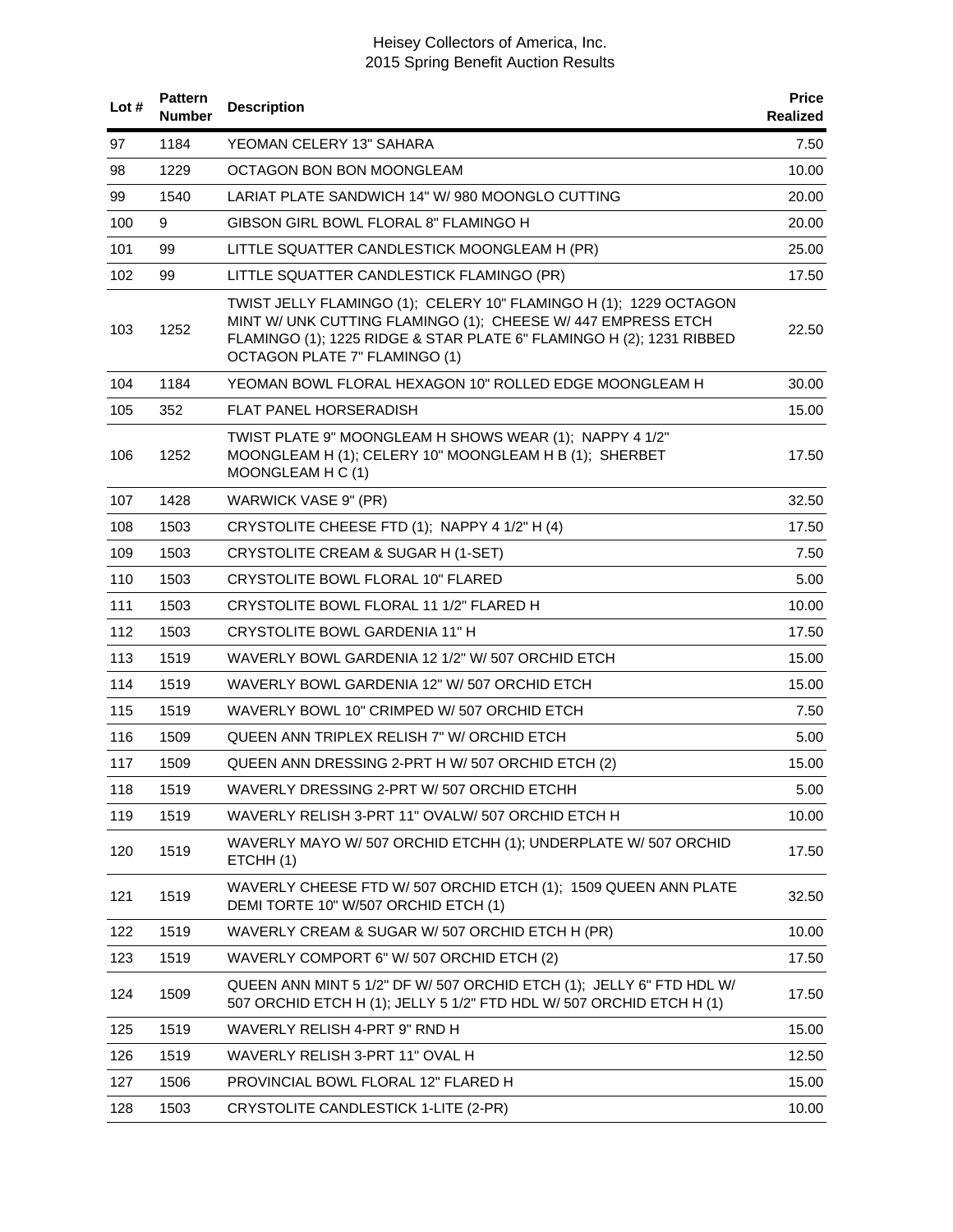| Lot# | <b>Pattern</b><br><b>Number</b> | <b>Description</b>                                                                                                             | <b>Price</b><br><b>Realized</b> |
|------|---------------------------------|--------------------------------------------------------------------------------------------------------------------------------|---------------------------------|
| 129  | 1503                            | CRYSTOLITE CANDLESTICK 3-LITE (PR)                                                                                             | 15.00                           |
| 130  | 1469                            | RIDGELEIGH CIGARETTE HOLDER RND H (1); NUT INDV 2-PRT H (1); SALT<br>INDV H (1); BRIDGE ASHTRAY H (1); ASHTRAY 2 1/2" SQ H (2) | 10.00                           |
| 131  | 1469                            | RIDGELEIGH CANDLESTICK 3 1/2" (PR)                                                                                             | 10.00                           |
| 132  | 362                             | EARNSHAW SYRUP 7-OZ W/ UNK CUTTING                                                                                             | 22.50                           |
| 133  | 150                             | BANDED FLUTE PUNCH BOWL BASE ONLY H                                                                                            | 47.50                           |
| 134  | 341                             | PURITAN PUNCH BOWL BASE ONLY TALL H                                                                                            | 32.50                           |
| 135  | 1567                            | PLANTATION GOBLET (4)                                                                                                          | 32.50                           |
| 136  | 1567                            | PLANTATION COCKTAIL (5)                                                                                                        | 17.50                           |
| 137  | 1567                            | PLANTATION CLARET (8)                                                                                                          | 45.00                           |
| 138  | 1567                            | PLANTATION SHERBET (4)                                                                                                         | 22.50                           |
| 139  | 1567                            | PLANTATION OYSTER COCKTAIL (4)                                                                                                 | 20.00                           |
| 140  | 1567                            | PLANTATION JUICE FTD (4)                                                                                                       | 27.50                           |
| 141  | 5067                            | PLANTATION GOBLET (3)                                                                                                          | 22.50                           |
| 142  | 5067                            | PLANTATION CLARET (5)                                                                                                          | 25.00                           |
| 143  | 5067                            | PLANTATION WINE (7)                                                                                                            | 50.00                           |
| 144  | 5067                            | PLANTATION SHERBET (7)                                                                                                         | 17.50                           |
| 145  | 1567                            | PLANTATION CREAM & SUGAR (1-SET)                                                                                               | 15.00                           |
| 146  | 1567                            | PLANTATION CREAM & SUGAR (1-SET)                                                                                               | 20.00                           |
| 147  | 300                             | PEERLESS MOLASSES 8-OZ                                                                                                         | 32.50                           |
| 148  | 300                             | PEERLESS MOLASSES 4-OZ                                                                                                         | 40.00                           |
| 149  | 1201                            | <b>FANDANGO CRUET 4-OZ</b>                                                                                                     | 27.50                           |
| 150  | 343                             | SUNBURST CRUET 4-OZ                                                                                                            | 42.50                           |
| 151  | 1225                            | PLAIN BAND CRUET 6-OZ                                                                                                          | 10.00                           |
| 152  | 160                             | LOCKET ON CHAIN CRUET 6-OZ                                                                                                     | 75.00                           |
| 153  | 160                             | LOCKET ON CHAIN CRUET 6-OZ                                                                                                     | 40.00                           |
| 154  | 3350                            | WABASH GOBLET W/ 439 PIED PIPER ETCH (6)                                                                                       | 20.00                           |
| 155  | 394                             | NARROW FLUTE FRENCH DRESSING RIB f                                                                                             | 20.00                           |
| 156  | 1205                            | FANCY LOOP PUNCH CUP FTD STRAIGHT (1); PUNCH CUP STD CUPPED (1)                                                                | 25.00                           |
| 157  | 3404                            | SPANISH GOBLET W/ COBALT BOWL 2-RIM f (5)                                                                                      | 160.00                          |
| 158  | 300                             | PEERLESS CHAMPAGNE FLUTE H (6)                                                                                                 | 30.00                           |
| 159  | 339                             | <b>CONTINENTAL GOBLET H (5)</b>                                                                                                | 30.00                           |
| 160  | 341                             | PURITAN CHAMPAGNE H (2)                                                                                                        | 12.50                           |
| 161  | 1567                            | PLANTATION GOBLET                                                                                                              | 5.00                            |
| 162  | 1404                            | OLD SANDWICH GOBLET SAHARA                                                                                                     | 15.00                           |
| 163  | 1404                            | OLD SANDWICH TUMBLER FTD SAHARA                                                                                                | 10.00                           |
| 164  | 142                             | CASCADE CANDLESTICK 3-LITE W/ 507 ORCHID ETCH (1)                                                                              | 15.00                           |
| 165  | 1205                            | FANCY LOOP WATER BOTTLE                                                                                                        | 95.00                           |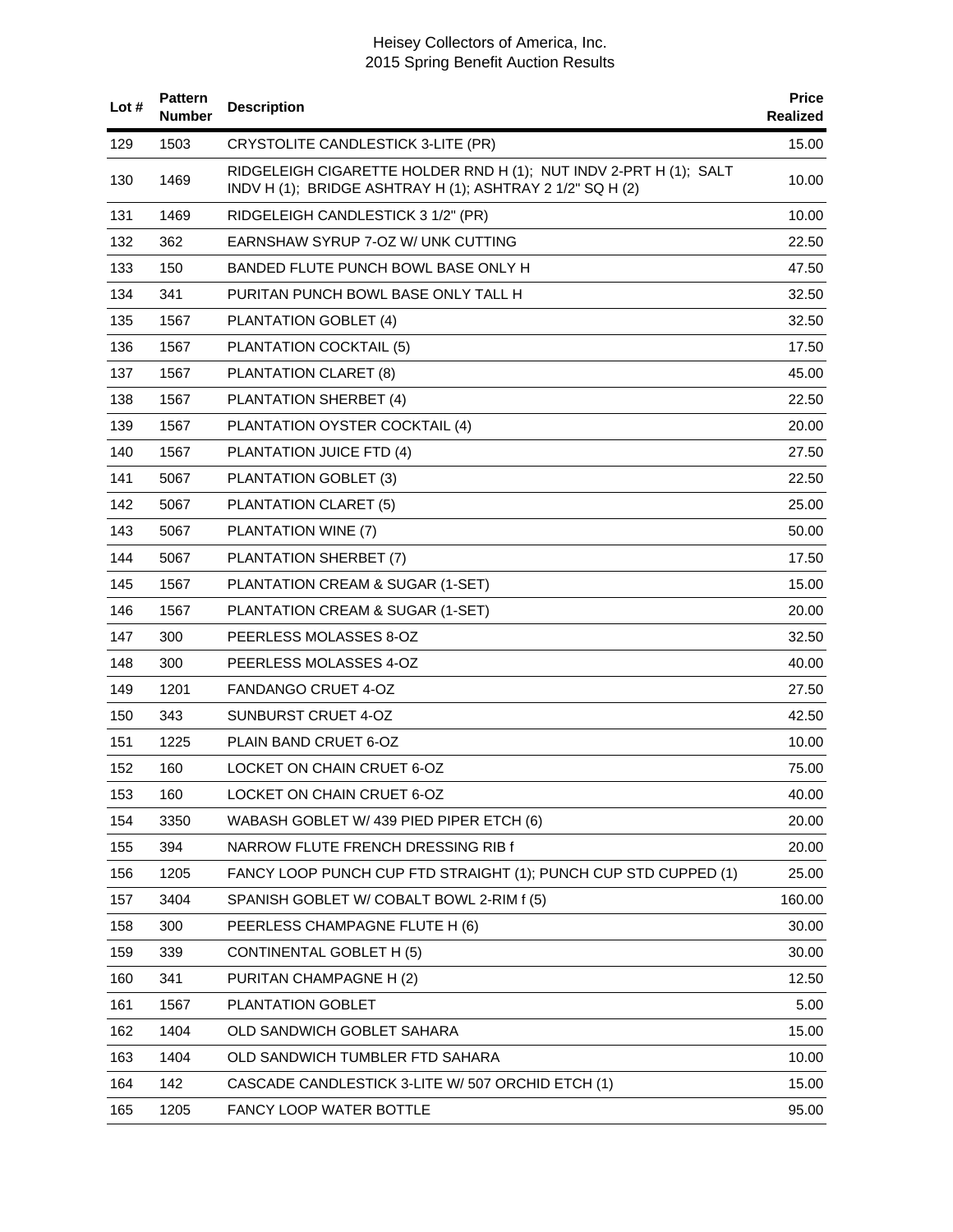| Lot# | <b>Pattern</b><br><b>Number</b> | <b>Description</b>                                                                                | <b>Price</b><br>Realized |
|------|---------------------------------|---------------------------------------------------------------------------------------------------|--------------------------|
| 166  | 407                             | COARSE RIB CELERY 9" FLAMINGO H                                                                   | 7.50                     |
| 167  | 350                             | PINWHEEL & FAN NAPPY 5 1/2" SHALLOW H (4)                                                         | 47.50                    |
| 168  | 1401                            | EMPRESS SUGAR MOONGLEAM H                                                                         | 15.00                    |
| 169  | 1205                            | <b>FANCY LOOP CRUET</b>                                                                           | 17.50                    |
| 170  | 300                             | PEERLESS CATSUP                                                                                   | 25.00                    |
| 171  | 1184                            | YEOMAN DRESSING BOWL DO FLAMINGO H (1); UNDERPLATE DO<br>FLAMINGO H (1)                           | 45.00                    |
| 172  | 10                              | <b>FLOWER FROG FLAMINGO</b>                                                                       | 55.00                    |
| 173  | 160                             | LOCKET ON CHAIN NAPPY 4" (3)                                                                      | 60.00                    |
| 174  | 305                             | PUNTY & DIAMOND POINT CRUET                                                                       | 30.00                    |
| 175  | 325                             | PILLOWS SPOONER H                                                                                 | 50.00                    |
| 176  | 1495                            | FERN DRESSING 2-PRT (1); UNDERPLATE (1)                                                           | 10.00                    |
| 177  | 11                              | PUNCH LADLE DOUBLE SPOUT                                                                          | 50.00                    |
| 178  | 1488                            | KOHINOOR CANDELABRA 2-LITE W/ "J" PRISMS SOME MISSING (PR)                                        | 70.00                    |
| 179  | 1280                            | WINGED SCROLL BERRY SET: NAPPY 8 1/2" (1); NAPPY 4" (6) ALL CUSTARD<br>GOLD DÉCOR (7-PC)          | 150.00                   |
| 180  | 1280                            | WINGED SCROLL TABLE SET: BUTTER W/ LID, CREAM, SUGAR W/ LID,<br>SPOONER ALL CUSTARD W/ GOLD DÉCOR | 65.00                    |
| 181  | 479                             | PETAL CREAM & SUGAR H (1-SET)                                                                     | 20.00                    |
| 182  | 394                             | NARROW FLUTE RELISH 3-PRT 12" MOONGLEAM H                                                         | 15.00                    |
| 183  | 351                             | PRISCILLA BUTTER PAT H (2)                                                                        | 12.50                    |
| 184  | 1454                            | DIAMOND POINT ASHTRAY H (3)                                                                       | 5.00                     |
| 185  | 1503                            | CRYSTOLITE ASHTRAY 3" RND H                                                                       | 5.00                     |
| 186  | 1503                            | CRYSTOLITE CHEESE PLATE HDLD H                                                                    | 7.50                     |
| 187  | 1519                            | WAVERLY TRIPLEX RELISH                                                                            | 10.00                    |
| 188  | 4002                            | AQUA CALIENTE COCKTAIL W/809 CALCUTTA CUTTING (3)                                                 | 40.00                    |
| 189  | 1280                            | WINGED SCROLL CRUET WRONG STOPPER                                                                 | 20.00                    |
| 190  | 1469                            | RIDGELEIGH CENTER BOWL 11" H                                                                      | 60.00                    |
| 191  | 1469                            | RIDGELEIGH CENTER BOWL 8" H                                                                       | 35.00                    |
| 192  | 1469                            | RIDGELEIGH PLATE SQ 8" H                                                                          | 10.00                    |
| 193  | 1469                            | RIDGELEIGH PLATE SQ 7" H (2)                                                                      | 20.00                    |
| 194  | 1469                            | RIDGELEIGH CHAMPAGNE H (4)                                                                        | 20.00                    |
| 195  | 1469                            | RIDGELEIGH MAYO H                                                                                 | 10.00                    |
| 196  | 1220                            | PUNTY BAND CRUET C (1); 473 NARROW FLUTE W/ RIM CRUET 2-OZ (1)                                    | 10.00                    |
| 197  | 5024                            | OXFORD JUICE FTD W/964 MARYLAND CUTTING H (5)                                                     | 10.00                    |
| 198  | 1469                            | RIDGELEIGH MUSTARD W/ LID H                                                                       | 15.00                    |
| 199  | 393                             | NARROW FLUTE PLATE 4 1/2" H (3); 406 COARSE RIB NAPPY 5" H (1); 351<br>PRISCILLA BUTTER PAT H (4) | 10.00                    |
| 200  | 4206                            | OPTIC TOOTH SODA 12-OZ FLAMINGO                                                                   | 45.00                    |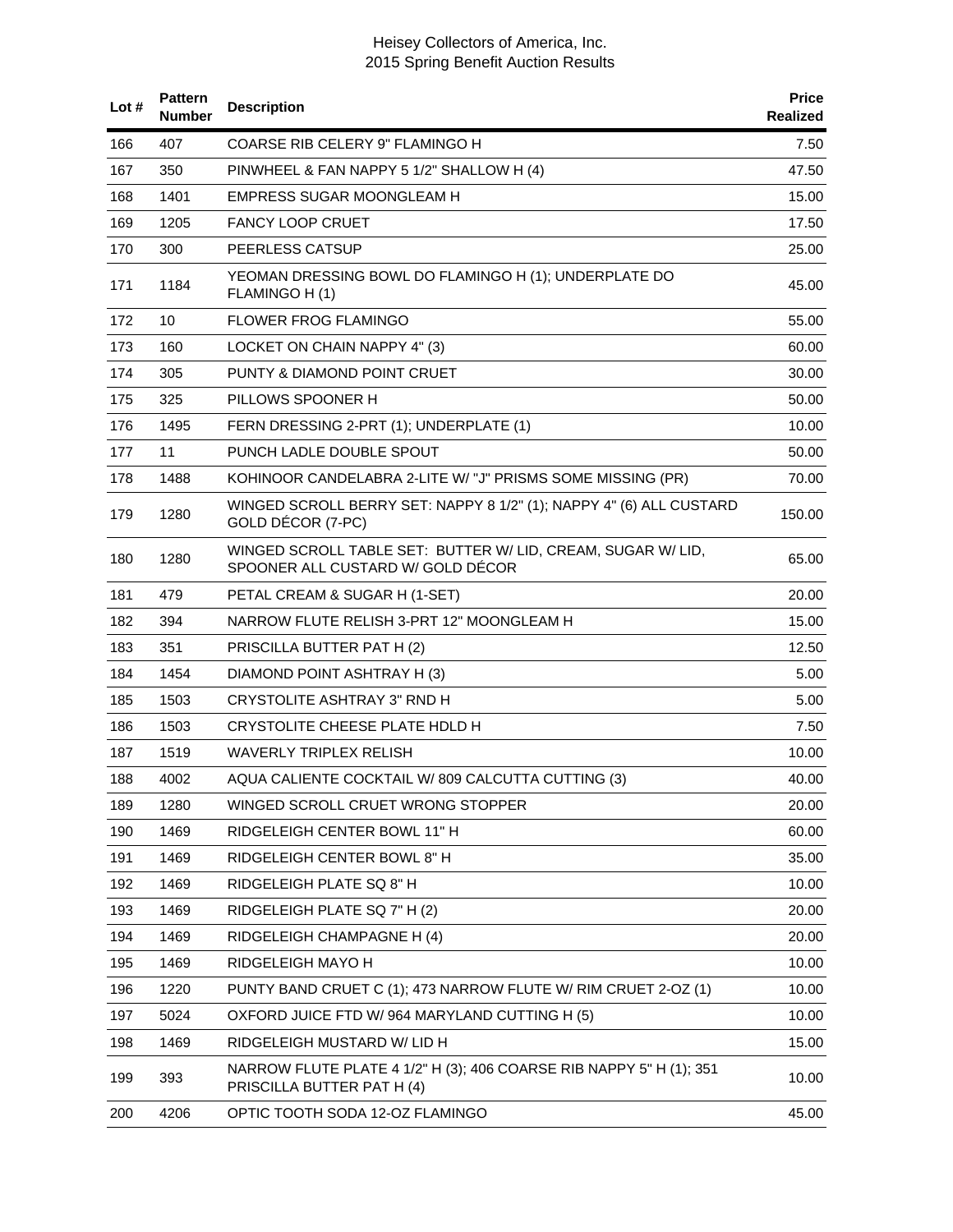| Lot# | <b>Pattern</b><br><b>Number</b> | <b>Description</b>                                                                                                 | <b>Price</b><br>Realized |
|------|---------------------------------|--------------------------------------------------------------------------------------------------------------------|--------------------------|
| 201  | 1454                            | DIAMOND POINT JELLY INDV H (11); ASHTRAY INDV H (4)                                                                | 10.00                    |
| 202  | 358                             | PRISON STRIPE VASE 4 1/2" H                                                                                        | 40.00                    |
| 203  | 398                             | HOPEWELL FINGER BOWL H (2); 343 SUNBURST NAPPY 4" H (1)                                                            | 7.50                     |
| 204  | 1469                            | RIDGELEIGH SALT INDV H (5); 105 RIDGELEIGH COLOGNE STOPPER ONLY<br>(1)                                             | 15.00                    |
| 205  | 1200                            | <b>CUT BLOCK SALT INDV (3)</b>                                                                                     | 30.00                    |
| 206  | 341                             | PURITAN SALT INDV (2); 1535 OVAL & DIAMOND POINT ASHTRAY INDV (2);<br>NON-HEISEY PLASTIC SALT SPOON (6)            | 5.00                     |
| 207  | 341                             | PURITAN COMPORT 9" H SHOWS WEAR                                                                                    | 25.00                    |
| 208  | 1540                            | LARIAT RELISH 3-PRT 11" OBLONG H (1); RELISH 3-PRT 10" RND (1)                                                     | 20.00                    |
| 209  | 1401                            | EMPRESS NUT INDV DF (5)                                                                                            | 10.00                    |
| 210  | 1776                            | KALONYAL CRUET 2-OZ                                                                                                | 85.00                    |
| 211  | 6                               | VASE FOR EPERGNE H                                                                                                 | 20.00                    |
| 212  | 1401                            | EMPRESS NAPPY 4" FLAMINGO H (6)                                                                                    | 40.00                    |
| 213  | 500                             | OCTAGON FROZEN DESSERT FLAMINGO (2)                                                                                | 15.00                    |
| 214  | 1401                            | EMPRESS PLATE 4 1/2" MOONGLEAM H (5)                                                                               | 20.00                    |
| 215  | 1469                            | RIDGELEIGH PLATE 8" SQ W/ 872 MARIEMONT CUTTING H (4)                                                              | 70.00                    |
| 216  | 1469                            | RIDGELEIGH PLATE 8" SQ H (4)                                                                                       | 45.00                    |
| 217  | 1405                            | <b>IPSWICH BOWL CONSOLE FTD H</b>                                                                                  | 30.00                    |
| 218  | 1405                            | IPSWICH CANDLEVASE W/INSERT H (PR)                                                                                 | 100.00                   |
| 219  | 1540                            | LARIAT CANDLESTICK 2-LITE (PR)                                                                                     | 10.00                    |
| 220  | 1401                            | EMPRESS NUT INDV DF SAHARA (7)                                                                                     | 110.00                   |
| 221  | 1235                            | BEADED PANEL & SUNBURST DECANTER                                                                                   | 65.00                    |
| 222  | 3380                            | OLD DOMINION CHAMPAGNE SHORT W/ 448 OLD COLONY ETCH SAHARA 2-<br>RIMf(3)                                           | 21.50                    |
| 223  | 339                             | <b>CONTINENTAL SHERBET FTD H (6)</b>                                                                               | 10.00                    |
| 224  | 1503                            | CRYSTOLITE INDV CREAM & SUGAR ON TRAY H (3-PC); BOWL 12" OVAL<br>SHALLOW H(1)                                      | 15.00                    |
| 225  | 135                             | EMPRESS CANDLESTICK W/ UNK CUTTING (1)                                                                             | 7.50                     |
| 226  | 451                             | CROSS LINED FLUTE CRUET H                                                                                          | 25.00                    |
| 227  | 439                             | RAISED LOOP CELERY 12" H                                                                                           | 20.00                    |
| 228  | 315                             | PANELED CANE TOOTHPICK H WORN GOLD                                                                                 | 40.00                    |
| 229  | 341                             | PURITAN NAPPY 8" H (1); 393 NARROW FLUTE BANANA SPLIT FTD H (1); 429<br>PLAIN PANEL RECESS LID ONLY 3 1/2" D H (1) | 12.50                    |
| 230  | 21                              | ARISTOCRAT CANDLESTICK 7" H (PR)                                                                                   | 40.00                    |
| 231  | 301                             | OLD WILLIAMSBURG CANDELABRA 2-LITE NON-HEISEY BOBECHES 1-SUN<br>PURPLE (1)                                         | 50.00                    |
| 232  | 1401                            | EMPRESS CHAMPAGNE FLAMINGO H (2)                                                                                   | 30.00                    |
| 233  | 1401                            | EMPRESS MUSTARD W/ LID SAHARA H                                                                                    | 35.00                    |
| 234  | 341 1/2                         | PURITAN NAPPY 10" H                                                                                                | 25.00                    |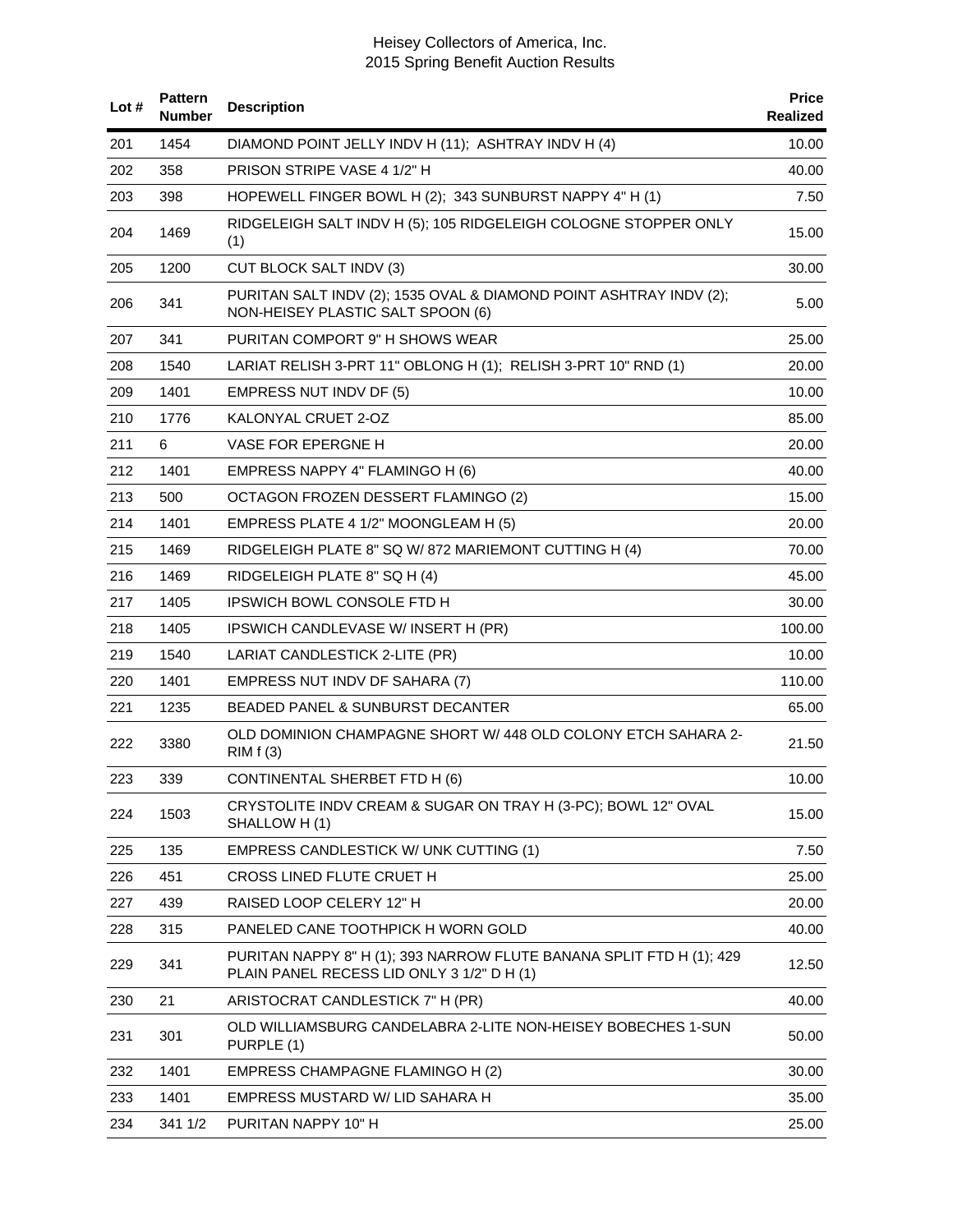| Lot# | <b>Pattern</b><br>Number | <b>Description</b>                                                                                                    | <b>Price</b><br><b>Realized</b> |
|------|--------------------------|-----------------------------------------------------------------------------------------------------------------------|---------------------------------|
| 235  | 461                      | CONVEX CIRCLE CRUET H                                                                                                 | 20.00                           |
| 236  | 134                      | TRIDENT CANDLESTICK 2-LITE SAHARA H (PR)                                                                              | 60.00                           |
| 237  | 160                      | LOCKET ON CHAIN WINE                                                                                                  | 37.50                           |
| 238  | 1567                     | PLANTATION VASE 5 1/2"                                                                                                | 30.00                           |
| 239  | 4036 1/2                 | MARSHALL DECANTER 1-PINT                                                                                              | 45.00                           |
| 240  | 1485                     | SATURN GOBLET H (3)                                                                                                   | 60.00                           |
| 241  | 1220                     | NASHPORT PUNCH CUP FTD HDL H (3)                                                                                      | 10.00                           |
| 242  | 1486                     | COLEPORT BAR 2-OZ (3)                                                                                                 | 30.00                           |
| 243  | 2355                     | CLOVERLEAF BAR 2-OZ                                                                                                   | 80.00                           |
| 244  | 4054                     | CORONATION BAR 2-0Z (2)                                                                                               | 22.50                           |
| 245  | 16                       | PUFF BOX (1); HAIR RECEIVER (1)                                                                                       | 45.00                           |
| 246  | 1509                     | QUEEN ANN CANDLESTICK 1-LITE H (PR)                                                                                   | 15.00                           |
| 247  | 1184                     | YEOMAN PLATE 7" W/ 447 EMPRESS ETCH SAHARA (4); 1409 EMPRESS<br>PLATE 8" RND SAHARA H (2)                             | 20.00                           |
| 248  | 1503                     | CRYSTOLITE NUT INDV SWAN (7)                                                                                          | 50.00                           |
| 249  | 1469                     | RIDGELEIGH BOWL FLORAL 12" OVAL H (1); RELISH 3-PRT 10 1/2" OBLONG<br>(1)                                             | 25.00                           |
| 250  | 299                      | TODDY N.O. FLAMINGO H (2)                                                                                             | 65.00                           |
| 251  | 1401                     | EMPRESS NUT INDV DF MOONGLEAM (5)                                                                                     | 40.00                           |
| 252  | 341                      | OLD WILLIAMSBURG TUMBLER FTD H (9)                                                                                    | 40.00                           |
| 253  | 1232                     | SPOKE PLATE 8" FLAMINGO H (9); 407 COARSE RIB CELERY 9" FLAMINGO H<br>(1)                                             | 45.00                           |
| 254  | 305                      | PUNTY & DIAMOND POINT WATER BOTTLE                                                                                    | 60.00                           |
| 255  | 1428                     | <b>WARWICK VASE 9"</b>                                                                                                | 15.00                           |
| 256  | 1473                     | BUTTRESS CORNER CENTERPIECE H (3)                                                                                     | 55.00                           |
| 257  | 1205                     | FANCY LOOP PUNCH CUP (11)                                                                                             | 85.00                           |
| 258  | 1401                     | EMPRESS RELISH BUFFET 4-PRT 16" H                                                                                     | 35.00                           |
| 259  | 1454                     | DIAMOND POINT JELLY INDV (10); ASHTRAY INDV (5)                                                                       | 20.00                           |
| 260  | 325                      | PILLOWS PUNCH CUP H (2)                                                                                               | 50.00                           |
| 261  | 343                      | SUNBURST PUNCH CUP H (3)                                                                                              | 40.00                           |
| 262  | 343                      | SUNBURST BON BON CLUB H                                                                                               | 15.00                           |
| 263  | 1519                     | WAVERLY RELISH 2-PRT (1); 1503 CRYSTOLITE JELLY LEAF (1)                                                              | 10.00                           |
| 264  | 1235                     | BEADED PANEL & SUNBURST PUNCH CUP H (4); 150 BANDED FLUTE PUNCH<br>CUP H (2); 341 PURITAN PUNCH CUP STAR BOTTOM H (1) | 40.00                           |
| 265  | 1205                     | FANCY LOOP NO.1 SALT & PEPPER (1-SET)                                                                                 | 50.00                           |
| 266  | 362                      | EARNSHAW SYRUP 7-OZ W/ UNK CUTTING H                                                                                  | 15.00                           |
| 267  | 359                      | <b>SYRUP</b>                                                                                                          | 25.00                           |
| 268  | 1                        | FILLY HEAD FORWARD SUN PURPLE                                                                                         | 160.00                          |
| 269  | 1460                     | FLAME TUMBLER H                                                                                                       | 60.00                           |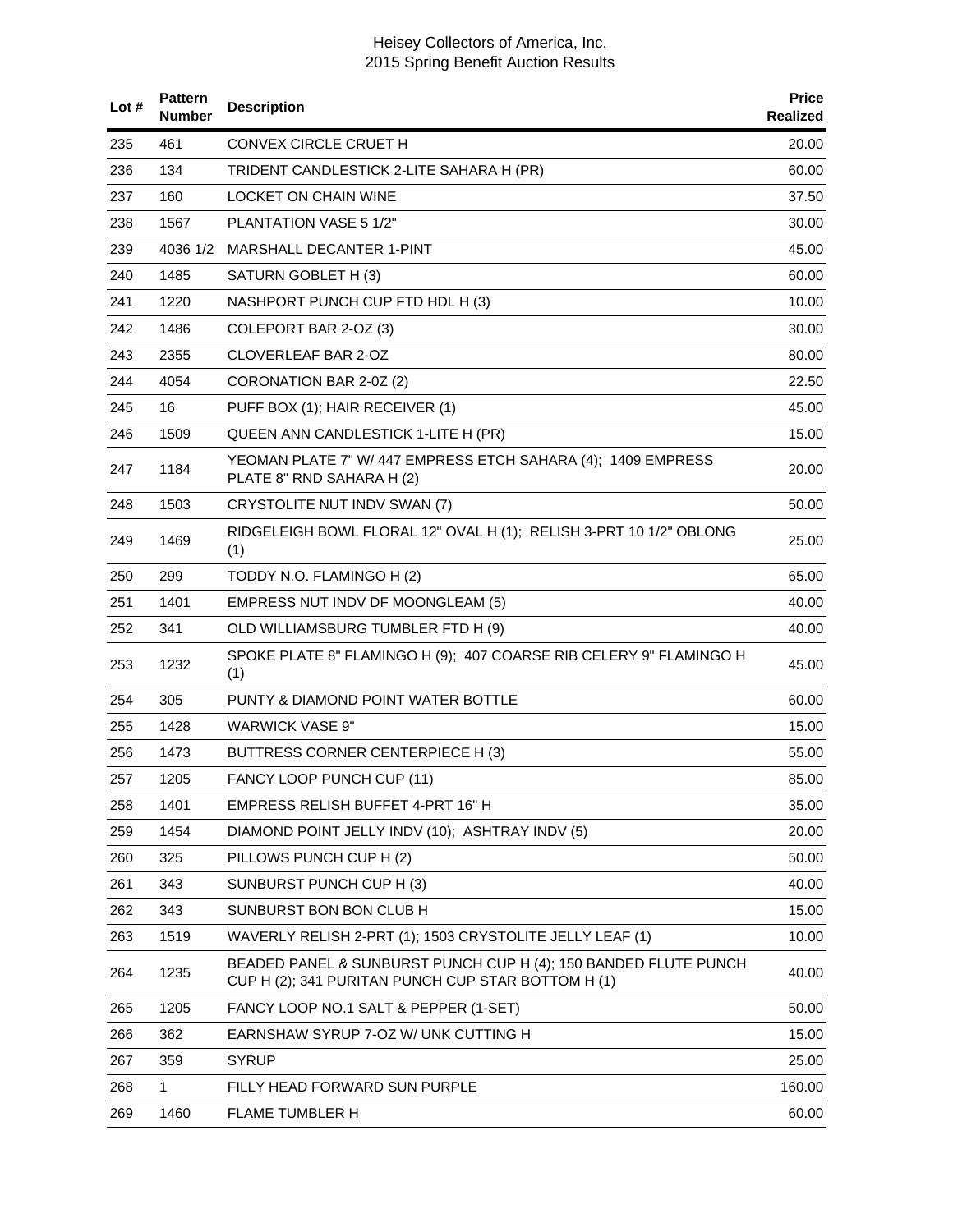| Lot# | <b>Pattern</b><br><b>Number</b> | <b>Description</b>                                                                                               | <b>Price</b><br>Realized |
|------|---------------------------------|------------------------------------------------------------------------------------------------------------------|--------------------------|
| 270  | 2401                            | OAKWOOD OLD FASHION W/ 5003 NIMROD CARVING                                                                       | 50.00                    |
| 271  | 1540                            | <b>LARIAT RELISH 4-PRT RND</b>                                                                                   | 15.00                    |
| 272  | 3304                            | UNIVERSAL CRÈME DE MINT W/467 TALLY HO ETCH                                                                      | 45.00                    |
| 273  | 301                             | OLD WILLIAMSBURG CANDELABRA 3-LITE LOW BASE SAHARA SOME<br>CANDLECUP f's & BOBECHE f'S (PR)                      | 325.00                   |
| 274  | 407                             | COARSE RIB PLATE 7" H (5); 1225 RIDGE & STAR PLATE 6" MOONGLEAM H<br>(1)                                         | 15.00                    |
| 275  | 1469                            | RIDGELEIGH ROLY POLY COASTER H (1); ASHTRAY 2 1/2" SQ H (2); 1536<br>MILITARY CAP ASHTRAY RIM f's (1)            | 20.00                    |
| 276  | 1255                            | PINEAPPLE & FAN NAPPY 8 1/2" FAIR GOLD                                                                           | 20.00                    |
| 277  | 1255                            | PINEAPPLE & FAN SPOONER FAIR GOLD                                                                                | 85.00                    |
| 278  | 1280                            | WINGED SCROLL BUTTER W/ LID FAIR GOLD BASE f                                                                     | 30.00                    |
| 279  | 135                             | <b>EMPRESS CANDLESTICK 1-LITE W/ UNK CUTTING SAHARA (1)</b>                                                      | 55.00                    |
| 280  | 335                             | PRINCE OF WALES PLUMES PITCHER 1/2-GAL POOR GOLD                                                                 | 40.00                    |
| 281  | 341 1/2                         | PURITAN SALT & PEPPER W/ GLASS LIDS (2-SETS)                                                                     | 35.00                    |
| 282  | 1454                            | DIAMOND POINT JELLY INDV H (9); ASHTRAY H (10);                                                                  | 45.00                    |
| 283  | 369                             | HARTMAN BAR 3-OZ H (1); 393 NARROW FLUTE BAR 2 1/2"-OZ H (1); 6060<br>COUNTRY CLUB BAR 2-OZ (1)                  | 65.00                    |
| 284  | 354                             | WIDE FLAT PANEL CREAM f & SUGAR MOONGLEAM H (1-SET)                                                              | 50.00                    |
| 285  | 3408                            | JAMESTOWN JUICE W/ 941 BARCELONA CUTTING (3)                                                                     | 20.00                    |
| 286  | 10                              | MUDDLER SMALL                                                                                                    | 20.00                    |
| 287  | 1503                            | CRYSTOLITE CREAM & SUGAR INDV ON TRAY H (3-PC); PUFF BOX BOTTOM<br>ONLY H (1); LEAF JELLY (1)                    | 10.00                    |
| 288  | 1401                            | EMPRESS NAPPY 4 1/2" MOONGLEAM H (4)                                                                             | 30.00                    |
| 289  | 5067                            | PLANTATION COCKTAIL 2-OFF COLOR (9)                                                                              | 70.00                    |
| 290  | 5067                            | PLANTATION OYSTER COCKTAIL (4)                                                                                   | 55.00                    |
| 291  | 1567                            | PLANTATION NAPPY 5" (6)                                                                                          | 100.00                   |
| 292  | 1567                            | PLANTATION FOOTED FRUIT (6)                                                                                      | 140.00                   |
| 293  | 1567                            | PLANTATION MAYO UNDERPLATE (6) - (PERFECT FOR UNDER FOOTED<br>FRUITS!)                                           | 10.00                    |
| 294  | 1567                            | PLANTATION CUP & SAUCER H (3-SETS)                                                                               | 40.00                    |
| 295  | 1567                            | PLANTATION CUP H (5)                                                                                             | 20.00                    |
| 296  | 1567                            | PLANTATION RELISH 3-PRT 11" H                                                                                    | 10.00                    |
| 297  | 1567                            | PLANTATION SHERBET / CHAMPAGNE (4)                                                                               | 10.00                    |
| 298  | 1567                            | PLANTATION PUNCH CUP H (4)                                                                                       | 25.00                    |
| 299  | 341                             | OLD WILLIAMSBURG CREAM FTD H (1); 300 PEERLESS CREAM HOTEL H (1);<br>1519 WAVERLY CREAM W/ 507 ORCHID ETCH H (1) | 12.50                    |
| 300  | 1519                            | WAVERLY JELLY FTD W/ 507 ORCHID ETCH H                                                                           | 10.00                    |
| 301  | 456                             | EDITH NAPPY 5 1/2" W/ 1 BRAID ETCH H (1); 1454 DIAMOND POINT ASHTRAY<br>INDV $H(1)$                              | 10.00                    |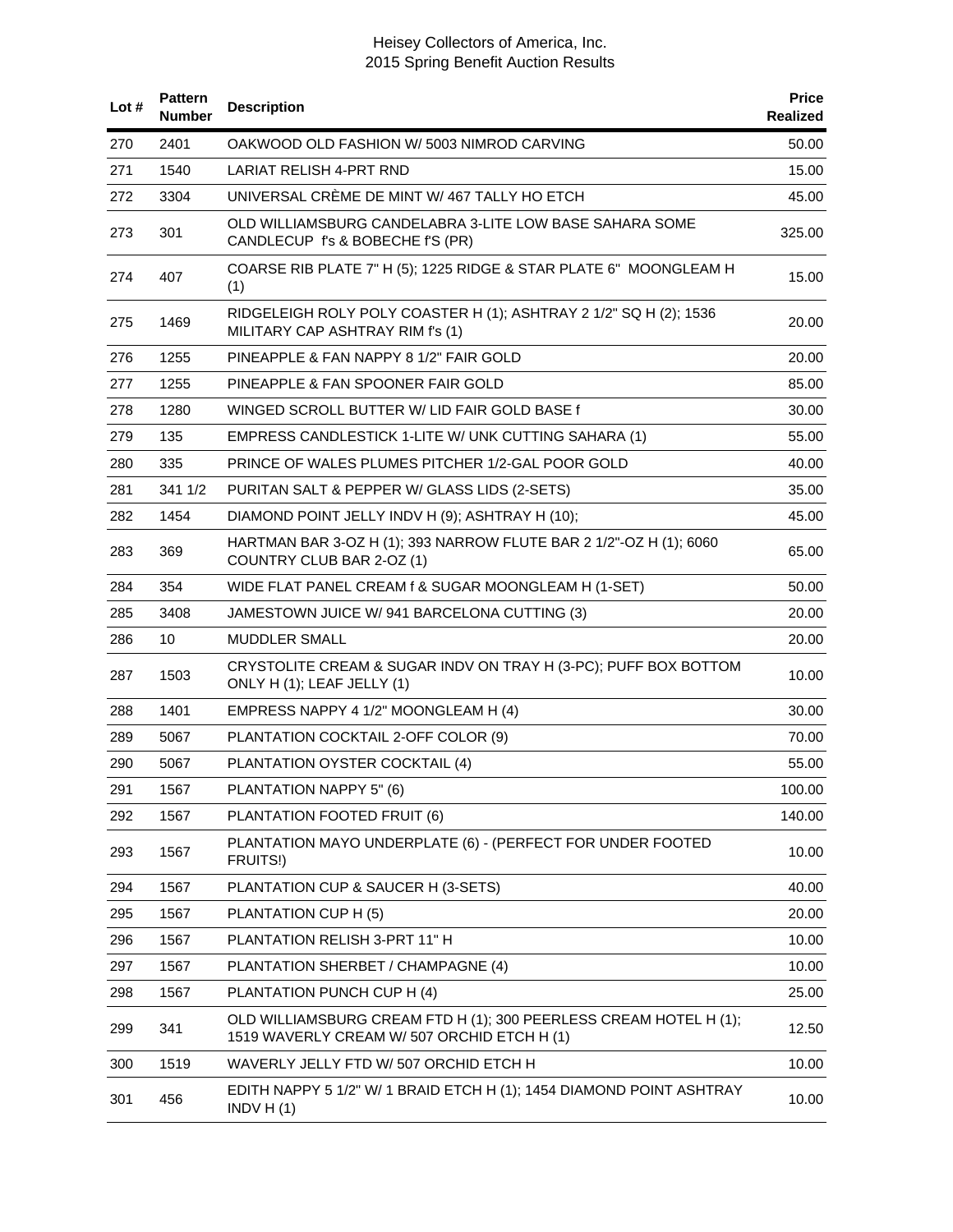| Lot $#$ | <b>Pattern</b><br><b>Number</b> | <b>Description</b>                                                                                                                                                         | <b>Price</b><br><b>Realized</b> |
|---------|---------------------------------|----------------------------------------------------------------------------------------------------------------------------------------------------------------------------|---------------------------------|
| 302     | 411                             | TUDOR PLATE 6" H (2); 393 NARROW FLUTE PLATE 5 1/2" GOLD BORDER H<br>(1); 1150 COLONIAL STAR PLATE 5" H (1); 1218 SIMPLICITY PLATE 4 1/2" W/<br>GOLD & PURPLE BORDER H (1) | 5.00                            |
| 303     | 1184                            | YEOMAN BOWL FLORAL PLATEAU 14 1/2" FLAMINGO                                                                                                                                | 20.00                           |
| 304     | 393                             | MEDIUM FLAT PANEL SYRUP 7-OZ NON-HEISEY LID H                                                                                                                              | 5.00                            |
| 305     | 1569                            | <b>BOWL FLORAL 12" H</b>                                                                                                                                                   | 10.00                           |
| 306     | 1558                            | DROOP BOWL FLORAL 7" ENDS UP H                                                                                                                                             | 7.50                            |
| 307     | 1555                            | <b>ELF SHOE VASE</b>                                                                                                                                                       | 12.50                           |
| 308     | 4027                            | CHRISTOS DECANTER W/ ART DECO STYLE SILVER OVERLAY STOPPER B                                                                                                               | 55.00                           |
| 309     | 1509                            | QUEEN ANN CANDELABRA 1-LITE (1)                                                                                                                                            | 12.50                           |
| 310     | 1255                            | PINEAPPLE & FAN VASE 8"                                                                                                                                                    | 27.50                           |
| 311     | 1404                            | OLD SANDWICH COMPORT FTD H                                                                                                                                                 | 12.50                           |
| 312     | 134                             | TRIDENT CANDLESTICK 2-LITE W/ 507 ORCHID ETCH (1)                                                                                                                          | 5.00                            |
| 313     | 1205                            | FANCY LOOP NAPPY 9" CRIMPED WORN GOLD                                                                                                                                      | 15.00                           |
| 314     | 1540                            | LARIAT CANDLESTICK 2-LITE W/ UNK CUTTING (PR)                                                                                                                              | 12.50                           |
| 315     | 1540                            | LARIAT CANDLESTICK 3-LITE W/ 980 MOONGLO CUTTING (1)                                                                                                                       | 20.00                           |
| 316     | 1386                            | IRISH SETTER ASHTRAY FLAMINGO                                                                                                                                              | 65.00                           |
| 317     | 1292                            | TWIST ALMOND FTD FLAMINGO                                                                                                                                                  | 15.00                           |
| 318     | 1170                            | PLEAT & PANEL OIL                                                                                                                                                          | 20.00                           |
| 319     | 479                             | PETAL CREAM & SUGAR (1-SET)                                                                                                                                                | 12.50                           |
| 320     | 433                             | GREEK KEY WINE STRAIGHT H (2)                                                                                                                                              | 50.00                           |
| 321     | 1540                            | LARIAT PLATTER 14 1/2"                                                                                                                                                     | 20.00                           |
| 322     | 301                             | OLD WILLIAMSBURG CANDELABRA 2-LITE LOW BASE (1)                                                                                                                            | 20.00                           |
| 323     | 5                               | PATRICIAN CANDLESTICK 7 1/2" (PR)                                                                                                                                          | 30.00                           |
| 324     | 13                              | FLAT RIM FLORAL PLATEAU 12 1/4" H                                                                                                                                          | 15.00                           |
| 325     | 160                             | LOCKET ON CHAIN NAPPY 4"                                                                                                                                                   | 20.00                           |
| 326     | 33                              | SKIRTED PANEL CANDLESTICK TOY (PR)                                                                                                                                         | 20.00                           |
| 327     | 429                             | PLAIN PANEL RECESS CRUET W/ UNK CUTTING                                                                                                                                    | 35.00                           |
| 328     | 1220                            | PUNTY BAND NAPPY 4" RUBY FLASH (1); SUGAR NO LID W/ UNK CUTTING<br>(1)                                                                                                     | 15.00                           |
| 329     | 1184                            | YEOMAN CUP DO FLAMINGO (1); SAUCER FLAMINGO (3); 1231 RIBBED<br>OCTAGON SUGAR FLAMINGO (1); 393 NARROW FLUTE SUGAR INDV<br>FLAMINGO (1)                                    | 17.50                           |
| 330     | 436                             | VASE 6 1/2" H                                                                                                                                                              | 20.00                           |
| 331     | 393                             | NARROW FLUTE TANKARD 1/2-GAL H                                                                                                                                             | 40.00                           |
| 332     | 1401                            | EMPRESS PLATE 8" SQ MOONGLEAM H (1); OYSTER COCKTAIL<br>MOONGLEAM H (1)                                                                                                    | 12.50                           |
| 333     | 394                             | NARROW FLUTE MUSTARD W/ LID H                                                                                                                                              | 30.00                           |
| 334     | 393                             | NARROW FLUTE CREAM & SUGAR INDV H (2-SETS)                                                                                                                                 | 12.50                           |
| 335     | 354                             | WIDE FLAT PANEL MUG SHAVING H BOTTOM f                                                                                                                                     | 35.00                           |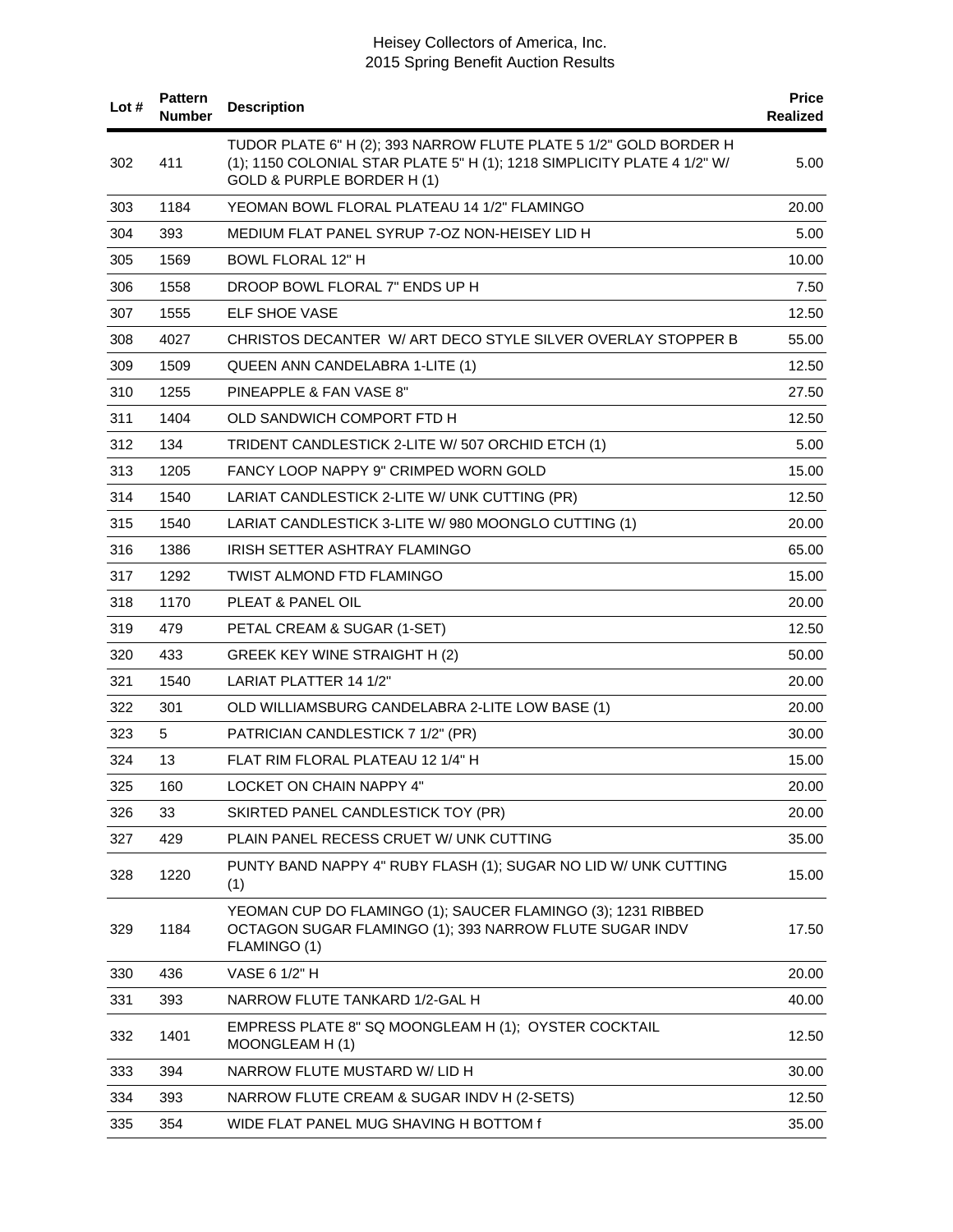| Lot# | <b>Pattern</b><br>Number | <b>Description</b>                                                                                                                     | <b>Price</b><br>Realized |
|------|--------------------------|----------------------------------------------------------------------------------------------------------------------------------------|--------------------------|
| 336  | 1255                     | PINEAPPLE & FAN CRUET                                                                                                                  | 20.00                    |
| 337  | 350                      | PINWHEEL & FAN TUMBLER H (2)                                                                                                           | 47.50                    |
| 338  | 1405                     | <b>IPSWICH CRUET</b>                                                                                                                   | 30.00                    |
| 339  | 343                      | SUNBURST NAPPY 8" H                                                                                                                    | 40.00                    |
| 340  | 305                      | PUNTY & DIAMOND POINT DECANTER NO STOPPER                                                                                              | 20.00                    |
| 341  | 463                      | BONNET BASKET 9" W/ UNK CUTTING H HDL X                                                                                                | 105.00                   |
| 342  | 465                      | RECESSED PANEL BASKET 9" H                                                                                                             | 80.00                    |
| 343  | 465                      | RECESSED PANEL CANDY 1-LB W/ UNK CUTTING H                                                                                             | 20.00                    |
| 344  | 1540                     | LARIAT CREAM & SUGAR H (1-SET); COLOGNE/CRUET STOPPER f (1)                                                                            | 25.00                    |
| 345  | 362                      | EARNSHAW SYRUP W/ UNK CUTTING H                                                                                                        | 12.50                    |
| 346  | 1425                     | VICTORIAN PUNCH CUP H (3); BAR H (1)                                                                                                   | 17.50                    |
| 347  | 5019                     | <b>WAVERLY CHAMPAGNE (2)</b>                                                                                                           | 7.50                     |
| 348  | 5010                     | SYMPHONE SHERBET FTD W/ 503 MINUET ETCH (3)                                                                                            | 22.50                    |
| 349  | 1567                     | PLANTATION BOWL GARDENIA 13" (1)                                                                                                       | 15.00                    |
| 350  | 1404                     | OLD SANDWICH GOBLET MOONGLEAM                                                                                                          | 15.00                    |
| 351  | 1404                     | OLD SANDWICH BOWL FLORAL 12" OVAL H (1); CREAM OVAL SAHARA H (1)                                                                       | 37.50                    |
| 352  | 300 1/2                  | PEERLESS CREAM HOTEL FTD H (2); 411 TUDOR MAYO H (1)                                                                                   | 12.50                    |
| 353  | 1566                     | BANDED CRYSTOLITE CANDLEBLOCK (PR)                                                                                                     | 35.00                    |
| 354  | 300                      | PEERLESS CREAM INDV H (3); SUGAR INDV H (1)                                                                                            | 15.00                    |
| 355  | 1225                     | PLAIN BAND CREAM & SUGAR INDV H (2-SETS)                                                                                               | 15.00                    |
| 356  | 6                        | LADLE MAYO H (1); 32 SKIRTED PANEL CANDLESTICK HDL 5" H (1); 393<br>NARROW FLUTE SALT INDV H (1); 354 WIDE FLAT PANEL BUTTER PAT H (5) | 15.00                    |
| 357  | 1567                     | PLANTATION RELISH 3-PRT 11" H                                                                                                          | 12.50                    |
| 358  | 406                      | COARSE RIB NAPPY 5" H (1); 393 NARROW FLUTE JUG 1-PINT H HDL C (1)                                                                     | 10.00                    |
| 359  | 1255                     | PINEAPPLE & FAN VASE 10"                                                                                                               | 17.50                    |
| 360  | 1255                     | PINEAPPLE & FAN VASE 12"                                                                                                               | 60.00                    |
| 361  | 1503                     | CRYSTOLITE HURRICANE BLOCK RND NO GLOBES (PR)                                                                                          | 25.00                    |
| 362  | 21                       | ARISTOCRAT ELECTRO PORTABLE 9" METAL SPIDER NO SHADE H                                                                                 | 270.00                   |
| 363  | 5003                     | CRYSTOLITE TUMBLER 1-RIM f (8)                                                                                                         | 50.00                    |
| 364  | 1504                     | <b>REGENCY CANDLEBLOCK (PR)</b>                                                                                                        | 27.50                    |
| 365  | 1469                     | RIDGELEIGH VASE INDV #1                                                                                                                | 20.00                    |
| 366  | 31                       | JACK-BE-NIMBLE CANDLESTICK TOY H (PR)                                                                                                  | 25.00                    |
| 367  | 1503                     | CRYSTOLITE PUFF BOX H                                                                                                                  | 12.50                    |
| 368  | 479                      | PETAL CREAM & SUGAR (1-SET)                                                                                                            | 15.00                    |
| 369  | 134                      | TRIDENT CANDLESTICK 2-LITE W/ UNK CUTTING (PR)                                                                                         | 12.50                    |
| 370  | 5072                     | ROSE STEM CORDIAL W/ 515 HEISEY ROSE ETCH                                                                                              | 40.00                    |
| 371  | 1567                     | PLANTATION CELERY / PICKLE 13" (1); CREAM & SUGAR (1-SET)                                                                              | 15.00                    |
| 372  | 1567                     | PLANTATION MAYO W/ 516 PLANTATION IVY ETCH H                                                                                           | 25.00                    |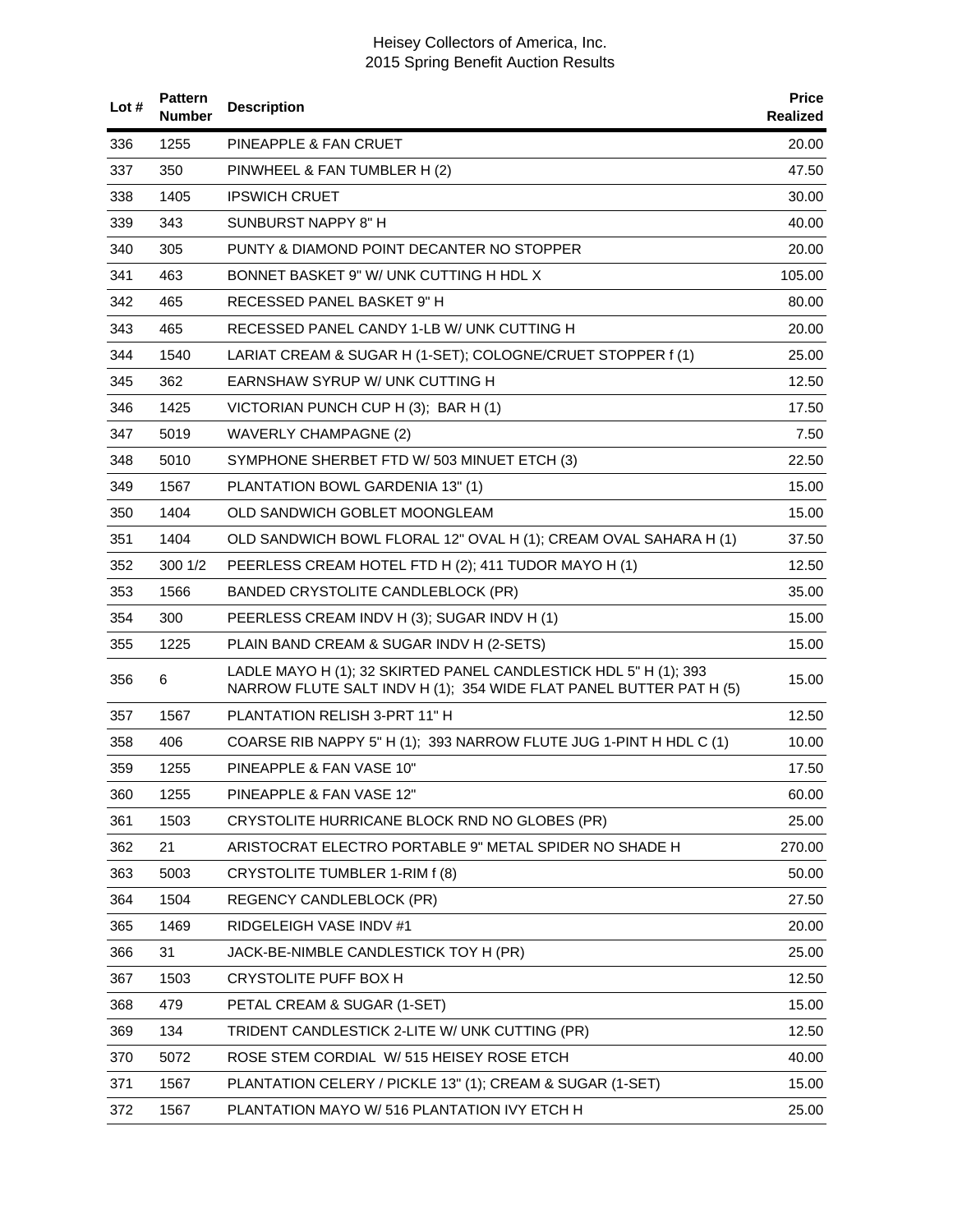| Lot# | <b>Pattern</b><br>Number | <b>Description</b>                                                        | <b>Price</b><br>Realized |
|------|--------------------------|---------------------------------------------------------------------------|--------------------------|
| 373  | 129                      | TRICORN CANDLESTICK 3-LITE W/ UNK CUTTING (PR)                            | 37.50                    |
| 374  | 1433                     | THUMBPRINT & PANEL VASE FLARED COBALT H                                   | 450.00                   |
| 375  | 1566                     | BANDED CRYSTOLITE CANDLEBLOCK (PR)                                        | 25.00                    |
| 376  | 150                      | BANDED FLUTE CHAMBER STICK HDL (PR)                                       | 17.50                    |
| 377  | 479                      | PETAL CREAM & SUGAR MOONGLEAM (1-SET)                                     | 10.00                    |
| 378  | 1184                     | YEOMAN CREAM & SUGAR W/ LID HOTEL FLAMINGO H (1-SET)                      | 35.00                    |
| 379  | 500                      | OCTAGON VARIETY TRAY 4-PRT 12" W/ UNK CUTTING H                           | 80.00                    |
| 380  | 1295                     | BEADED SWAG TUMBLER GOLD DÉCOR OPAL (1); TUMBLER FLORAL<br>DÉCOR OPAL (3) | 30.00                    |
| 381  | 310                      | RING BAND JELLY 5" FTD CUSTARD                                            | 15.00                    |
| 382  | 1401                     | EMPRESS MINT 8 1/2" DF W/ UNK CUTTING SAHARA H                            | 40.00                    |
| 383  | 1420                     | TULIP VASE 9" COBALT                                                      | 350.00                   |
| 384  | 1255                     | PINEAPPLE & FAN NAPPY 8" EMERALD WORN GOLD                                | 30.00                    |
| 385  | 1205                     | FANCY LOOP PICKLE TRAY 6" EMERALD GOLD DECOR                              | 45.00                    |
| 386  | 1488                     | KOHINOOR ASHTRAY 3" ZIRCON H                                              | 70.00                    |
| 387  | 1401                     | EMPRESS TUMBLER FLAT                                                      | 45.00                    |
| 388  | 1401                     | EMPRESS ASHTRAY MOONGLEAM H                                               | 90.00                    |
| 389  | 1401                     | EMPRESS ASHTRAY FLAMINGO H                                                | 75.00                    |
| 390  | 1255                     | PINEAPPLE & FAN VASE 6" EMERALD FAINT GOLD                                | 25.00                    |
| 391  | 33                       | SKIRTED PANEL CANDLESTICK 1-LITE 7" (PR)                                  | 20.00                    |
| 392  | 5003                     | CRYSTOLITE ICE TEA 12-OZ (4)                                              | 25.00                    |
| 393  | 1503                     | CRYSTOLITE JAM JAR NO LID (1); JAM JAR W/ LID (1)                         | 20.00                    |
| 394  | 1185                     | YEOMAN CELERY 12" FLAMINGO H (2)                                          | 15.00                    |
| 395  | 1509                     | QUEEN ANN MARMALADE W/ LID DF H                                           | 25.00                    |
| 396  | 1513                     | BAROQUE CANDELABRA 2-LITE NO VASE (PR)                                    | 40.00                    |
| 397  | 1401                     | EMPRESS VASE 9 1/2" FLAMINGO H                                            | 50.00                    |
| 398  | 1187                     | YEOMAN EPERGNE CANDLEHOLDER (1)                                           | 60.00                    |
| 399  | 1252                     | TWIST JUG MOONGLEAM H                                                     | 95.00                    |
| 400  | 300                      | PEERLESS JUG 3-PINT H                                                     | 30.00                    |
| 401  | 1445                     | GRAPE CLUSTER CANDLESTICK 2-LITE H (PR)                                   | 100.00                   |
| 402  | 1632                     | LODESTAR ASHTRAY RND DAWN H                                               | 65.00                    |
| 403  | 343                      | SUNBURST GOBLET H (2)                                                     | 45.00                    |
| 404  | 465                      | RECESSED PANEL CANDY JAR 1/4-LB GOLD BAND H                               | 35.00                    |
| 405  | 350                      | PINWHEEL & FAN TUMBLER H (2)                                              | 55.00                    |
| 406  | 150                      | <b>BANDED FLUTE PICKLE H</b>                                              | 35.00                    |
| 407  | 1425                     | VICTORIAN OYSTER COCKTAIL H (4)                                           | 20.00                    |
| 408  | 150                      | BANDED FLUTE WINE H (6)                                                   | 50.00                    |
| 409  | 1403                     | HALF CIRCLE SUGAR SAHARA H                                                | 40.00                    |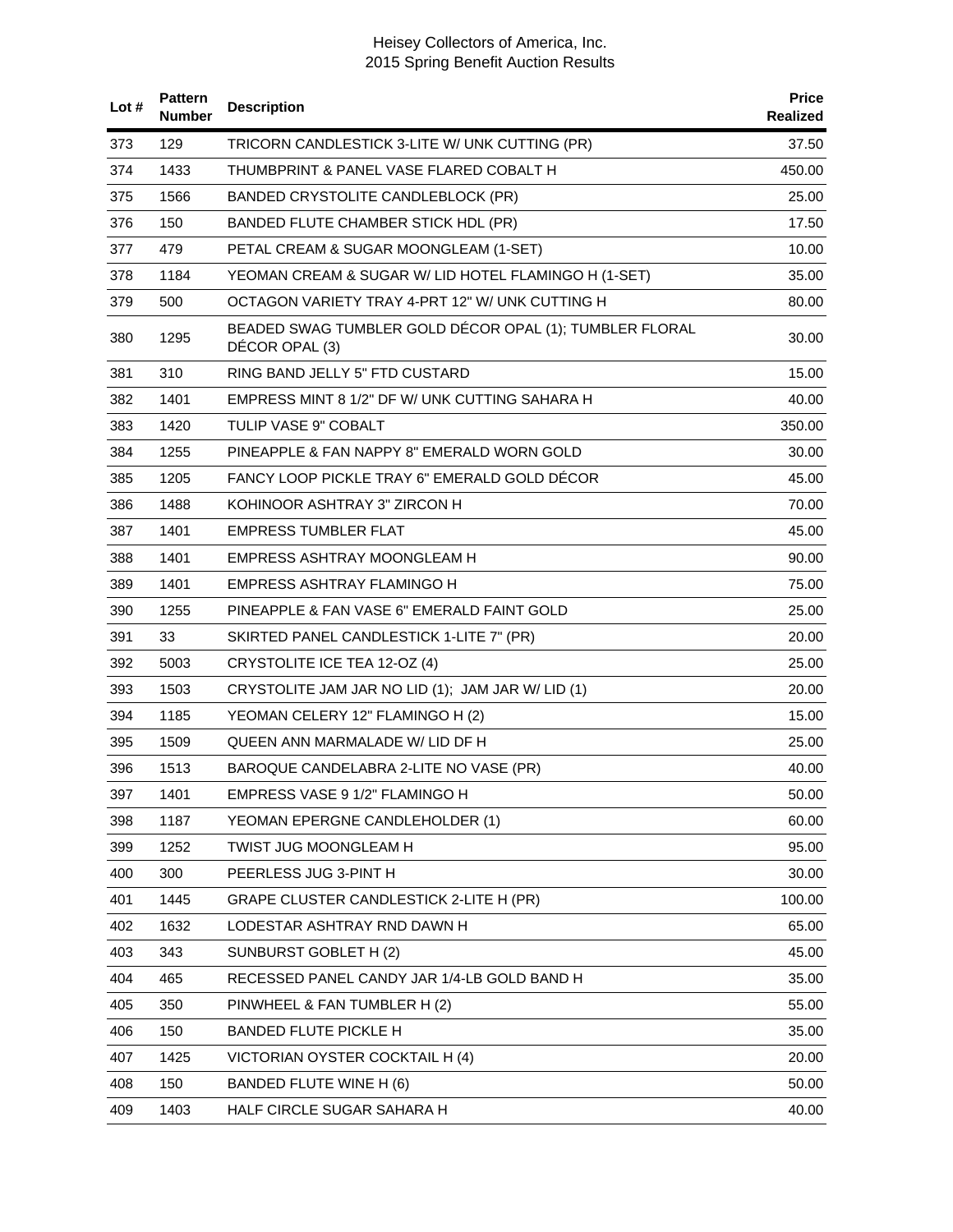| Lot # | <b>Pattern</b><br><b>Number</b> | <b>Description</b>                                                                       | <b>Price</b><br>Realized |
|-------|---------------------------------|------------------------------------------------------------------------------------------|--------------------------|
| 410   | 1425                            | <b>VICTORIAN WINE (2)</b>                                                                | 15.00                    |
| 411   | 300                             | PEERLESS CORDIAL 1-ENGLISH REGISTRY (2)                                                  | 10.00                    |
| 412   | 1503                            | <b>CRYSTOLITE BASKET H</b>                                                               | 200.00                   |
| 413   | 1503                            | CRYSTOLITE BOWL SALAD 10" H                                                              | 35.00                    |
| 414   | 1503                            | CRYSTOLITE PLATE 10 1/2" STAR BOTTOM H                                                   | 12.50                    |
| 415   | 1428                            | WARWICK VASE 5" H (2)                                                                    | 25.00                    |
| 416   | 1503                            | CRYSTOLITE VASE 6" H                                                                     | 25.00                    |
| 417   | 1503                            | CRYSTOLITE CUP & SAUCER H (4-SETS)                                                       | 15.00                    |
| 418   | 1503                            | CRYSTOLITE CIGARETTE HOLDER FTD H (1); 1000 ISLAND H (1);<br><b>CONDIMENT TRAY H (1)</b> | 5.00                     |
| 419   | 1503                            | CRYSTOLITE JAM JAR W/ SLOTTED LID                                                        | 7.50                     |
| 420   | 1503                            | CRYSTOLITE HOLLANDAISE OVAL (1); UNDERPLATE (1)                                          | 5.00                     |
| 421   | 5003                            | <b>CRYSTOLITE ICE TEA FTD (2)</b>                                                        | 15.00                    |
| 422   | 1503                            | CRYSTOLITE CIGARETTE BOX 4" H                                                            | 10.00                    |
| 423   | 5003                            | <b>CRYSTOLITE COCKTAIL (6)</b>                                                           | 15.00                    |
| 424   | 5003                            | <b>CRYSTOLITE OYSTER COCKTAIL (5)</b>                                                    | 15.00                    |
| 425   | 1503                            | CRYSTOLITE NAPPY 4" H (5)                                                                | 12.50                    |
| 426   | 373                             | OLD WILLIAMSBURG JUICE FTD H (2)                                                         | 5.00                     |
| 427   | 5086                            | PLANTATION IVY ICE TEA W/ 1069 LILYVALE CUTTING PAPER LABEL (4)                          | 30.00                    |
| 428   | 433                             | GREEK KEY PUNCH CUP FLAMINGO H (2)                                                       | 25.00                    |
| 429   | 1170                            | PLEAT & PANEL ICE TEA FLAT W/ UNK HEISEY CUTTING (3)                                     | 10.00                    |
| 430   | 1401                            | EMPRESS ASHTRAY MONO "GHR" (1); 475 NARROW FLUTE W/ RIM SALTED<br>NUT(1)                 | 10.00                    |
| 431   | 473                             | NARROW FLUTE W/ RIM LOAF SUGAR 6" W/ CREAM H FAIR GOLD (2-PC)                            | 7.50                     |
| 432   | 804                             | COLONIAL #2 CRACKER / CANDY JAR H FINIAL R                                               | 35.00                    |
| 433   | 352                             | FLAT PANEL CREAM & SUGAR W/ LID INDV H (1-SET)                                           | 20.00                    |
| 434   | 357                             | PRISON STRIPE CREAM TABLE H                                                              | 110.00                   |
| 435   | 393                             | NARROW FLUTE CREAM & SUGAR INDV MOONGLEAM H (1-SET)                                      | 60.00                    |
| 436   | 407                             | COARSE RIB CREAM & SUGAR INDV H (1-SET)                                                  | 5.00                     |
| 437   | 1184                            | YEOMAN CUP & SAUCER DO HAWTHORNE H (1-SET)                                               | 60.00                    |
| 438   | 1184                            | YEOMAN MUSTARD W/ LID; #5 MUSTARD SPOON FLAMINGO H (1)                                   | 130.00                   |
| 439   | 1235                            | BEADED PANEL & SUNBURST CREAM HOTEL GOLD DECOR                                           | 7.50                     |
| 440   | 1401                            | EMPRESS MUSTARD W/ LID; #10 PADDLE H (1)                                                 | 35.00                    |
| 441   | 3316                            | BILTMORE NUT MOONGLEAM FT (1); 1401 EMPRESS PLATE 4 1/2"<br>MOONGLEAM H (1)              | 75.00                    |
| 442   | 1485                            | SATURN MUSTARD W/ LID; #1 SPOON H (1)                                                    | 40.00                    |
| 443   | 1252                            | TWIST MUSTARD W/ LID FLAMINGO H; PLATE 4 1/2" FLAMINGO H (1)                             | 40.00                    |
| 444   | 1483                            | STANHOPE CUP & SAUCER NO KNOBS (1-SET)                                                   | 5.00                     |
| 445   | 1565                            | LEAF JELLY DAWN H                                                                        | 30.00                    |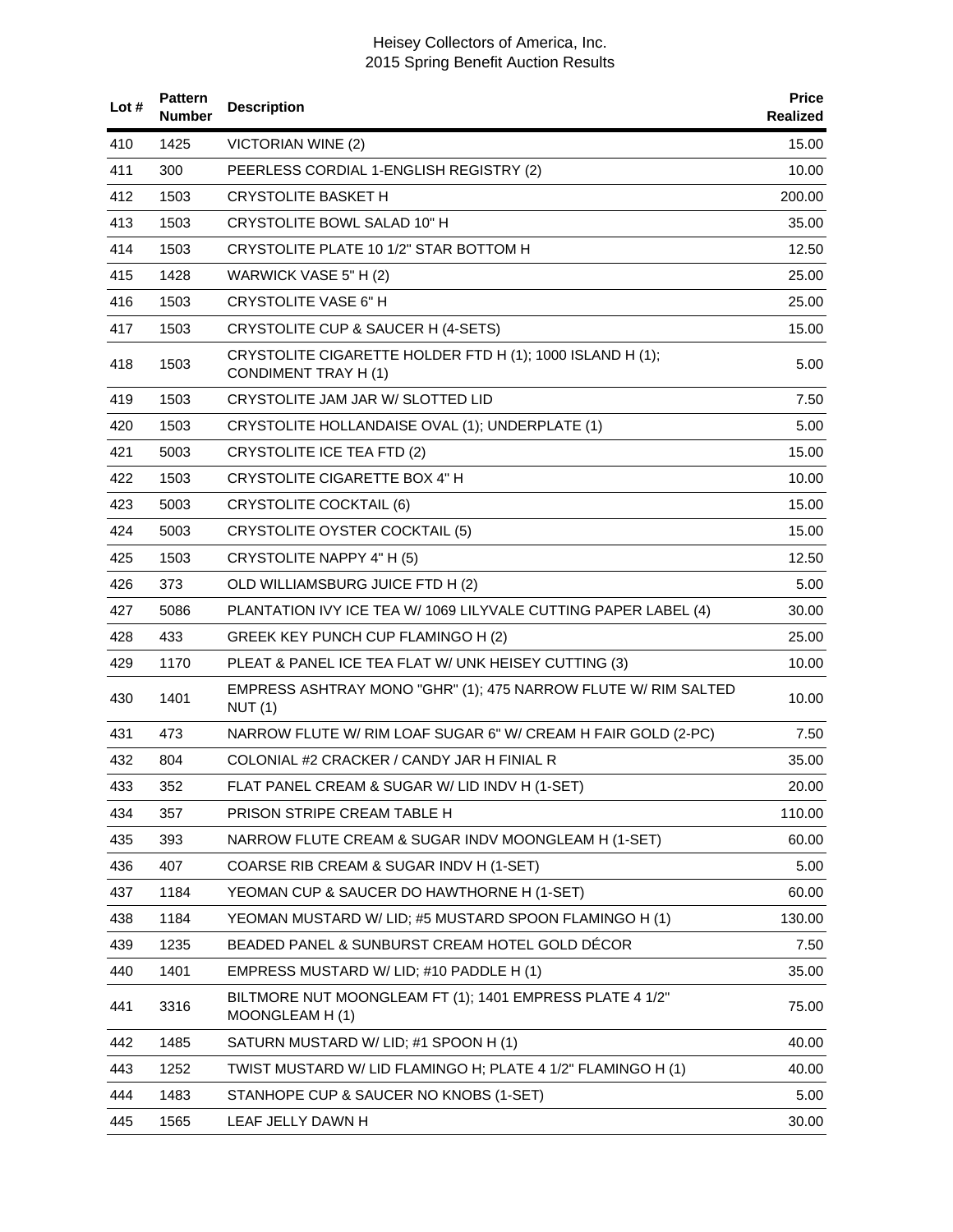| Lot $#$ | <b>Pattern</b><br>Number | <b>Description</b>                                                                                    | <b>Price</b><br>Realized |
|---------|--------------------------|-------------------------------------------------------------------------------------------------------|--------------------------|
| 446     | 1205                     | <b>FANCY LOOP TANKARD HDL C</b>                                                                       | 65.00                    |
| 447     | 1252                     | <b>TWIST PLATE MUFFIN FLAMINGO H</b>                                                                  | 45.00                    |
| 448     | 1404                     | OLD SANDWICH ASHTRAY COBALT H (1); ASHTRAY H (1)                                                      | 25.00                    |
| 449     | 1541                     | <b>SCOTTY DOG</b>                                                                                     | 80.00                    |
| 450     | 1540                     | PLUG HORSE (OSCAR)B                                                                                   | 35.00                    |
| 451     | 1553                     | <b>SPARROW</b>                                                                                        | 50.00                    |
| 452     | 1                        | MADONNA FROSTED H                                                                                     | 45.00                    |
| 453     | 1295                     | BEADED SWAG TOOTHPICK RUBY STAIN                                                                      | 35.00                    |
| 454     | 343                      | SUNBURST JELLY FTD H                                                                                  | 35.00                    |
| 455     | 1401                     | EMPRESS PLATE HORS D OEUVRES W/ 448 OLD COLONY ETCH H                                                 | 10.00                    |
| 456     | 486                      | HEX STEM COLOGNE 2-OZ H DAUBER BROKEN                                                                 | 10.00                    |
| 457     | 1205                     | <b>FANCY LOOP WINE STRAIGHT EMERALD</b>                                                               | 30.00                    |
| 458     | 341                      | PURITAN COMPORT 9" H                                                                                  | 15.00                    |
| 459     | 393                      | NARROW FLUTE DOMINO SUGAR FLAMINGO H                                                                  | 30.00                    |
| 460     | 393                      | NARROW FLUTE DOMINO SUGAR INDV W/ UNK CUTTING H                                                       | 50.00                    |
| 461     | 4228                     | <b>FAVOR VASE</b>                                                                                     | 150.00                   |
| 462     | 1255                     | PINEAPPLE & FAN VASE 6" GOOD GOLD EMERALD                                                             | 70.00                    |
| 463     | 3                        | ICE TEA SPOON H SOME ROUGHNESS (3)                                                                    | 50.00                    |
| 464     | 433                      | GREEK KEY BOWL 10" SHALLOW LOW FTD H                                                                  | 160.00                   |
| 465     | 1295                     | BEADED SWAG TOOTHPICK ROSE DECOR OPAL WORN GOLD                                                       | 15.00                    |
| 466     | 12                       | MALLARD WINGS UP H                                                                                    | 35.00                    |
| 467     | 1235                     | BEADED PANEL & SUNBURST NAPPY 4 1/2" RUBY FLASH                                                       | 35.00                    |
| 468     | 2323                     | NAVY PLATE 7" COBALT CENTER                                                                           | 120.00                   |
| 469     | 305                      | PUNTY & DIAMOND POINT TOOTHPICK                                                                       | 100.00                   |
| 470     | 1295                     | BEADED SWAG #1 PICKLE 6" ROSE DÉCOR OPAL                                                              | 55.00                    |
| 471     | 1106                     | CUSTARD HANDLELESS HARVEY AMBER H                                                                     | 85.00                    |
| 472     | 1184                     | YEOMAN SALT INDV FLAMINGO                                                                             | 15.00                    |
| 473     | 1401                     | EMPRESS CREAM DF f & SUGAR DF SAHARA H (1-SET)                                                        | 20.00                    |
| 474     | 464                      | LOKAY BASKET GOLD DÉCOR H                                                                             | 40.00                    |
| 475     | 1252                     | TWIST CELERY 10" SAHARA H (2)                                                                         | 20.00                    |
| 476     | 1401                     | EMPRESS PLATE 8" SQ W/ 450 CHINTZ ETCH H (8); 1509 QUEEN ANN PLATE<br>8" RND W/ 450 CHINTZ ETCH H (1) | 5.00                     |
| 477     | 3389                     | DUQUESNE GOBLET W/ 450 CHINTZ ETCH (1); 1401 EMPRESS CUP W/ 450<br>CHINTZ ETCH H (3)                  | 5.00                     |
| 478     | 1252                     | TWIST CANDLESTICK 1-LITE MARIGOLD H (PR)                                                              | 55.00                    |
| 479     | 1567                     | PLANTATION MAYO H (1); UNDERPLATE H (1)                                                               | 35.00                    |
| 480     | 1540                     | LARIAT CHEESE FTD W/ COVER H                                                                          | 25.00                    |
| 481     | 1504                     | REGENCY CANDLESTICK 2-LITE (1)                                                                        | 10.00                    |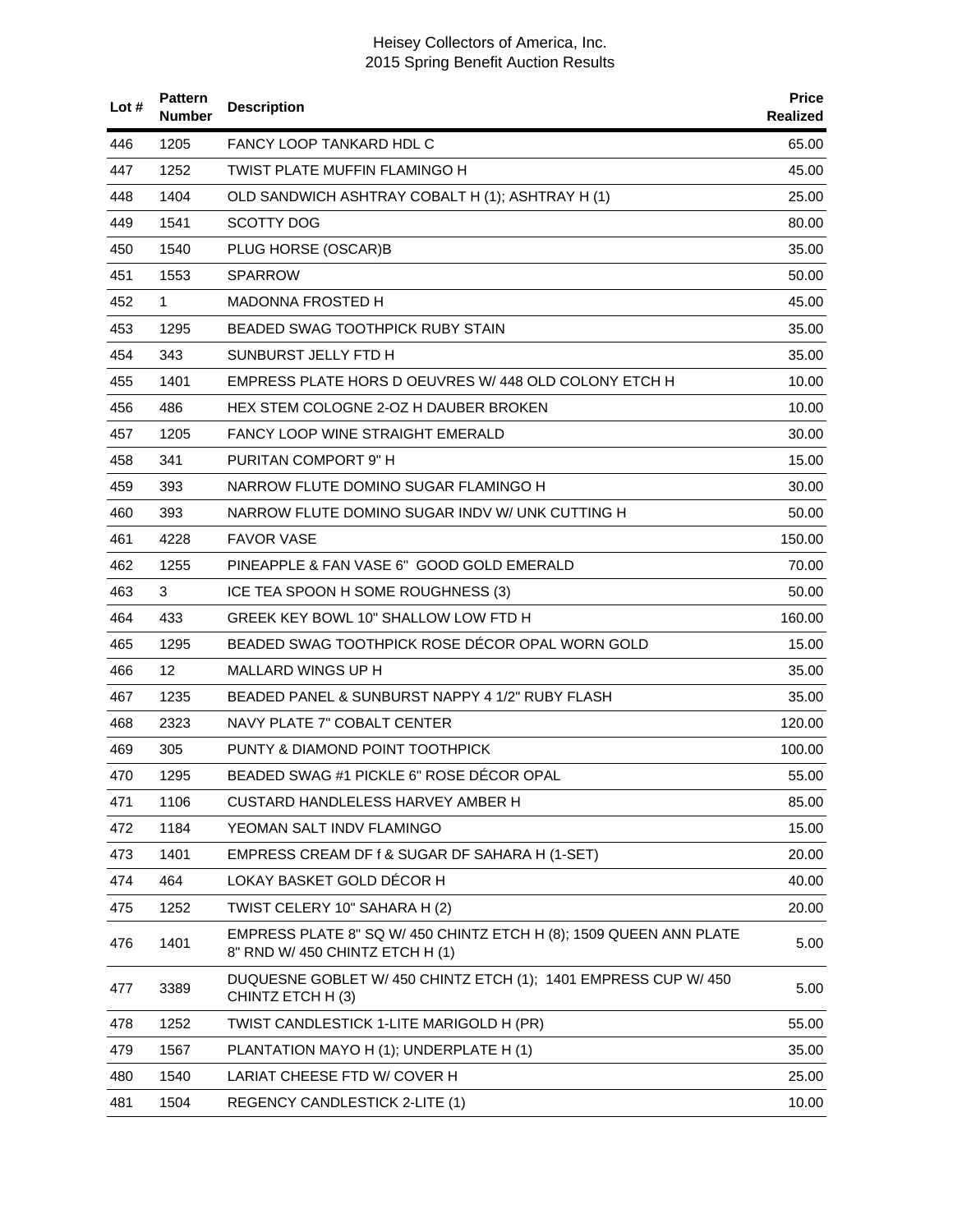| Lot# | <b>Pattern</b><br><b>Number</b> | <b>Description</b>                                                                                                                                                       | <b>Price</b><br>Realized |
|------|---------------------------------|--------------------------------------------------------------------------------------------------------------------------------------------------------------------------|--------------------------|
| 482  | 1401                            | EMPRESS PLATE 7" SQ MOONGLEAM H (1); 1540 LARIAT NOUGAT 8" H (1);<br>1495 FERN PLATE CHEESE (1)                                                                          | 7.50                     |
| 483  | 1503                            | CRYSTOLITE CIGARETTE BOX W/ LID 4" H (2-PC); SWAN MASTER NUT (1)                                                                                                         | 15.00                    |
| 484  | 1951                            | CABOCHON RELISH 3-PRT 9" W/ 980 MOONGLO CUTTING H                                                                                                                        | 15.00                    |
| 485  | 1401                            | EMPRESS CREAM & SUGAR DF W/350 1/2 FORMAL CHINTZ ETCH H (1-SET)                                                                                                          | 10.00                    |
| 486  | 1401                            | EMPRESS ASHTRAY FLAMINGO H f                                                                                                                                             | 25.00                    |
| 487  | 1522                            | COLT STANDING WORN PURPLE STAIN                                                                                                                                          | 25.00                    |
| 488  | 1489                            | PURITAN CIGARETTE BOX 6 1/2" W/ UNK DUCK CUTTING                                                                                                                         | 30.00                    |
| 489  | 5                               | PATRICIAN CANDLESTICK TOY H (1)                                                                                                                                          | 20.00                    |
| 490  | 1250                            | GROOVE & SLASH PUFF BOX W/ LID f's                                                                                                                                       | 60.00                    |
| 491  | 1186                            | YEOMAN PUFF BOX W/ LID FLAT NO FINIAL WORN ENAMEL DECOR H                                                                                                                | 10.00                    |
| 492  | 1488                            | KOHINOOR ASHTRAY MATCHBOOK INDV H                                                                                                                                        | 10.00                    |
| 493  | 1533                            | WAMPUM ASHTRAY f (2)                                                                                                                                                     | 7.50                     |
| 494  | 1225                            | PLAIN BAND SALT INDV H (1); 1201 FANDANGO SALT INDV (1); 1235 BEADED<br>PANEL & SUNBURST SALT INDV (1)                                                                   | 22.50                    |
| 495  | 1184                            | YEOMAN CREAM INDV RESTAURANT DO H                                                                                                                                        | 90.00                    |
| 496  | 200                             | BAR 1-OZ H                                                                                                                                                               | 90.00                    |
| 497  | 1469                            | RIDGELEIGH CUP & SAUCER H (4-SETS); PLATE 6" RND (3)                                                                                                                     | 25.00                    |
| 498  | 1469                            | RIDGELEIGH JELLY 2-PRT 6" (1); PLATE CHEESE 6" (1)                                                                                                                       | 5.00                     |
| 499  | 1469                            | RIDGELEIGH NUT H (4)                                                                                                                                                     | 10.00                    |
| 500  | 1540                            | LARIAT PLATE 7" (3); UNDERPLATE (1); CREAM & SUGAR INDV W/ TRAY f H<br>$(3-PC)$                                                                                          | 15.00                    |
| 501  | 1540                            | LARIAT CANDLESTICK 1-LITE PAPER LABEL (PR)                                                                                                                               | 5.00                     |
| 502  | 1503                            | CRYSTOLITE PLATE 7" PLAIN BOTTOM (2); CUP & SAUCER H (2-SETS)                                                                                                            | 7.50                     |
| 503  | 1503                            | CRYSTOLITE JELLY HDL TRI-CORNER W/ SPIDER BOTTOM (1); LEAF JELLY<br>(1); RELISH 3-PRT 9" (1); COMPORT CHOCOLATE (1); CANDLEBLOCK<br>ROSETTE (PR); CANDLESTICK 3-LITE (1) | 20.00                    |
| 504  | 1503                            | CRYSTOLITE CREAM & SUGAR INDV ON TRAY H (3-PC)                                                                                                                           | 10.00                    |
| 505  | 1503                            | <b>CRYSTOLITE OIL</b>                                                                                                                                                    | 5.00                     |
| 506  | 1506                            | PROVINCIAL CANDLEBLOCK (3); JELLY 5" HDL H (1)                                                                                                                           | 12.50                    |
| 507  | 1150                            | COLONIAL STAR PLATE 6" H (8)                                                                                                                                             | 5.00                     |
| 508  | 393                             | NARROW FLUTE NAPPY 4 1/2" SHALLOW H (1); PLATE 6 1/2" H (1); 300<br>PEERLESS PLATE 6" H (3); PLATE 5 1/2" H (1)                                                          | 5.00                     |
| 509  | 1519                            | WAVERLY CREAM & SUGAR INDV W/ 515 HEISEY ROSE ETCH (1-SET)                                                                                                               | 10.00                    |
| 510  | 1509                            | QUEEN ANN RELISH TRIPLEX 7" W/ 501 BELLE LE ROSE ETCH                                                                                                                    | 7.50                     |
| 511  | 4044                            | NEW ERA COCKTAIL (2); OYSTER COCKTAIL H (1)                                                                                                                              | 12.50                    |
| 512  | 5025                            | TYROLEAN OYSTER COCKTAIL W/507 ORCHID ETCH                                                                                                                               | 7.50                     |
| 513  | 99                              | LITTLE SQUATTER CANDLESTICK H (PR)                                                                                                                                       | 5.00                     |
| 514  | 1519                            | <b>WAVERLY PICKLE /OLIVE 7"</b>                                                                                                                                          | 10.00                    |
| 515  | 1401 1/2                        | EMPRESS CUP & SAUCER SAHARA H (1-SET)                                                                                                                                    | 10.00                    |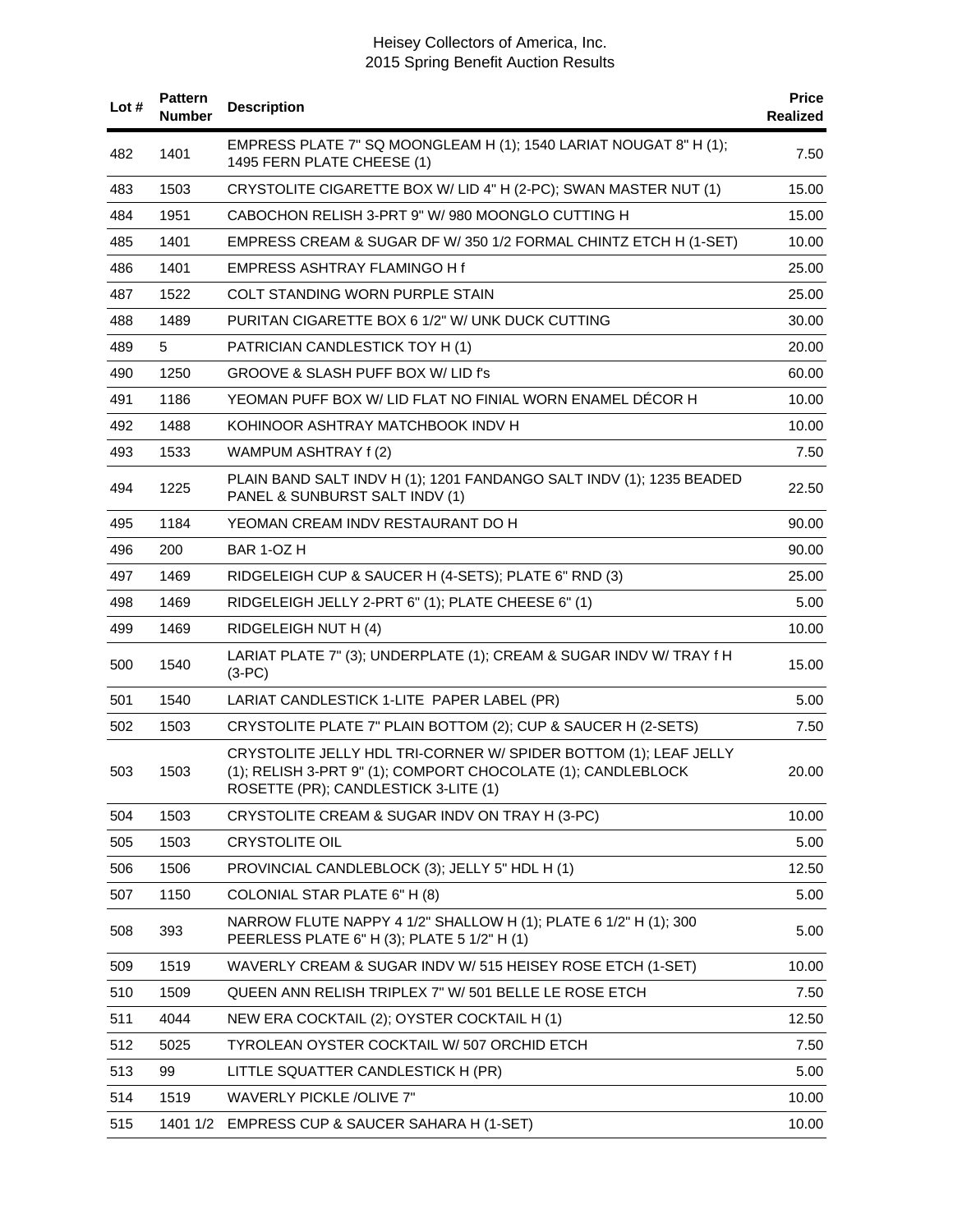| Lot# | <b>Pattern</b><br><b>Number</b> | <b>Description</b>                                                                        | <b>Price</b><br>Realized |
|------|---------------------------------|-------------------------------------------------------------------------------------------|--------------------------|
| 516  | 433                             | GREEK KEY PUNCH CUP FLAMINGO H (2)                                                        | 30.00                    |
| 517  | 300                             | PEERLESS WATER BOTTLE                                                                     | 17.50                    |
| 518  | 300                             | PEERLESS PITCHER 1/2-GAL H                                                                | 30.00                    |
| 519  | 300                             | PEERLESS CAKE SALVER H                                                                    | 60.00                    |
| 520  | 300                             | PEERLESS BUTTER W/ LID H                                                                  | 45.00                    |
| 521  | 300                             | PEERLESS CELERY 10"                                                                       | 20.00                    |
| 522  | 300                             | PEERLESS COMPORT 9"                                                                       | 40.00                    |
| 523  | 300                             | PEERLESS CLARET JUG                                                                       | 55.00                    |
| 524  | 300                             | PEERLESS CREAM & SUGAR HOTEL H (1-SET)                                                    | 17.50                    |
| 525  | 300                             | PEERLESS PUNCH BOWL & BASE H                                                              | 305.00                   |
| 526  | 300                             | PEERLESS PUNCH CUP H (13)                                                                 | 5.00                     |
| 527  | 300                             | PEERLESS PLATE 5 1/2" H (9)                                                               | 5.00                     |
| 528  | 300                             | PEERLESS PLATE 5" H (5)                                                                   | 5.00                     |
| 529  | 300                             | PEERLESS NAPPY 4 1/2" H (5)                                                               | 15.00                    |
| 530  | 300                             | PEERLESS NAPPY SHALLOW 4 1/2" H (4)                                                       | 5.00                     |
| 531  | 300                             | PEERLESS BURGUNDY H (3)                                                                   | 7.50                     |
| 532  | 300                             | PEERLESS WINE 2-OZ H (1); CORDIAL H (2)                                                   | 10.00                    |
| 533  | $\overline{2}$                  | OLD WILLIAMSBURG CANDLESTICK 9" (PR)                                                      | 35.00                    |
| 534  | 353                             | MEDIUM FLAT PANEL VASE 8" H                                                               | 17.50                    |
| 535  | 1519                            | WAVERLY PLATE 8" W/ 507 ORCHID ETCH (6); 134 TRIDENT CANDLESTICK<br>W/507 ORCHID ETCH (1) | 15.00                    |
| 536  | 500                             | <b>OCTAGON VARIETY TRAY</b>                                                               | 25.00                    |
| 537  | 5010                            | SYMPHONE GOBLET W/503 MINUET ETCH (11)                                                    | 25.00                    |
| 538  | 5010                            | SYMPHONE CHAMPAGNE W/ 503 MINUET ETCH (11) RIM f ON 1                                     | 25.00                    |
| 539  | 5010                            | SYMPHONE COCKTAIL W/ 503 MINUET ETCH (9)                                                  | 60.00                    |
| 540  | 429                             | PLAIN PANEL RECESS GOBLET VARIANT H (4)                                                   | 35.00                    |
| 541  | 1503                            | <b>CRYSTOLITE PITCHER ICE LIP</b>                                                         | 35.00                    |
| 542  | 1200                            | <b>CUT BLOCK COMPORT 9"</b>                                                               | 60.00                    |
| 543  | 1225                            | PLAIN BAND COMPORT W/ LID 6"                                                              | 45.00                    |
| 544  | 1225                            | PLAIN BAND COMPORT W/ LID 8"                                                              | 65.00                    |
| 545  | 337                             | TOURAINE COMPORT W/ LID 7"                                                                | 80.00                    |
| 546  | 411                             | TUDOR PRESERVE FTD W/ LID 5" FLAMINGO H                                                   | 20.00                    |
| 547  | 5                               | PATRICIAN CANDLESTICK TOY H (PR)                                                          | 12.50                    |
| 548  | 1433                            | THUMBPRINT & PANEL CANDLESTICK 2-LITE (PR)                                                | 12.50                    |
| 549  | 150                             | BANDED FLUTE CHAMBERSTICK 4" HDL H (1); CANDLESTICK SAUCER FTD<br>2" H(1)                 | 10.00                    |
| 550  | 600                             | SQUARE-HANDLED CANDLESTICK SAUCER 2 1/2" FTD H (1)                                        | 10.00                    |
| 551  | 354                             | WIDE FLAT PANEL CREAM & SUGAR FLAMINGO H (1-SET)                                          | 20.00                    |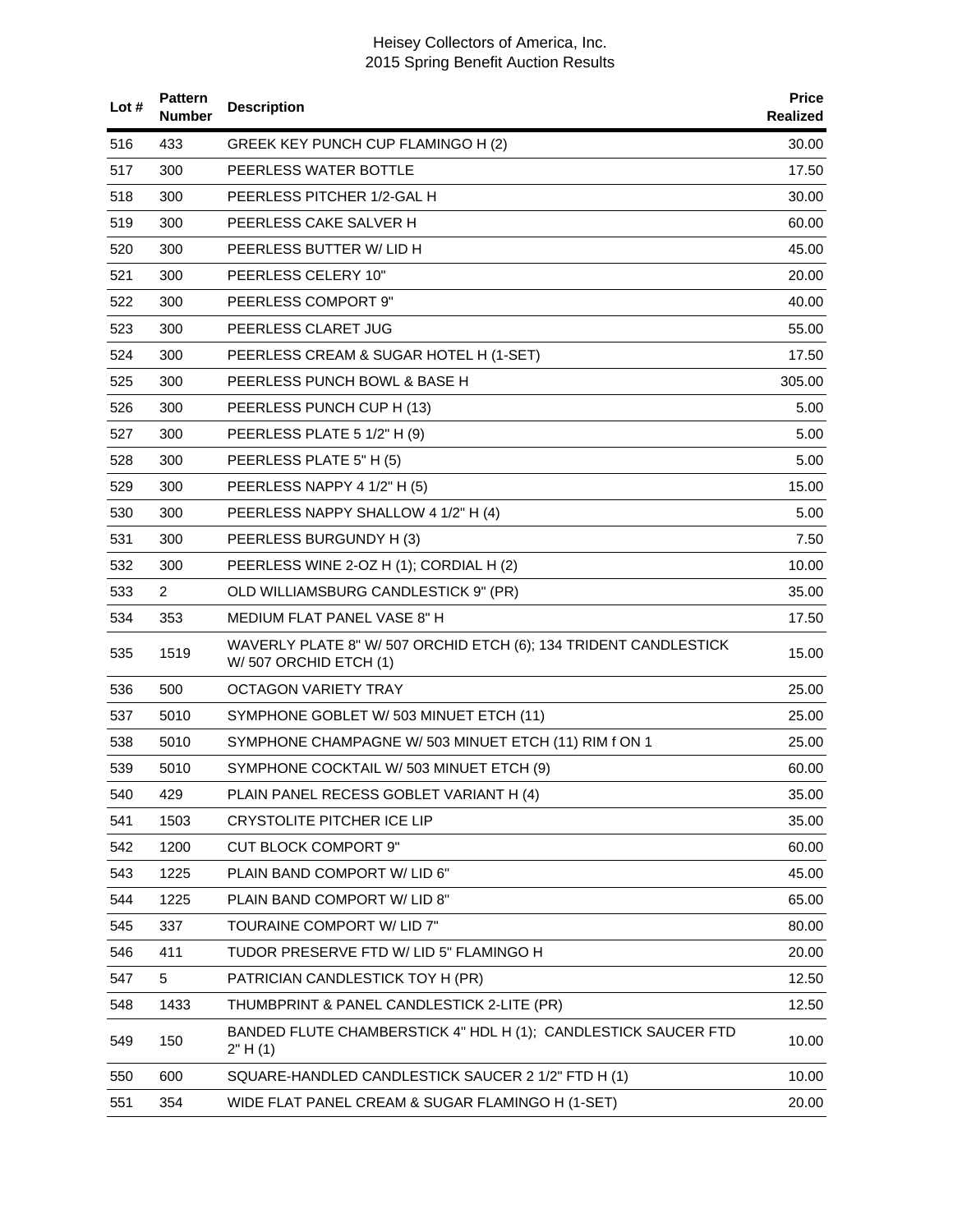| Lot $#$ | <b>Pattern</b><br><b>Number</b> | <b>Description</b>                                                                                     | Price<br>Realized |
|---------|---------------------------------|--------------------------------------------------------------------------------------------------------|-------------------|
| 552     | 1252                            | TWIST CELERY 10" FLAMINGO H (1); 407 COARSE RIB CELERY 10"<br>MARIGOLD STAIN H (1)                     | 20.00             |
| 553     | 1519                            | WAVERLY RELISH 3-PRT 7" W/ 507 ORCHID ETCH H                                                           | 7.50              |
| 554     | 1541                            | ATHENA CELERY 11"                                                                                      | 12.50             |
| 555     | 1250                            | GROOVE & SLASH TOBACCO JAR W/ METAL LID R                                                              | 55.00             |
| 556     | 1513                            | BAROQUE CANDLESTICK 2-LITE W/ VASE NO BOBECHES & PRISMS (1)                                            | 40.00             |
| 557     | 1221                            | STAR CENTER PLATE 12" W/ UNK CUTTING H                                                                 | 10.00             |
| 558     | 1612                            | BOTANICAL ASHTRAY NOT FROSTED H                                                                        | 25.00             |
| 559     | 1183                            | REVEREP LATE 8" W/ 9036 ALF LANDON ETCH                                                                | 20.00             |
| 560     | 353                             | MEDIUM FLAT PANEL ALMOND MASTER MOONGLEAM                                                              | 40.00             |
| 561     | 337                             | TOURAINE GOBLET 8-OZ W/ UNK CUTTING HONEY AMBER H                                                      | 70.00             |
| 562     | 3308                            | BOB WHITE GOBLET W/366 PEACOCK ETCH (1); 3389 DUQUESNE<br>CHAMPAGNE W/ UNKCUTTING RIM f (1)            | 17.50             |
| 563     | 3408                            | JAMESTOWN GOBLET 9-OZ W/ 158 BARCELONA CUTTING H 1-RIM f (7)                                           | 17.50             |
| 564     | 3408                            | JAMESTOWN CHAMPAGNE W/ 158 BARCELONA CUTTING H (7)                                                     | 15.00             |
| 565     |                                 | 3408 1/2 JAMESTOWN ICE TEA W/ 158 BARCELONA CUTTING (8)                                                | 22.50             |
| 566     | 3408 1/2                        | JAMESTOWN PARFAIT W/ 158 BARCELONA CUTTING (11)                                                        | 25.00             |
| 567     | 3408 1/2                        | JAMESTOWN ICE TEA W/ 9855 SHEFFIELD CUTTING (2)                                                        | 17.50             |
| 568     | 1632                            | LODESTAR CANDLESTICK 1-LITE DAWN FT f (PR)                                                             | 55.00             |
| 569     | 1540                            | LARIAT CANDLESTICK 2-LITE (1); 5040 LARIAT CHAMPAGNE (3)                                               | 7.50              |
| 570     | 353                             | MEDIUM FLAT PANEL SOAP DISH NO LID H (1); CONDIMENT 2-PRT NO LID H<br>(1); 197 TUMBLE UP TUMBLER H (1) | 10.00             |
| 571     | 118                             | ROOSTER HEAD STOPPER                                                                                   | 20.00             |
| 572     | 1401                            | <b>EMPRESS ICE BUCKET W/ HDL</b>                                                                       | 17.50             |
| 573     | 1469                            | RIDGELEIGH CANDY FTD NO LID                                                                            | 10.00             |
| 574     | 1637A                           | TOWN & COUNTRY PLATE SANDWICH 14" DAWN                                                                 | 60.00             |
| 575     | 1504                            | CRYSTOLITE BOOKEND MADE FROM ROSETTE CANDLEBLOCK ON BRASS<br>(PR)                                      | 15.00             |
| 576     | 1186                            | YEOMAN CANDY W/ LID 7" MONO "ATS" W/ UNK CUTTING H                                                     | 12.50             |
| 577     | 5003                            | CRYSTOLITE JUICE FTD 1-RIM f (6)                                                                       | 10.00             |
| 578     | 5003                            | <b>CRYSTOLITE JUICE FTD (6)</b>                                                                        | 17.50             |
| 579     | 5003                            | <b>CRYSTOLITE ICE TEA (4)</b>                                                                          | 17.50             |
| 580     | 5003                            | CRYSTOLITE TUMBLER 8-OZ (4)                                                                            | 25.00             |
| 581     | 5003                            | <b>CRYSTOLITE JUICE (4)</b>                                                                            | 25.00             |
| 582     | 5003                            | <b>CRYSTOLITE COCKTAIL (6)</b>                                                                         | 17.50             |
| 583     | 5003                            | <b>CRYSTOLITE COCKTAIL (6)</b>                                                                         | 12.50             |
| 584     | 1503                            | CRYSTOLITE PLATE DINNER 10 1/2" STAR BOTTOM H (4)                                                      | 110.00            |
| 585     | 1503                            | CRYSTOLITE PLATE 7" STAR BOTTOM H (4)                                                                  | 12.50             |
| 586     | 1503                            | CRYSTOLITE PLATE 8" STAR BOTTOM H (4)                                                                  | 20.00             |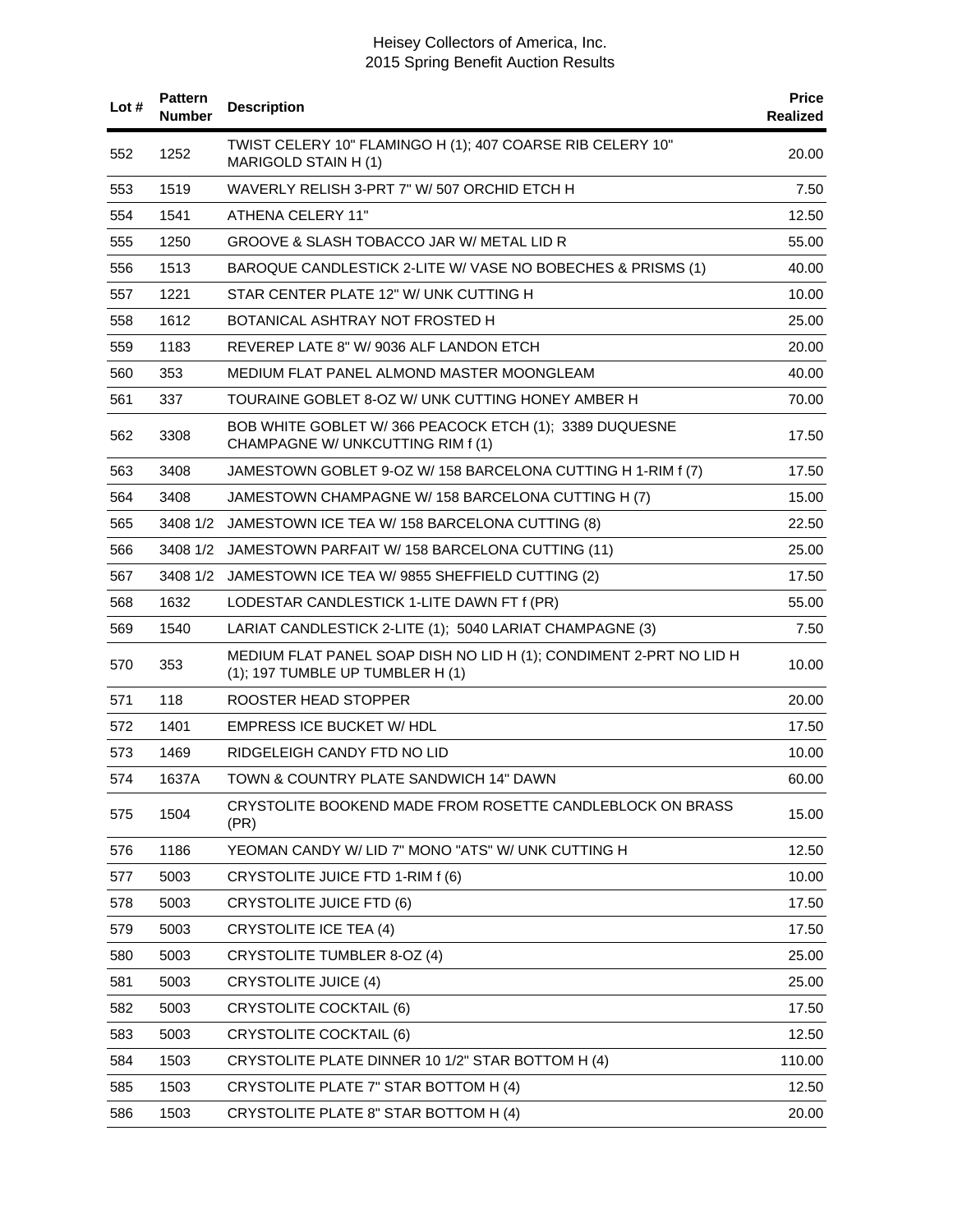| Lot# | <b>Pattern</b><br><b>Number</b> | <b>Description</b>                                                                     | <b>Price</b><br>Realized |
|------|---------------------------------|----------------------------------------------------------------------------------------|--------------------------|
| 587  | 1540                            | LARIAT CUP & SAUCER H (2-SETS)                                                         | 10.00                    |
| 588  | 1540                            | LARIAT PLATE 7 1/2" (6)                                                                | 12.50                    |
| 589  | 1540                            | LARIAT PLATE 10 1/2" (2)                                                               | 55.00                    |
| 590  | 1469                            | <b>RIDGELEIGH ICE TUB H</b>                                                            | 25.00                    |
| 591  | 1401                            | EMPRESS ICE BUCKET W/ TONGS SAHARA H                                                   | 50.00                    |
| 592  | 1252                            | TWIST ICE BUCKET MOONGLEAM H                                                           | 45.00                    |
| 593  | 1503                            | CRYSTOLITE ICE BUCKET W/TONGS H                                                        | 40.00                    |
| 594  | 1201                            | FANDANGO SUGAR SIFTER                                                                  | 100.00                   |
| 595  | 1201                            | FANDANGO ROSE BOWL 4"                                                                  | 50.00                    |
| 596  | 433                             | GREEK KEY ICE TUB SMALL H (1); UNDERPLATE H (1)                                        | 75.00                    |
| 597  | 351                             | PRISCILLA JUG 1/2-GAL H                                                                | 25.00                    |
| 598  | 1170                            | PLEAT & PANEL JUG ICE LIP MOONGLEAM H                                                  | 65.00                    |
| 599  | 1225                            | PLAIN BAND PITCHER 1/2-GAL H                                                           | 35.00                    |
| 600  |                                 | DOEHEAD BOOKEND BY IMPERIAL MILK GLASS MOLD DIRT                                       | 15.00                    |
| 601  | 103                             | TIGER PAPERWEIGHT HEISEY-BY-IMPERIAL PAPER LABEL                                       | 40.00                    |
| 602  | $\mathbf{1}$                    | DONKEY HCA-88 BY FENTON FRENCH OPALESCENT                                              | 10.00                    |
| 603  | 373                             | OLD WILLIAMSBURG GOBLET HEISEY-BY-IMPERIAL VERDE GREEN (3)                             | 5.00                     |
| 604  | 1540                            | PLUG HORSE (OSCAR) HCA-87 BY FENTON FRENCH OPALESCENT<br><b>WHIMSEY TAIL</b>           | 20.00                    |
| 605  | 1506                            | PROVINCIAL GOBLET HEISEY-BY-IMPERIAL VERDE GREEN H (8)                                 | 10.00                    |
| 606  | 1506                            | PROVINCIAL CREAM & SUGAR HEISEY-BY-IMPERIAL VERDE GREEN H (1-<br>SET)                  | 5.00                     |
| 607  | 1506                            | PROVINCIAL ICE TEA FLAT HEISEY-BY-IMPERIAL AMBER (7)                                   | 5.00                     |
| 608  | 103                             | TIGER PAPERWEIGHT HEISEY-BY-IMPERIAL AIG RUBY                                          | 35.00                    |
| 609  | 1540                            | PLUG HORSE (OSCAR) HCA-81 HORIZON BLUE BY IMPERIAL IG                                  | 7.50                     |
| 610  | 1591                            | STORYBOOK MUG ELEPHANT HDL HEISEY-BY-IMPERIAL IG HORIZON BLUE<br>CARNIVAL              | 17.50                    |
| 611  | 1591                            | STORYBOOK MUG ELEPHANT HDL HEISEY-BY-IMPERIAL IG EWR 1895-<br>HEISEY-1975 FERN GREEN H | 7.50                     |
| 612  | 1591                            | STORYBOOK MUG ELEPHANT HDL HEISEY-BY-IMPERIAL LIG                                      | 5.00                     |
| 613  | 103                             | TIGER PAPERWEIGHT HEISEY-BY-IMPERIAL ALIG BLACK                                        | 35.00                    |
| 614  | 1550                            | FISH CANDLESTICK HEISEY-BY-IMPERIAL IG SUNSHINE YELLOW FROSTED                         | 10.00                    |
| 615  | $\overline{2}$                  | HEN HEISEY-BY-IMPERIAL PAPER LABEL GROUND AREA ON WING                                 | 10.00                    |
| 616  | $\mathbf{1}$                    | MINUET GIRL HCA-98 BY MOSSER M VASELINE                                                | 15.00                    |
| 617  | 1591                            | STORYBOOK MUG ELEPHANT HDL HCA-89 BY DALZELL EVERGREEN                                 | 10.00                    |
| 618  | 1252                            | TWIST PLATTER_BY MOSSER M 2002 NEWARK BICENTENNIAL TEAL                                | 5.00                     |
| 619  | 1560                            | VICTORIAN BELLE ALIG ORANGE                                                            | 15.00                    |
| 620  | 1506                            | PROVINCIAL CREAM & SUGAR HEISEY-BY-IMPERIAL H AMBER (1-SET)                            | 10.00                    |
| 621  |                                 | HORSEHEAD - HALF SIZE HCA-87 SOUV DINNER BY FENTON H LIGHT BLUE<br><b>HAZE</b>         | 20.00                    |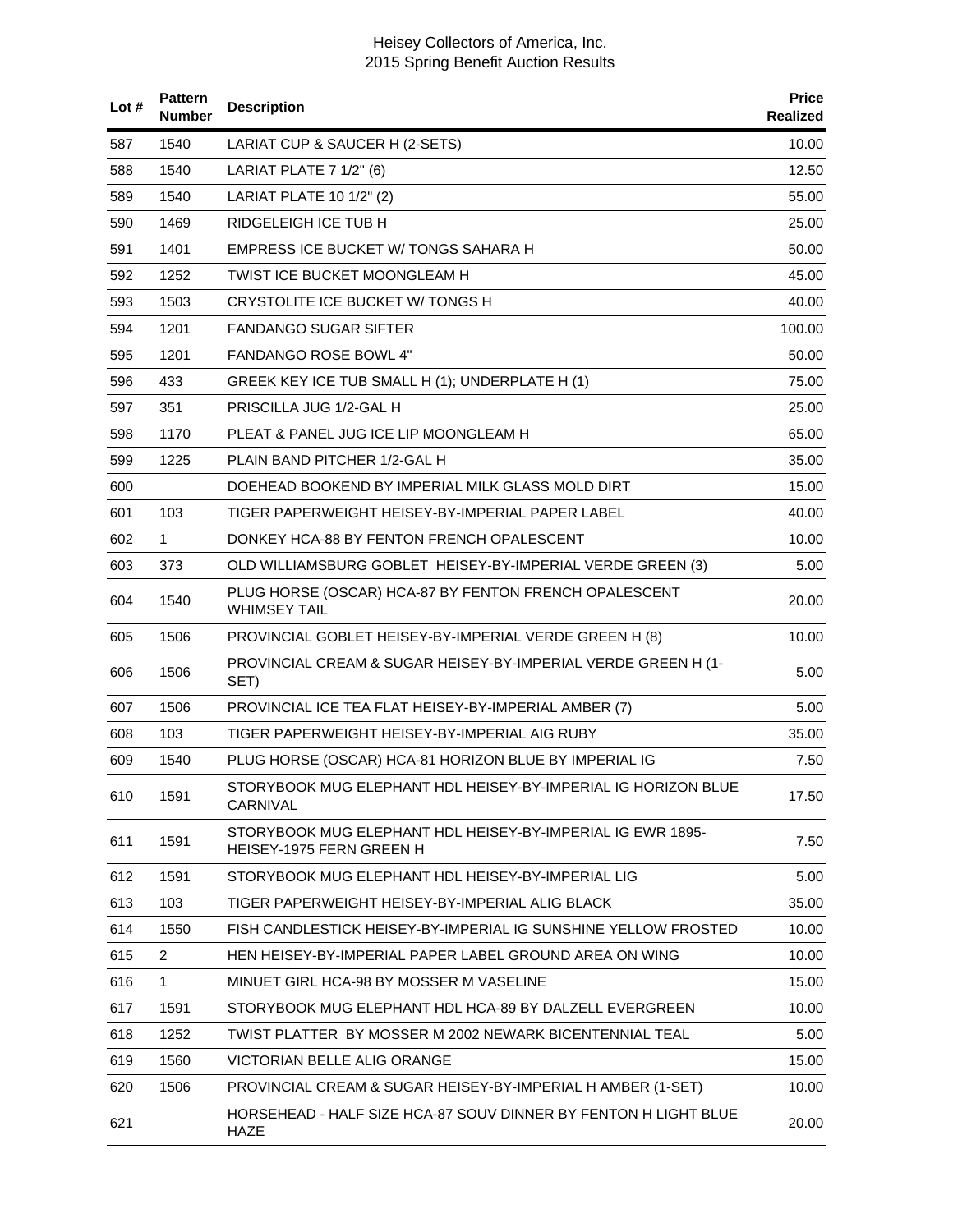| Lot# | <b>Pattern</b><br><b>Number</b> | <b>Description</b>                                                                                                                                                                                                                                                                                                                        | <b>Price</b><br><b>Realized</b> |
|------|---------------------------------|-------------------------------------------------------------------------------------------------------------------------------------------------------------------------------------------------------------------------------------------------------------------------------------------------------------------------------------------|---------------------------------|
| 622  | 1540                            | PLUG HORSE (OSCAR) HCA-89 BY FENTON TEAL                                                                                                                                                                                                                                                                                                  | 45.00                           |
| 623  | 1540                            | PLUG HORSE (OSCAR) HCA-84 IG RUBY                                                                                                                                                                                                                                                                                                         | 37.50                           |
| 624  | 1447                            | ROCOCO PLATES "LAND OF LEGEND" SET OF 6: CRYSTAL (1), ULTRA BLUE<br>(1), NUT BROWN (1), VERDE GREEN (1), BLUE HAZE (1), AMBERGLO (1);<br><b>METAL PLATE HANGERS (6)</b>                                                                                                                                                                   | 17.50                           |
| 625  | 1522                            | COLT STANDING HEISEY-BY-IMPERIAL IG HORIZON BLUE                                                                                                                                                                                                                                                                                          | 10.00                           |
| 626  | $\mathbf 1$                     | DONKEY HEISEY-BY-IMPERIAL IG CARMEL SLAG IMPERIAL PAPER LABEL                                                                                                                                                                                                                                                                             | 10.00                           |
| 627  | $\overline{2}$                  | ELEPHANT MEDIUM HEISEY-BY-IMPERIAL IG CARMEL SLAG                                                                                                                                                                                                                                                                                         | 20.00                           |
| 628  |                                 | HORSEHEAD - HALF SIZE HCA-86 SOUV DINNER BY VIKING RUBY H                                                                                                                                                                                                                                                                                 | 30.00                           |
| 629  | 1540                            | PLUG HORSE (OSCAR) HEISEY-BY-IMPERIAL IG CARMEL SLAG                                                                                                                                                                                                                                                                                      | 10.00                           |
| 630  | 1591                            | STORYBOOK MUG ELEPHANT HDL HEISEY-BY-IMPERIAL LIG IMPERIAL-<br>LENOX PAPER LABEL                                                                                                                                                                                                                                                          | 5.00                            |
| 631  | 103                             | TIGER PAPERWEIGHT HEISEY-BY-IMPERIAL LIG JADE                                                                                                                                                                                                                                                                                             | 25.00                           |
| 632  | 1434                            | TOM & JERRY MUG HCA-94 BY DALZELL D RUBY                                                                                                                                                                                                                                                                                                  | 15.00                           |
| 633  | 1434                            | TOM & JERRY MUG HCA-94 BY DALZELL D EVERGREEN                                                                                                                                                                                                                                                                                             | 5.00                            |
| 634  |                                 | GOLD SERIES ANIMALS HCA GOLD SERIES ANIMALS BY FENTON ROSALINE<br>SET #269 OF 400: 104 GAZELLE; #1 SOW; #2 GIRAFFE; #1 FILLY HEAD<br>FORWARD; #1 TIGER PAPERWEIGHT; #1 AIREDALE; 1554 FISH BOOKEND;<br>1538 RABBIT PAPERWEIGHT; 1522 COLT STANDING; 1527 COLT KICKING;<br>1529 COLT BALKING; #2 HEN; #5 CYGNET; #22 WOOD DUCKLING (14-PC) | 250.00                          |
| 635  | 1952                            | BEER MUG (DUMBO) ELEPHANT HDL HEISEY-BY-IMPERIAL GOP WOMENS<br>CONFERENCE 1968 FERN GREEN                                                                                                                                                                                                                                                 | 25.00                           |
| 636  | 3                               | ELEPHANT SMALL LIG PINK FROSTED IMPERIAL-LENOX PAPER LABEL                                                                                                                                                                                                                                                                                | 30.00                           |
| 637  | 1540                            | PLUG HORSE (OSCAR) HCA-90 BY FENTON ROSALINE                                                                                                                                                                                                                                                                                              | 20.00                           |
| 638  | 1540                            | PLUG HORSE (OSCAR) HCA-90 BY FENTON ROSALINE                                                                                                                                                                                                                                                                                              | 20.00                           |
| 639  | 1540                            | PLUG HORSE (OSCAR) HCA-90 BY FENTON ROSALINE                                                                                                                                                                                                                                                                                              | 20.00                           |
| 640  | 1540                            | PLUG HORSE (OSCAR) HCA-92 BY FENTON BURMESE                                                                                                                                                                                                                                                                                               | 25.00                           |
| 641  | 1540                            | PLUG HORSE (OSCAR) HCA-92 BY FENTON BURMESE                                                                                                                                                                                                                                                                                               | 25.00                           |
| 642  | 1489                            | PURITAN DECANTER HEISEY-BY-IMPERIAL PAPER LABEL                                                                                                                                                                                                                                                                                           | 10.00                           |
| 643  | $\mathbf{1}$                    | FLYING MARE HCA-93 BY DALZELL D LAVENDER ICE                                                                                                                                                                                                                                                                                              | 130.00                          |
| 644  | 50                              | CABOCHON SIGN HCA-95 BY DALZELL PNB-VISA COBALT                                                                                                                                                                                                                                                                                           | 35.00                           |
| 645  | 4                               | CHICK HEAD DOWN HCA-93 BY FENTON ROSALENE (3)                                                                                                                                                                                                                                                                                             | 25.00                           |
| 646  | $\overline{2}$                  | CLYDESDALE HEISEY-BY-IMPERIAL ALIG ULTRA BLUE                                                                                                                                                                                                                                                                                             | 50.00                           |
| 647  | 7078                            | DIAMOND H SIGN DISPLAY SIGN HCA BY VIKING COBALT FROSTED                                                                                                                                                                                                                                                                                  | 45.00                           |
| 648  | 7078                            | DIAMOND H SIGN DISPLAY SIGN HCA JUNE 17, 1992 BY FENTON ROSALENE                                                                                                                                                                                                                                                                          | 25.00                           |
| 649  |                                 | DOUBLE HORSEHEAD MADE INTO CHARM LAVENDER ICE                                                                                                                                                                                                                                                                                             | 35.00                           |
| 650  |                                 | DOUBLE HORSEHEAD MADE INTO CHARM LAVENDER ICE FROSTED                                                                                                                                                                                                                                                                                     | 30.00                           |
| 651  | 1                               | FILLY HEAD FORWARD HEISEY-BY-IMPERIAL ALIG AMBER                                                                                                                                                                                                                                                                                          | 95.00                           |
| 652  | 1                               | FLYING MARE HCA-93 BY DALZELL D LAVENDER ICE                                                                                                                                                                                                                                                                                              | 135.00                          |
| 653  | 1                               | FLYING MARE HCA-93 BY DALZELL D FROSTED LAVENDER ICE BASE F                                                                                                                                                                                                                                                                               | 40.00                           |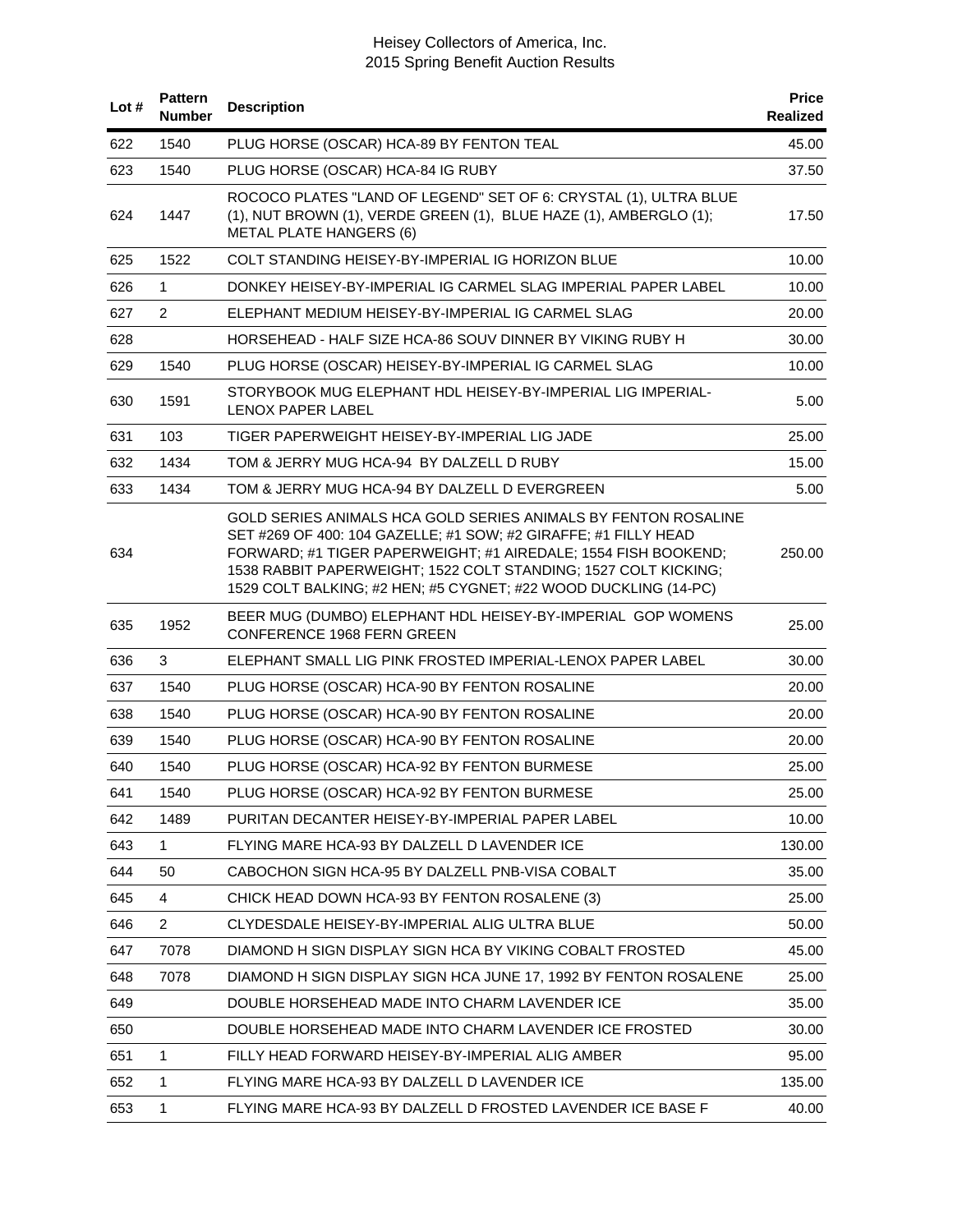| Lot# | <b>Pattern</b><br><b>Number</b> | <b>Description</b>                                                                                                                                                                                                        | <b>Price</b><br>Realized |
|------|---------------------------------|---------------------------------------------------------------------------------------------------------------------------------------------------------------------------------------------------------------------------|--------------------------|
| 654  | 14                              | KINGFISHER HCA-93 BY DALZELL LAVENDER ICE FROSTED ON BUSTOFF                                                                                                                                                              | 40.00                    |
| 655  | $\overline{2}$                  | PIGLET STANDING HEISEY-BY-IMPERIAL AMBER                                                                                                                                                                                  | 45.00                    |
| 656  | $\mathbf{1}$                    | REARING HORSE BOOKEND HCA-93 BY DALZELL LAVENDER ICE FROSTED<br>(PR)                                                                                                                                                      | 75.00                    |
| 657  | 5                               | SHOW HORSE HCA-93 BY DALZELL LAVENDER ICE FROSTED                                                                                                                                                                         | 50.00                    |
| 658  | $\overline{2}$                  | HEN HEISEY-BY-IMPERIAL IG MILK GLASS (1); 3 CHICK HEAD UP HEISEY-BY-<br>IMPERIAL IG MILK GLASS (2); 4 CHICK HEAD DOWN HEISEY-BY-IMPERIAL IG<br>MILK GLASS (1)                                                             | 25.00                    |
| 659  | 5                               | CYGNET HEISEY-BY-IMPERIAL IG HORIZON BLUE                                                                                                                                                                                 | 10.00                    |
| 660  |                                 | DOEHEAD BOOKEND HEISEY-BY-IMPERIAL H (PR)                                                                                                                                                                                 | 50.00                    |
| 661  | $\overline{2}$                  | GOOSE WINGS HALF HCA-99 BY MOSSER M RUBY                                                                                                                                                                                  | 30.00                    |
| 662  | 1540                            | PLUG HORSE (OSCAR) HCA-82 BY IMPERIAL IG EMERALD                                                                                                                                                                          | 20.00                    |
| 663  | 1540                            | PLUG HORSE (OSCAR) HCA-92 BY FENTON BURMESE                                                                                                                                                                               | 25.00                    |
| 664  | 22                              | WOOD DUCKLING STANDING HEISEY-BY-IMPERIAL IG SUNSHINE YELLOW<br>(2)                                                                                                                                                       | 15.00                    |
| 665  | 21                              | WOOD DUCKLING FLOATING HEISEY-BY-IMPERIAL SUNSHINE YELLOW<br><b>FROSTED</b>                                                                                                                                               | 7.50                     |
| 666  | 1590                            | ZODIAC CANDY W/ LID HEISEY-BY-IMPERIAL                                                                                                                                                                                    | 10.00                    |
| 667  | 1952                            | BEER MUG (DUMBO) ELEPHANT HDL HEISEY-BY-IMPERIAL IG EWR NIXON-<br>AGNEW 1973 BLUE HAZE                                                                                                                                    | 30.00                    |
| 668  | 1                               | FILLY HEAD FORWARD HEISEY-BY-IMPERIAL ALIG                                                                                                                                                                                | 30.00                    |
| 669  | $\overline{2}$                  | FILLY HEAD BACK ALIG                                                                                                                                                                                                      | 25.00                    |
| 670  | 1405                            | IPSWICH CANDY NO LID 1/2-LB HEISEY-BY-IMPERIAL AMBER H                                                                                                                                                                    | 5.00                     |
| 671  | 12                              | MALLARD WINGS UP HEISEY-BY-IMPERIAL IG CARMEL SLAG (1); 11<br>MALLARD WINGS HALF HEISEY-BY-IMPERIAL IG CARMEL SLAG (1)                                                                                                    | 10.00                    |
| 672  | 20                              | WOOD DUCK HEISEY-BY-IMPERIAL IG CARMEL SLAG IMPERIAL PAPER<br><b>LABEL</b>                                                                                                                                                | 10.00                    |
| 673  |                                 | COLT HEISEY-BY-IMPERIAL IG ULTRA BLUE SET OF 3: 1522 STANDING (1);<br>1527 KICKING (1); 1529 BALKING (1)                                                                                                                  | 40.00                    |
| 674  |                                 | COLT HCA-79 BY IMPERIAL IG HORIZON BLUE SET OF 3: 1522 STANDING (1);<br>1527 KICKING (1); 1529 BALKING (1)                                                                                                                | 30.00                    |
| 675  | 5024                            | OXFORD CORDIAL W/ 507 ORCHID ETCH 1978 (1); CORDIAL W/ 456 TITANIA<br>ETCH 1981 (1) RIM f; CORDIAL W/ 515 HEISEY ROSE ETCH 1979 (1); CORDIAL<br>W/448 OLD COLONY ETCH 1980 (1); CORDIAL W/493 CORONATION ETCH<br>1982 (1) | 60.00                    |
| 676  | 1447                            | ROCOCO PLATES "LAND OF LEGEND": 1971 AMBER (1); 1972 HORIZON<br>BLUE (1); 1973 VERDE GREEN (1); 19175 ULTRA BLUE (1)                                                                                                      | 10.00                    |
| 677  | 1591                            | STORYBOOK MUG ELEPHANT HDL HEISEY-BY-IMPERIAL IG (2); ELEPHANT<br>HDL HEISEY-BY-IMPERIAL LIG (3); ELEPHANT HDL HEISEY-BY-IMPERIAL<br>ALIG $(1)$                                                                           | 20.00                    |
| 678D | 2351                            | NEWTON SODA 12-OZ SAHARA (3)                                                                                                                                                                                              | 20.00                    |
| 679D | 1010                            | DECAGON MINT 2-HDL FLAMINGO H                                                                                                                                                                                             | 7.50                     |
| 680D | 1235                            | BEADED PANEL & SUNBURST BUTTER W/ LID                                                                                                                                                                                     | 27.50                    |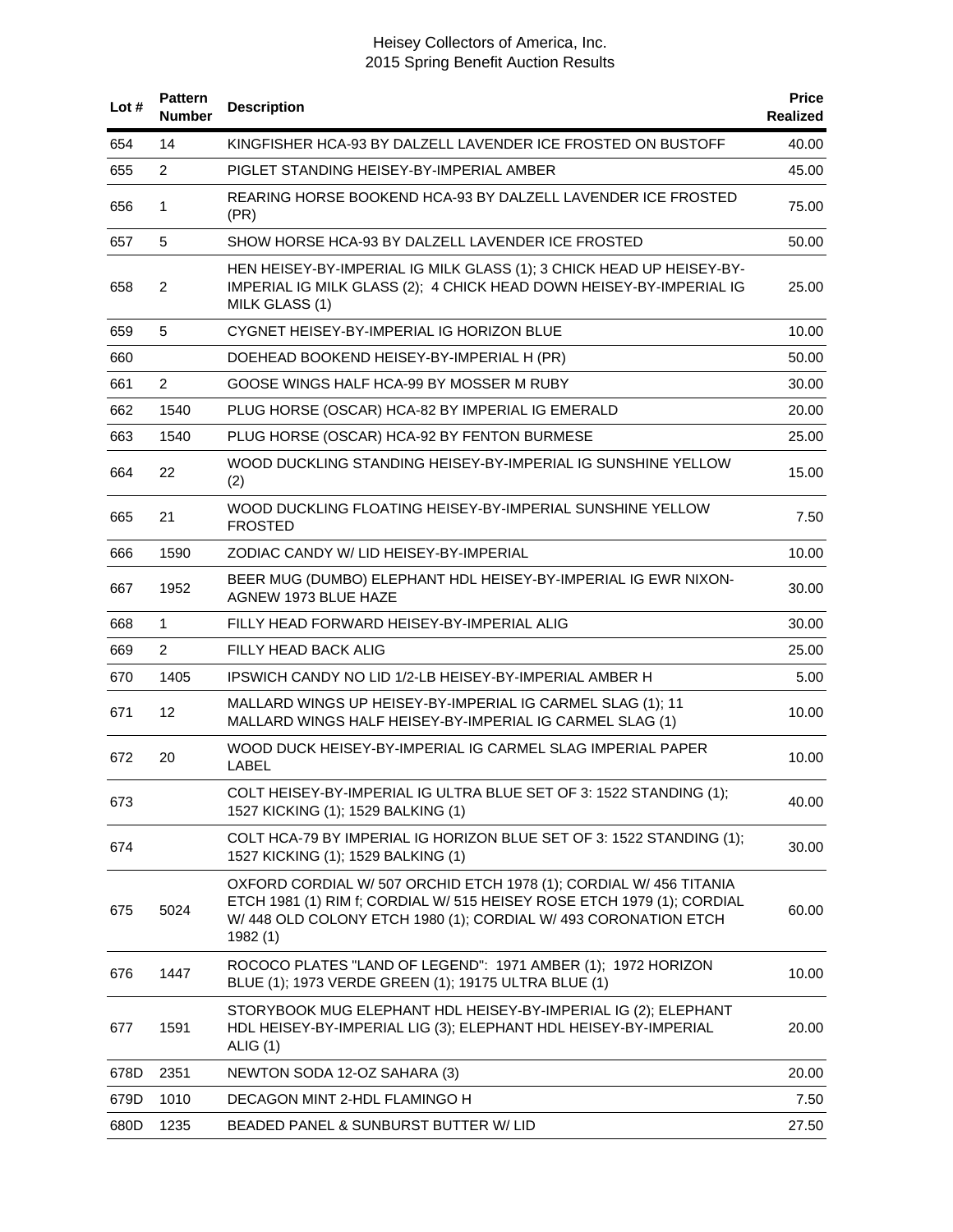| Lot# | <b>Pattern</b><br><b>Number</b> | <b>Description</b>                                                                                                                   | <b>Price</b><br>Realized |
|------|---------------------------------|--------------------------------------------------------------------------------------------------------------------------------------|--------------------------|
| 681D | 433                             | GREEK KEY PUNCH CUP FLAMINGO H (2)                                                                                                   | 32.50                    |
| 682D | 394                             | NARROW FLUTE DOMINO SUGAR TRAY H                                                                                                     | 7.50                     |
| 683D | 3316                            | BILTMORE NUT INDV MOONGLEAM FT H                                                                                                     | 140.00                   |
| 684D | 433                             | GREEK KEY SHERBET SMALL FLARED H (5)                                                                                                 | 42.50                    |
| 685D | 1170                            | PLEAT & PANEL NAPPY 9" FLAMINGO H                                                                                                    | 45.00                    |
| 686D | 3404                            | SPANISH GOBLET COBALT BOWL (2)                                                                                                       | 110.00                   |
| 687D | 1201                            | FANDANGO CREAM & SUGAR HOTEL (1-SET)                                                                                                 | 20.00                    |
| 688D | 1404                            | OLD SANDWICH TUMBLER SAHARA H (2)                                                                                                    | 17.50                    |
| 689d | 463                             | <b>BONNET BASKET 7" FLAMINGO H</b>                                                                                                   | 195.00                   |
| 690D | 4220                            | JANICE VASE 4 1/2" FLAMINGO                                                                                                          | 80.00                    |
| 691D | 341                             | PURITAN WINE 2-OZ H (3)                                                                                                              | 15.00                    |
| 692D | 5003                            | CRYSTOLITE ICE TEA FTD (2)                                                                                                           | 20.00                    |
| 693  | 1430                            | ARISTOCRAT CANDY JAR SHORT NO LID COBALT H                                                                                           | 210.00                   |
| 694  | 1235                            | BEADED PANEL & SUNBURST SUGAR TABLE W/ METAL LID IN PICKLE<br><b>CASTER RUBY STAIN</b>                                               | 65.00                    |
| 695  | 433                             | <b>GREEK KEY WATER BOTTLE</b>                                                                                                        | 135.00                   |
| 696  | 68                              | HEPPLEWHITE CANDLESTICK H SOCKET ROUGHNESS (1)                                                                                       | 32.50                    |
| 697  | 433                             | GREEK KEY PLATE 6" IN RETICULATED CHROME BORDER H                                                                                    | 20.00                    |
| 698  | 68                              | HEPPLEWHITE CANDLESTICK H (PR)                                                                                                       | 210.00                   |
| 699  | 472                             | NARROW FLUTE STRAWBERRY PLATE INDV H                                                                                                 | 22.50                    |
| 700  | 411                             | TUDOR JUG 1/2-GAL H                                                                                                                  | 55.00                    |
| 701  | 411                             | TUDOR COMPORT 6" HI FTD H (1); JELLY 5" HI FTD H (1); PRESERVE 6 1/2" 3-<br>FTD(1)                                                   | 12.50                    |
| 702  | 341 1/2                         | PURITAN JUG 1-QT H                                                                                                                   | 30.00                    |
| 703  | 1503                            | CRYSTOLITE JAM JAR W/ LID NON-HEISEY LADLE H (2 SETS)                                                                                | 25.00                    |
| 704  | 1485                            | SATURN MAYO H                                                                                                                        | 25.00                    |
| 705  | 1540                            | LARIAT HURRICANE BASE HDLD                                                                                                           | 10.00                    |
| 706  | 1252                            | TWIST CELERY 13" FLAMINGO H (1); CELERY 10" FLAMINGO H (1) PICKLE 7"<br>FLAMINGO H (1)                                               | 20.00                    |
| 707  | 1252                            | TWIST CELERY 13" SAHARA H                                                                                                            | 15.00                    |
| 708  | 1184                            | YEOMAN CUP W/ 447 EMPRESS ETCH H (2); 3380 OLD DOMINION SHERBET<br>W/447 EMPRESS ETCH (1); SODA 12-OZ FTD W/447 EMPRESS ETCH 1-F (2) | 10.00                    |
| 709  | 462                             | PLAIN HEXAGON BASKET 8" W/ UNK CUTTING H B                                                                                           | 35.00                    |
| 710  | 500                             | OCTAGON ICE BUCKET W/ SILVER OVERLAY H                                                                                               | 32.50                    |
| 711  | 1252                            | TWIST ICE BUCKET NO HDL SAHARA H                                                                                                     | 60.00                    |
| 712  | 1503                            | CRYSTOLITE PUFF BOX W/ LID H (1); CANDY W/ LID 7" (1)                                                                                | 25.00                    |
| 713  | 1503                            | CRYSTOLITE SHELL CANDY W/ LID (1); PRESERVE W/ LID 6" H (1)                                                                          | 15.00                    |
| 714  | 1503                            | CRYSTOLITE BOWL FLORAL OVAL 12" SHALLOW H                                                                                            | 15.00                    |
| 715  | 1540                            | LARIAT NOUGAT 8" H (1); MAYO H (1)                                                                                                   | 12.50                    |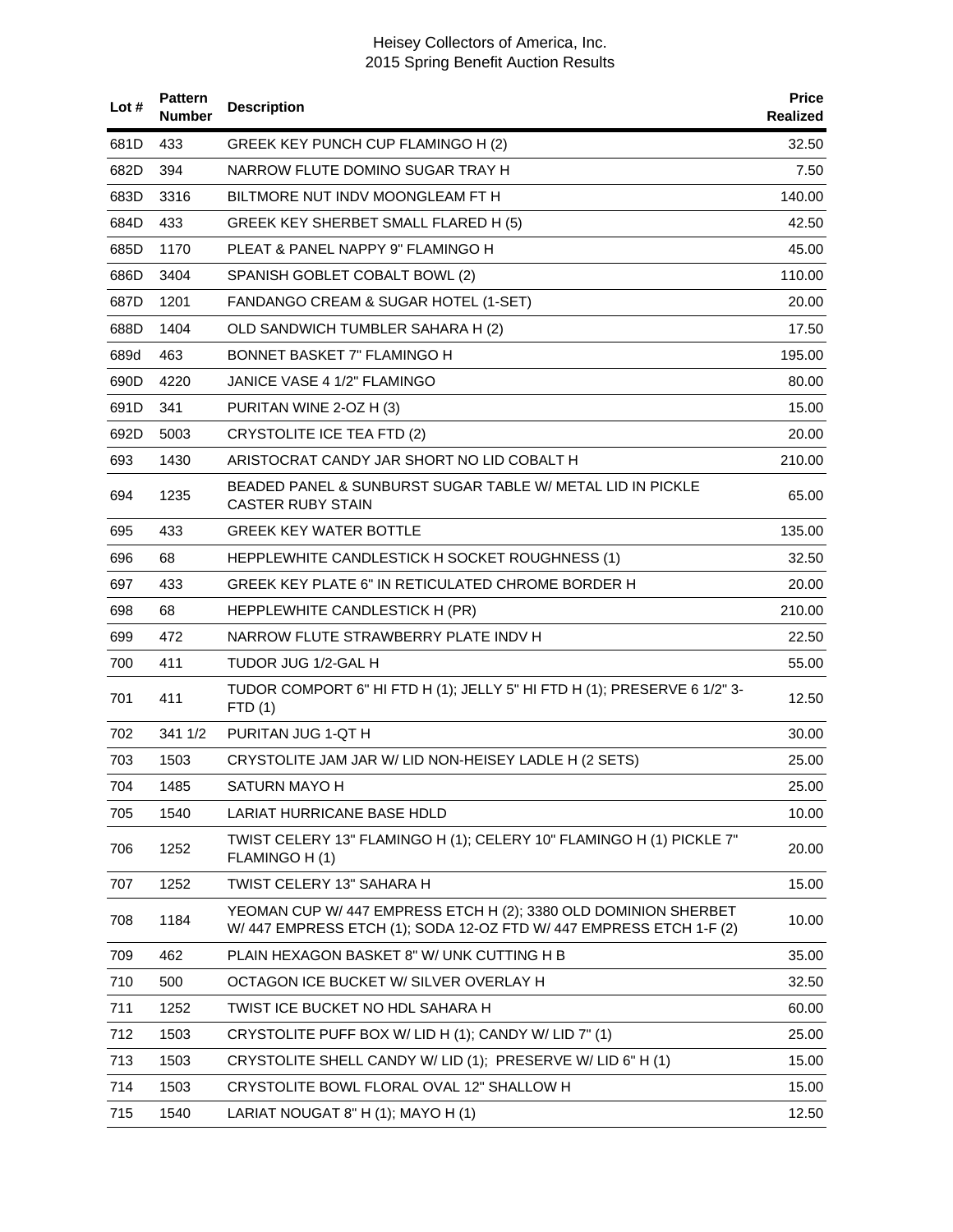| Lot # | <b>Pattern</b><br><b>Number</b> | <b>Description</b>                                                          | <b>Price</b><br>Realized |
|-------|---------------------------------|-----------------------------------------------------------------------------|--------------------------|
| 716   | 1567                            | PLANTATION MAYO ROLLED FT                                                   | 10.00                    |
| 717   | 1183                            | REVERE CANDY BOX W/ LID 7" H (1); CANDY BOX W/ LID 8" W/ GOLD DÉCOR<br>H(1) | 35.00                    |
| 718   | 1503                            | CRYSTOLITE CIGARETTE HOLDER FTD H (1); CANDY BOX W/ LID 3-FTD H<br>(1)      | 10.00                    |
| 719   | 300                             | PEERLESS WINE 2-OZ H (5)                                                    | 25.00                    |
| 720   | 369                             | HARTMAN BAR 2-OZ H                                                          | 15.00                    |
| 721   | 347                             | CORDIAL H (4)                                                               | 15.00                    |
| 722   | 372                             | MCGRADY SYRUP 7-OZ SAHARA H                                                 | 65.00                    |
| 723   | 357                             | SYRUP 7-OZ H                                                                | 12.50                    |
| 724   | 362                             | EARNSHAW SYRUP 7-OZ W/ UNK BUTTERFLY CUTTING H                              | 20.00                    |
| 725   | 363                             | SYRUP 7-OZ W/ UNK CUTTING H                                                 | 15.00                    |
| 726   | 1567                            | PLANTATION SYRUP W/ GREEN BAKELITE HDL                                      | 75.00                    |
| 727   | 1519                            | WAVERLY OIL W/ 515 HEISEY ROSE ETCH                                         | 25.00                    |
| 728   | 1170                            | PLEAT & PANEL OIL W/ UNK CUTTING MOONGLEAM                                  | 17.50                    |
| 729   | 1405                            | <b>IPSWICH OIL</b>                                                          | 22.50                    |
| 730   | 433                             | GREEK KEY OIL 6-OZ W/#9 STOPPER                                             | 37.50                    |
| 731   | 1540                            | <b>LARIAT OIL</b>                                                           | 35.00                    |
| 732   | 1170                            | PLEAT & PANEL OIL                                                           | 5.00                     |
| 733   | 1404                            | OLD SANDWICH OIL H                                                          | 15.00                    |
| 734   | 1567                            | PLANTATION OIL MOLD DIRT                                                    | 17.50                    |
| 735   | 1252                            | TWIST OIL 4-OZ FLAMINGO H                                                   | 90.00                    |
| 736   | 1503                            | <b>CRYSTOLITE OIL</b>                                                       | 7.50                     |
| 737   | 1509                            | QUEEN ANN OIL W/ 913 EVERGLADE CUTTING                                      | 27.50                    |
| 738   | 1184                            | YEOMAN OIL 4-OZ W/ 1252 TWIST STOPPER SAHARA                                | 25.00                    |
| 739   | 1469                            | RIDGELEIGH OIL                                                              | 10.00                    |
| 740   | 417                             | DOUBLE RIB & PANEL OIL H CLOUDY                                             | 5.00                     |
| 741   | 1485                            | SATURN OIL LATE                                                             | 5.00                     |
| 742   | 4163                            | WHALEY MUG W/460 CLUB DRINKING SCENE ETCH H                                 | 75.00                    |
| 743   | 4163                            | WHALEY MUG W/ ENAMEL DÉCOR OF GERMAN MUSICIANS H HDL C                      | 65.00                    |
| 744   | 1186                            | YEOMAN CREAM BASE f's & SUGAR W/ UNK CUTTING H (1-SET)                      | 7.50                     |
| 745   | 1540                            | LARIAT PLATE 7" (4) SINGLE LOOP MISSING FROM 1 PLATE                        | 5.00                     |
| 746   | 1540                            | LARIAT RELISH 3-PRT 12"                                                     | 5.00                     |
| 747   | 1540                            | LARIAT CREAM & SUGAR W/ UNK CUTTING H (1-SET)                               | 10.00                    |
| 748   | 10                              | GIBSON GIRL BOWL FLORAL 8" DO MOONGLEAM H                                   | 20.00                    |
| 749   | 3440                            | PORTSMOUTH GOBLET MOONGLEAM FT (5)                                          | 30.00                    |
| 750   | 99                              | LITTLE SQUATTER CANDLESTICK MOONGLEAM (PR)                                  | 30.00                    |
| 750AD |                                 | HUBLEY TRUCK W/ MOBIL DECAL ORANGE H - FOR RENT!                            | 250.00                   |
| 751   | 99                              | LITTLE SQUATTER CANDLESTICK FLAMINGO (PR)                                   | 35.00                    |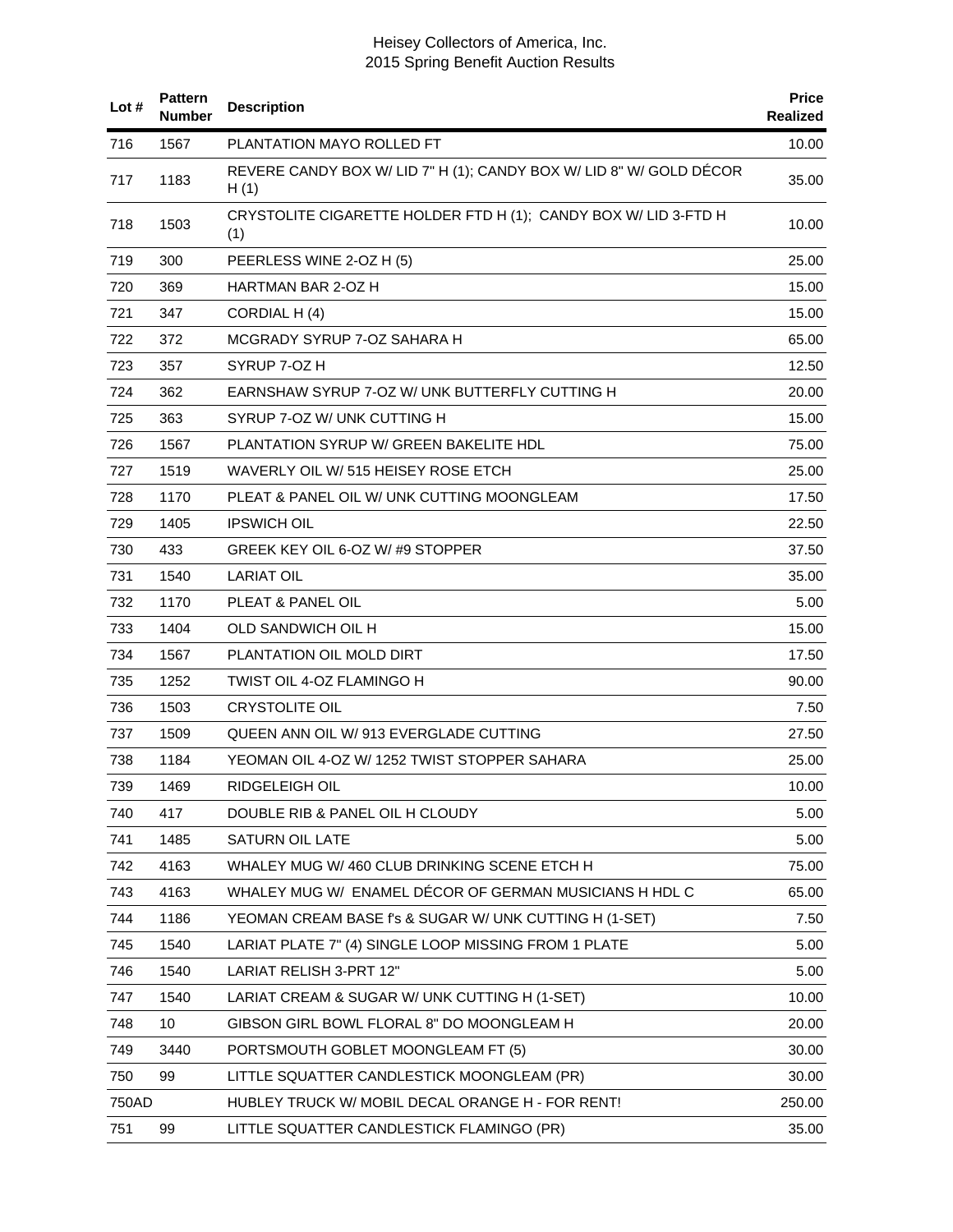| Lot $#$ | <b>Pattern</b><br><b>Number</b> | <b>Description</b>                                                                                 | <b>Price</b><br>Realized |
|---------|---------------------------------|----------------------------------------------------------------------------------------------------|--------------------------|
| 752     | 118                             | MISS MUFFET CANDLESTCK MOONGLEAM DO H (PR)                                                         | 25.00                    |
| 753     | 1951                            | CABOCHON CANDELETTE H (PR)                                                                         | 15.00                    |
| 754     | 129                             | TRICORN CANDLESTICK W/ UNK CUTTING H (1)                                                           | 10.00                    |
| 755     | 1433                            | THUMBPRINT & PANEL CANDLESTICK 2-LITE (PR)                                                         | 30.00                    |
| 756     | 113                             | <b>MARS CANDLESTICK (PR)</b>                                                                       | 17.50                    |
| 757     | 394                             | NARROW FLUTE DOMINO SUGAR H                                                                        | 20.00                    |
| 758     | 394                             | NARROW FLUTE DOMINO SUGAR FLAMINGO H                                                               | 45.00                    |
| 759     | 394                             | NARROW FLUTE DOMINO SUGAR SAHARA H                                                                 | 110.00                   |
| 760     | 394                             | NARROW FLUTE DOMINO SUGAR MOONGLEAM H                                                              | 90.00                    |
| 761     | 372                             | MCGRADY SYRUP 12-OZ MOONGLEAM                                                                      | 75.00                    |
| 762     | 352                             | <b>MEDIUM FLAT PANEL SYRUP 12-OZ</b>                                                               | 12.50                    |
| 763     | 353                             | MEDIUM FLAT PANEL SYRUP 5-OZ                                                                       | 12.50                    |
| 764     | 372                             | MCGRADY SYRUP 5-OZ FLAMINGO H                                                                      | 50.00                    |
| 765     | 4163                            | WHALEY TANKARD W/ UNK CUTTING                                                                      | 45.00                    |
| 766     | 8037                            | FLUTED DIAMOND BOWL FRUIT 8" FTD OVAL H                                                            | 40.00                    |
| 767     | 1404                            | OLD SANDWICH SALT & PEPPER FLAMINGO (1-SET)                                                        | 35.00                    |
| 768     | 500                             | OCTAGON FROZEN DESSERT FLAMINGO (1); 1180 YEOMAN NUT INDV<br>FLAMINGO H (2)                        | 70.00                    |
| 769     | 52                              | SHORT INDIVIDUAL SALT & PEPPER W/#5 SANITARY TOP FLAMINGO H<br>PANEL f (1-SET)                     | 22.50                    |
| 770     | 500                             | OCTAGON CREAM & SUGAR HDL C FLAMINGO H (1-SET)                                                     | 15.00                    |
| 771     | 1231                            | RIBBED OCTAGON CREAM & SUGAR MOONGLEAM H (1-SET)                                                   | 12.50                    |
| 772     | 479                             | PETAL CREAM & SUGAR MOONGLEAM (1-SET)                                                              | 20.00                    |
| 773     | 1205                            | RAINDROP BOWL FLORAL 12" f (1); 1472 PARALLEL QUARTER BOWL FLORAL<br>W/492 KING HOUSE ETCH H (1)   | 15.00                    |
| 774     | 1488                            | KOHINOOR BOWL FLORAL 13" H                                                                         | 40.00                    |
| 775     |                                 | 1503 1/2 CRYSTOLITE CREAM & SUGAR RND H (1-SET)                                                    | 10.00                    |
| 776     | 355                             | QUATOR CREAM & SUGAR W/ UNK CUTTING H (1-SET)                                                      | 10.00                    |
| 777     | 112                             | <b>MERCURY CANDLESTICK (PR)</b>                                                                    | 15.00                    |
| 778     | 1                               | GEORGIAN CANDLESTICK 9" (PR)                                                                       | 55.00                    |
| 779     | 393                             | NARROW FLUTE JUG 3-PINT H BASE f's                                                                 | 10.00                    |
| 780     | 1417                            | ARCH TUMBLER COBALT H                                                                              | 50.00                    |
| 781     | 1417                            | ARCH TUMBLER AMBER BASE f                                                                          | 65.00                    |
| 782     | 201                             | HARVEY COLONIAL TUMBLER AMBER H FAINT IRIDIZED                                                     | 55.00                    |
| 783     | 3397                            | GASCONY GOBLET LOW FTD W/ 448 OLD COLONY 1-RIM f (3)                                               | 5.00                     |
| 784     | 1503 1/2                        | CRYSTOLITE RELISH 3-PRT 12" RIM f (1); 1503 CRYSTOLITE CELERY/OLIVE 2-<br>PRT 12" (1); TUMBLER (1) | 55.00                    |
| 785     | 433                             | GREEK KEY CRUET 2-OZ H                                                                             | 50.00                    |
| 786     | 1519                            | WAVERLY ICE TUB W/ 507 ORCHID ETCH H                                                               | 145.00                   |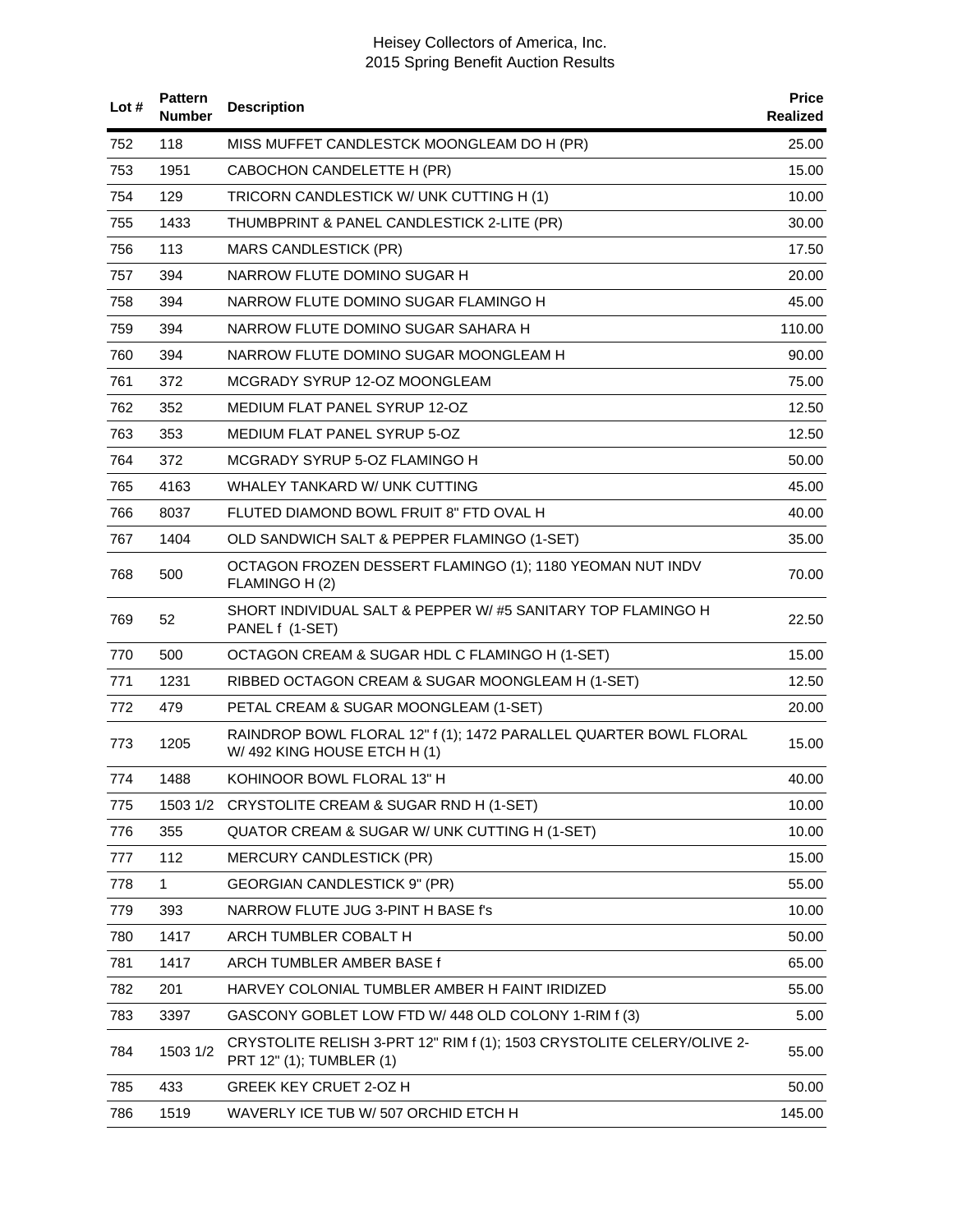| Lot# | <b>Pattern</b><br><b>Number</b> | <b>Description</b>                                                                                                                                  | <b>Price</b><br><b>Realized</b> |
|------|---------------------------------|-----------------------------------------------------------------------------------------------------------------------------------------------------|---------------------------------|
| 787  | 351                             | PRISCILLA JUG 1-QT H                                                                                                                                | 27.50                           |
| 788  | 1184                            | YEOMAN FRENCH DRESSING DO FLAMINGO H (1); UNDERPLATE DO<br>FLAMINGO H (1)                                                                           | 40.00                           |
| 789  | 1241                            | OCTAGON SPIRAL PLATE 8" FLAMINGO H (6)                                                                                                              | 27.50                           |
| 790  | 1170                            | PLEAT & PANEL PLATE 8" FLAMINGO (10): JELLY 2-HDL 5" W/ UNK CUTTING<br>(1)                                                                          | 65.00                           |
| 791  | 1184                            | YEOMAN PLATE 6" DO FLAMINGO (4); 1229 OCTAGON CHEESE 2-HDL 6" DO<br>W/447 EMPRESS ETCH FLAMINGO (1); CHEESE 2-HDL 6" FLAMINGO (1)                   | 12.50                           |
| 792  | 3481                            | <b>GLENFORD BAR FLAMINGO</b>                                                                                                                        | 20.00                           |
| 793  | 1243                            | STEPPED OCTAGON PLATE 7" FLAMINGO H (5)                                                                                                             | 22.50                           |
| 794  | 3357                            | KING ARTHUR ICE TEA 12-OZ GOLD DÉCOR FLAMINGO (2)                                                                                                   | 10.00                           |
| 795  | 3380                            | OLD DOMINION SHERBET 6-OZ DO FLAMINGO (4)                                                                                                           | 5.00                            |
| 796  | 1252                            | TWIST PLATE UTILITY 10" FLAMINGO f ON ONE FOOT H                                                                                                    | 95.00                           |
| 797  | 372                             | MCGRADY SYRUP 7-OZ FLAMINGO H                                                                                                                       | 60.00                           |
| 798  | 3476                            | TEMPLE ICE TEA 12-OZ FTD HDLD W/ 413 RENAISSANCE ETCH (4)                                                                                           | 10.00                           |
| 799  | 5025                            | TYROLEAN GOBLET W/ 515 ORCHID ETCH (2)                                                                                                              | 12.50                           |
| 800  | 3390                            | CARCASSONNE FLAGON 12-OZ (2)                                                                                                                        | 65.00                           |
| 801  | 1114                            | ARCADE HIGH BALL 7-OZ PLAIN H (2)                                                                                                                   | 5.00                            |
| 802  | 4035                            | BETHEL DECANTER 32-OZ W/ #48 STOPPER W/ UNK THISTLE CUTTING                                                                                         | 30.00                           |
| 803  | 5010                            | SYMPHONE CHAMPAGNE W/ 503 MINUET ETCH (2)                                                                                                           | 27.50                           |
| 804  | 3360                            | PENN CHARTER PARFAIT 5-OZ (5)                                                                                                                       | 10.00                           |
| 805  | 4091                            | KIMBERLY GOBLET 10-OZ                                                                                                                               | 5.00                            |
| 806  | 3362                            | CHARTER OAK PARFAIT 4 1/2-OZ MOONGLEAM RIM f's                                                                                                      | 12.50                           |
| 807  | 1252                            | TWIST ALMOND FTD MOONGLEAM (3)                                                                                                                      | 70.00                           |
| 808  | 1252                            | TWIST JELLY 6" 2-HDL MOONGLEAM H (1); BON BON 6" 2-HDL MOONGLEAM<br>(1)                                                                             | 15.00                           |
| 809  | 1243                            | STEPPED OCTAGON PLATE 7" MOONGLEAM H (1); NAPPY 7" MOONGLEAM<br>(1)                                                                                 | 27.50                           |
| 810  | 468                             | OCTAGON W/ RIM CELERY 12" MOONGLEAM H (1); 500 OCTAGON FROZEN<br><b>DESSERT MOONGLEAM (1)</b>                                                       | 22.50                           |
| 811  | 15                              | FLORAL BLOCK BASE ONLY MOONGLEAM                                                                                                                    | 30.00                           |
| 812  | 416                             | HERRINGBONE PLATE 9" MOONGLEAM (2); BOWL GRAPEFRUIT<br>MOONGLEAM H (2); 1245 SPIRAL PLATE 8" MOONGLEAM H (2)                                        | 30.00                           |
| 813  | 1184                            | YEOMAN PLATE GRAPEFRUIT 6 1/2" DO MOONGLEAM H (1); 1225 RIDGE &<br>STAR PLATE 7 1/2" MOONGLEAM H (1); 1401 EMPRESS PLATE 8" SQ<br>MOONGLEAM H f (1) | 10.00                           |
| 814  | 1184                            | YEOMAN PLATE 4-PRT 11" MOONGLEAM H                                                                                                                  | 55.00                           |
| 815  | 1415                            | TWENTIETH CENTURY PITCHER MILK 1-PINT DAWN H                                                                                                        | 65.00                           |
| 816  | 300 1/2                         | PEERLESS VASE SWING 18" H                                                                                                                           | 40.00                           |
| 817  | 1558                            | DROOP BOWL FLORAL STRAIGHT H                                                                                                                        | 15.00                           |
| 818  | 464                             | LOKAY BASKET 8" W/ UNK CUTTING H                                                                                                                    | 95.00                           |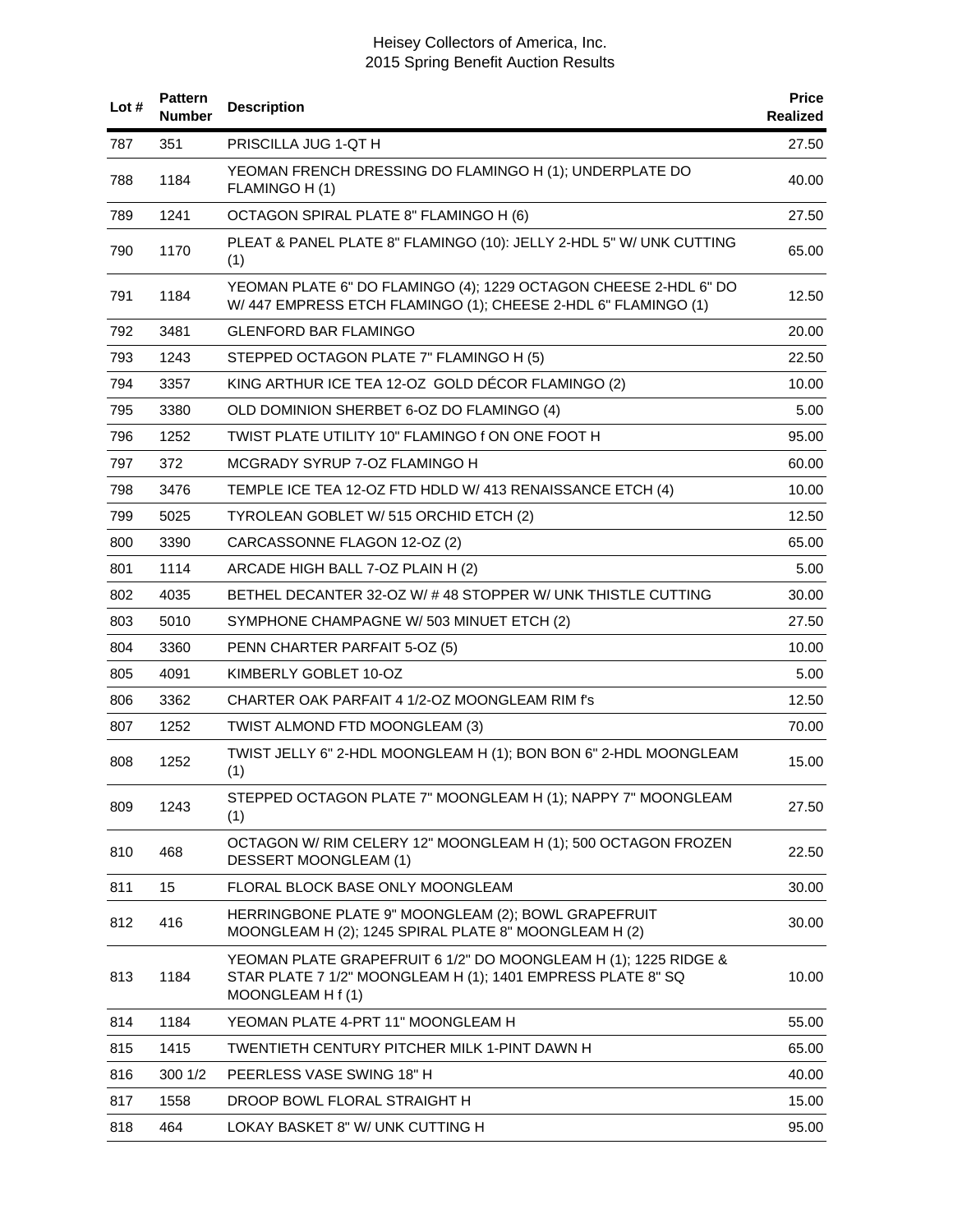| Lot $#$ | <b>Pattern</b><br><b>Number</b> | <b>Description</b>                                                                                                             | <b>Price</b><br>Realized |
|---------|---------------------------------|--------------------------------------------------------------------------------------------------------------------------------|--------------------------|
| 819     | 1404                            | OLD SANDWICH PLATE 8" H (2)                                                                                                    | 5.00                     |
| 820     | 4054                            | CORONATION ICE TUB ENAMEL PHEASANT DÉCOR                                                                                       | 17.50                    |
| 821     | 393                             | NARROW FLUTE ICE TUB HOTEL 8" H                                                                                                | 37.50                    |
| 822     | 1250                            | GROOVE & SLASH JUG 1/2-GAL H                                                                                                   | 50.00                    |
| 823     | 3404                            | SPANISH COCKTAIL (1); 1484 PURITAN FRENCH DRESSING 6-OZ W/ SILVER<br>STOPPER (1); 472 NARROW FLUTE W/ RIM PICKLE TRAY 7" H (1) | 20.00                    |
| 824     | 1485                            | SATURN SUGAR POURER 5-OZ W/ METAL LID                                                                                          | 25.00                    |
| 825     | 1567                            | PLANTATION SHERBET 5-OZ (4); JUICE FTD 5-OZ (1)                                                                                | 22.50                    |
| 826     | 5067                            | PLANTATION SHERBET 6 1/2" W/ 516 PLANTATION IVY ETCH (3)                                                                       | 10.00                    |
| 827     | 1567                            | PLANTATION DRESSING BOWL 2-PRT 8 1/2" H SHOWS WEAR (1); RELISH 3-<br>PRT 11" H (1)                                             | 25.00                    |
| 828     | 1567                            | PLANTATION SYRUP W/ CUT STOPPER (1); SALT & PEPPER W/ #55 TOP H (1-<br>SET)                                                    | 40.00                    |
| 829     | 1567                            | PLANTATION VASE 5" FLARED                                                                                                      | 20.00                    |
| 830     | 1567                            | PLANTATION PLATE SANDWICH 14" W/ 516 PLANTATION IVY ETCH (1);<br>CHEESE 5" FTD (1); PLATE PARTY 10 1/2" (1)                    | 25.00                    |
| 831     | 1405                            | IPSWICH CANDLEVASE W/INSERT H (PR)                                                                                             | 105.00                   |
| 832     | 341                             | PURITAN CHERRY JAR SMALL OR TEA CADDY H                                                                                        | 25.00                    |
| 833     | 1469                            | RIDGELEIGH RELISH 3-PRT 11" H (1); TRAY 3-PRT 10 1/2" (1)                                                                      | 25.00                    |
| 834     | 1469                            | RIDGELEIGH ASHTRAY BRIDGE SET: CLUB DIAMOND HEART SPADE H (SET<br>OF 4); RIDGELEIGH ASHTRAY ROUND 4"                           | 30.00                    |
| 835     | 1469                            | RIDGELEIGH BITTERS BOTTLE W/ TUBE 5-OZ (1); FRENCH DRESSING<br>BOTTLE W/#100 STOPPER (1)                                       | 40.00                    |
| 836D    | 1540                            | LARIAT BOWL OVAL 13" W/ SILVER DÉCOR SAILBOAT & FLYING DUCK                                                                    | 25.00                    |
| 837     | 116                             | OAK LEAF CANDLESTICK FROSTED LEAF (1)                                                                                          | 7.50                     |
| 838     | 29                              | SANFORD CANDLESTICK 9" (1)                                                                                                     | 25.00                    |
| 839     | 485                             | HEXAGON STEM COLOGNE 1-OZ W/#64 STOPPER POOR ENAMEL DÉCOR H<br>(1)                                                             | 15.00                    |
| 840     | 493                             | COLOGNE 2-OZ W/#65 STOPPER W/ UNK CUTTING                                                                                      | 30.00                    |
| 841     | 493                             | COLOGNE 2-OZ W/#65 STOPPER W/ ENAMEL DÉCOR ON STOPPER                                                                          | 45.00                    |
| 842     | 1295                            | BEADED SWAG BUTTER W/ LID                                                                                                      | 20.00                    |
| 843     | 4037                            | CLARENCE SHERRY BOTTLE NO STOPPER (1); 3 GOOSE WINGS HALF (1); 21<br>ARISTOCRAT CANDLESTICK 7" H (1)                           | 20.00                    |
| 844     | 1255                            | PINEAPPLE & FAN CREAM WORN GOLD (1); 411 TUDOR JELLY 5" 2-HDL W/<br>UNK CUTTING H (1); 341 PURITAN JELLY FTD H (1)             | 12.50                    |
| 845     | 1567                            | PLANTATION RELISH 3-PRT 11" H (1); BOWL FRUIT 9" CRIMPED (1)                                                                   | 25.00                    |
| 846     | 1469                            | RIDGELEIGH BOWL FLORAL 11 1/2" W/ SILVER FLORAL DÉCOR H                                                                        | 10.00                    |
| 847     | 3408                            | JAMESTOWN SHERRY 1 1/2-OZ W/ 941 BARCELONA CUTTING                                                                             | 7.50                     |
| 848     | 113                             | MARS CANDLESTICK FLAMINGO H (1); 5 PATRICIAN CANDLESTICK 8 1/2" H<br>(1)                                                       | 25.00                    |
| 849     | 300 1/2                         | PEERLESS #2 WATER BOTTLE SUN PURPLE H                                                                                          | 15.00                    |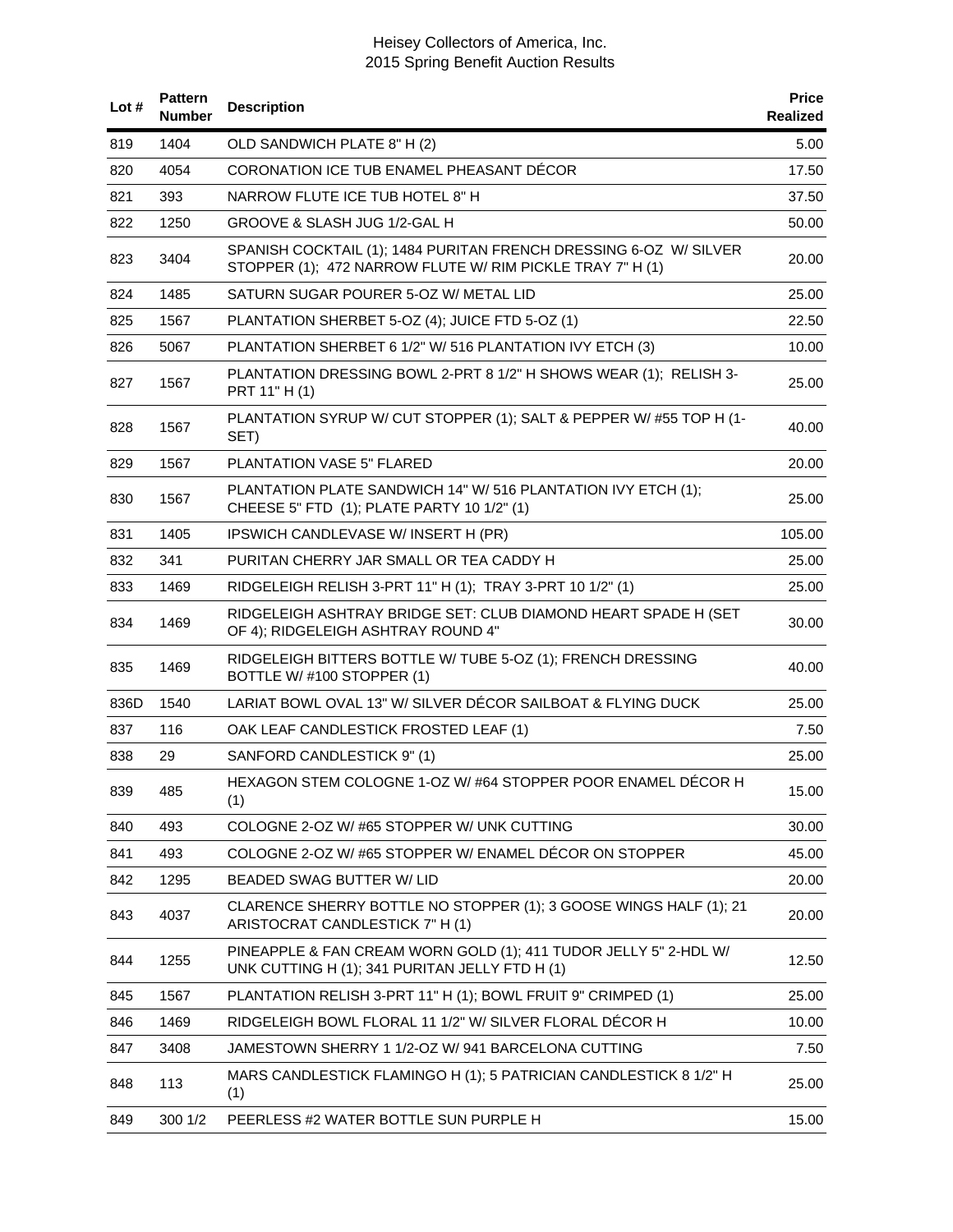| Lot# | <b>Pattern</b><br><b>Number</b> | <b>Description</b>                                                                                          | <b>Price</b><br>Realized |
|------|---------------------------------|-------------------------------------------------------------------------------------------------------------|--------------------------|
| 850  | 100                             | CENTENNIAL CANDLESTICK 6" W/ FROSTED LAVENDER STAIN H (PR);<br>CANDLESTICK 6" W/ BLUE ENAMEL BASE H (1)     | 65.00                    |
| 851  | 1184                            | YEOMAN COMPORT SHALLOW 5" HI FTD DO W/ MOONGLEAM FT & GOLD &<br>ETCH H (1); CREAM W/ GOLD DÉCOR H HDL C (1) | 17.50                    |
| 852  | 1405                            | IPSWICH SODA 8-OZ H (4); SODA 5-OZ H (2)                                                                    | 75.00                    |
| 853  | 1405                            | IPSWICH GOBLET 10-OZ H (8)                                                                                  | 80.00                    |
| 854  | 5072                            | ROSE STEM GOBLET H (4)                                                                                      | 20.00                    |
| 855  | 5025                            | TYROLEAN GOBLET 10-OZ LOW 1-RIM f (7)                                                                       | 30.00                    |
| 856  | 5025                            | TYROLEAN WINE 3-OZ H 2-RIM f (6)                                                                            | 40.00                    |
| 857  | 4091                            | KIMBERLY COCKTAIL 3-OZ W/ 944 COURTSHIP CUTTING H (5) RIM f ON 1                                            | 55.00                    |
| 858  | 1503                            | CRYSTOLITE SWAN MASTER NUT (1); 3350 WABASH COCKTAIL 3-OZ H (3)                                             | 10.00                    |
| 859  | 351                             | PRISCILLA TUMBLER FLARED H (2)                                                                              | 30.00                    |
| 860  | 1405                            | <b>IPSWICH CRUET 2-OZ</b>                                                                                   | 20.00                    |
| 861  | 3404                            | SPANISH COCKTAIL COBALT BOWL                                                                                | 60.00                    |
| 862  | 3404                            | SPANISH GOBLET 10-OZ COBALT BOWL (4)                                                                        | 325.00                   |
| 863  | 417                             | DOUBLE RIB & PANEL MUSTARD W/ LID FLAMINGO H                                                                | 25.00                    |
| 864  | 417                             | DOUBLE RIB & PANEL BASKET FLAMINGO                                                                          | 45.00                    |
| 865  | 417                             | DOUBLE RIB & PANEL BASKET MOONGLEAM H                                                                       | 45.00                    |
| 866  | 516                             | FAIRACRE COLOGNE FLAMINGO H                                                                                 | 55.00                    |
| 867  | 417                             | DOUBLE RIB & PANEL MUSTARD W/ LID MOONGLEAM H                                                               | 55.00                    |
| 868  | 350                             | PINWHEEL & FAN JUG 3-PINT H                                                                                 | 70.00                    |
| 869  | 1252                            | TWIST JELLY 6" 2-HDL MARIGOLD H                                                                             | 15.00                    |
| 870  | 1252                            | TWIST BOWL FLORAL 12" RND MARIGOLD H SLIGHT SUGARING                                                        | 55.00                    |
| 871  | 467                             | HELMET BASKET W/ UNK CUTTING H                                                                              | 85.00                    |
| 872  | 1246                            | ACORN & LEAVES PLATE 6 " FLAMINGO (10)                                                                      | 35.00                    |
| 873  | 4027                            | CHRISTOS DECANTER W/ SAHARA STOPPER W/ 447 EMPRESS ETCH<br><b>SAHARA</b>                                    | 375.00                   |
| 874  | 4224                            | STEEPLE CHASE COCKTAIL 3-OZ SAHARA BOWL (2)                                                                 | 210.00                   |
| 875  | 341                             | PURITAN NAPPY W/ LID 8" H                                                                                   | 90.00                    |
| 876  | 1252                            | TWIST BOWL FLORAL 12" RND FLAMINGO H                                                                        | 45.00                    |
| 877  | 3404                            | SPANISH SODA 12-OZ COBALT BOWL (2)                                                                          | 130.00                   |
| 878  | 393                             | NARROW FLUTE MUSTARD W/ LID H                                                                               | 25.00                    |
| 879  | 419                             | SUSSEX SHERBET 5 1/2-OZ COBALT BOWL (4)                                                                     | 150.00                   |
| 880  | 106                             | INVERTED SAUCER CANDLESTICK MOONGLEAM H (PR)                                                                | 60.00                    |
| 881  | 339                             | CONTINENTAL SUGAR LID ONLY H                                                                                | 5.00                     |
| 882  | 5064                            | HYDRANGEA CHAMPAGNE LAVENDER STAIN BASE                                                                     | 100.00                   |
| 883  | 5074                            | SEA HORSE COCKTAIL H                                                                                        | 105.00                   |
| 884  | 5074                            | SEA HORSE COCKTAIL H                                                                                        | 105.00                   |
| 885  | 461                             | <b>BANDED PICKET BASKET FLAMINGO H</b>                                                                      | 100.00                   |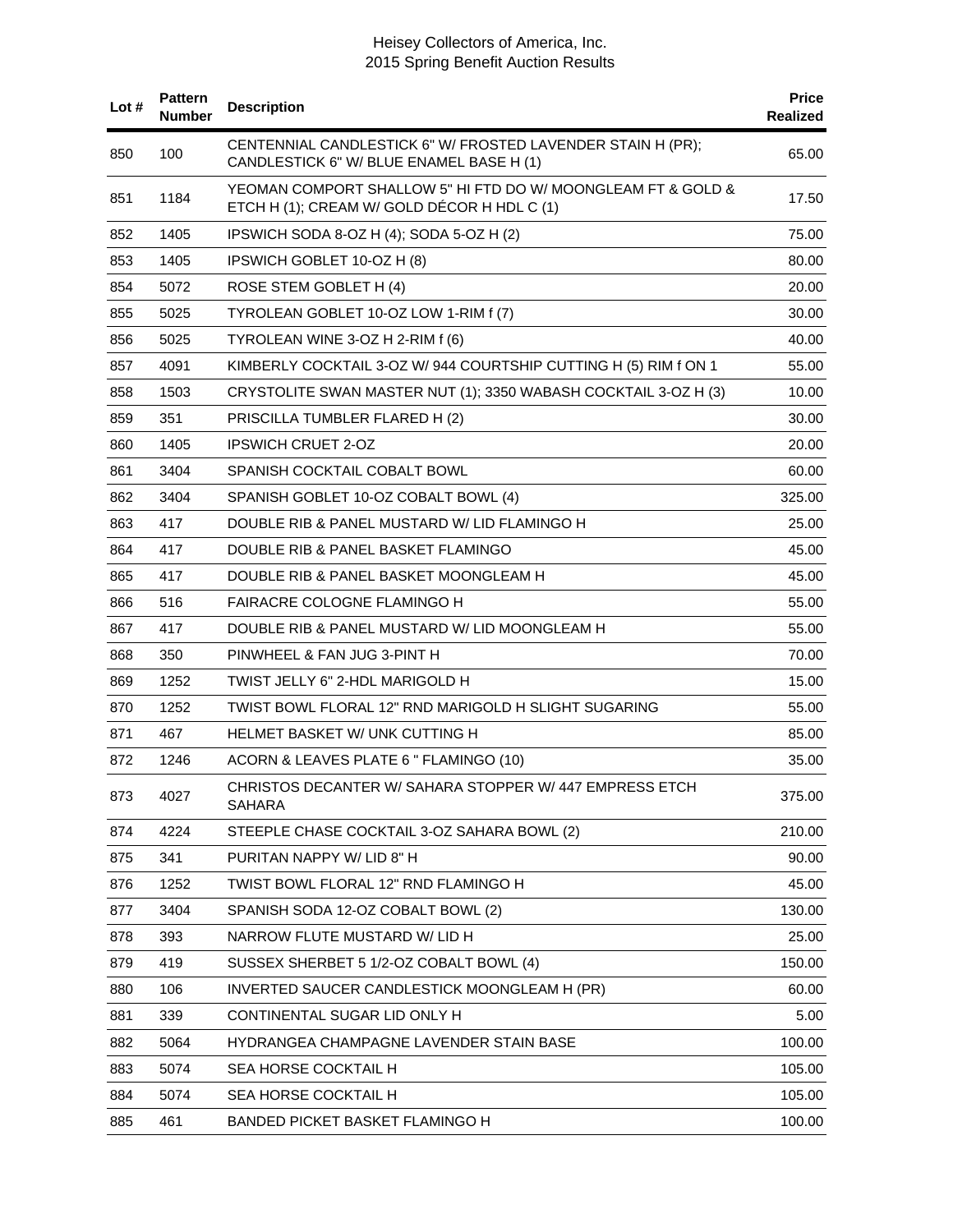| Lot# | <b>Pattern</b><br>Number | <b>Description</b>                                                                                                                           | <b>Price</b><br>Realized |
|------|--------------------------|----------------------------------------------------------------------------------------------------------------------------------------------|--------------------------|
| 886  | 4045                     | <b>HERON BALL VASE 6"</b>                                                                                                                    | 340.00                   |
| 887  | 325                      | PILLOWS ROSE BOWL 7" H                                                                                                                       | 160.00                   |
| 888  | 5063                     | <b>BANTAM ROOSTER COCKTAIL</b>                                                                                                               | 80.00                    |
| 889  | 1420                     | TULIP VASE 9" COBALT H                                                                                                                       | 260.00                   |
| 890  | 3372                     | MORNING GLORY GOBLET LUNCHEON MOONGLEAM FT H                                                                                                 | 50.00                    |
| 891  | 1184                     | YEOMAN MUSTARD W/ LID FLAMINGO H                                                                                                             | 25.00                    |
| 892  | 1495                     | FERN RELISH 3-PRT FTD HDL                                                                                                                    | 10.00                    |
| 893  | 1252                     | TWIST KRAFT CHEESE PLATE FLAMINGO                                                                                                            | 50.00                    |
| 894  | 1401                     | EMPRESS COMPORT 7" OVAL H                                                                                                                    | 15.00                    |
| 895  | 1401                     | EMPRESS ASHTRAY H                                                                                                                            | 17.50                    |
| 896  | 1.                       | <b>TEA DRIP SILVER RIM</b>                                                                                                                   | 200.00                   |
| 897  | 1184                     | YEOMAN CREAM INDV FTD                                                                                                                        | 10.00                    |
| 898  | 1205                     | <b>FANCY LOOP SPOONER</b>                                                                                                                    | 90.00                    |
| 899  | 160                      | LOCKET ON CHAIN SPOONER                                                                                                                      | 70.00                    |
| 900  | 1295                     | BEADED SWAG TUMBLER WORN GOLD                                                                                                                | 10.00                    |
| 901  | 462                      | PLAIN HEXAGON BASKET 8" W/ UNK CUTTINB H                                                                                                     | 55.00                    |
| 902  | 1503                     | CRYSTOLITE CANDLESTICK 3-LITE (PR); 4233 INSERT VASES 6" (2)                                                                                 | 105.00                   |
| 903  | 129                      | TRICORN CANDLESTICK 3-LITE W/ BUTTON CENTER MOONGLEAM FT H (1)                                                                               | 115.00                   |
| 904  | 129                      | TRICORN CANDLESTICK 3-LITE W/ FLAT CENTER MOONGLEAM FT H (1)                                                                                 | 105.00                   |
| 905  | 129                      | TRICORN CANDLESTICK 3-LITE MOONGLEAM H (1)                                                                                                   | 125.00                   |
| 906  | 129                      | TRICORN CANDLESTICK 3-LITE FLAMINGO H (1)                                                                                                    | 95.00                    |
| 907  | 107                      | WELLINGTON CANDLESTICK MOONGLEAM H (1)                                                                                                       | 130.00                   |
| 908  | 107                      | WELLINGTON CANDLESTICK FLAMINGO H (1)                                                                                                        | 170.00                   |
| 909  | 132                      | SUNBURST CANDLESTICK MOONGLEAM H (PR)                                                                                                        | 80.00                    |
| 910  | 126                      | TROPHY CANDLESTICK FLAMINGO (1)                                                                                                              | 35.00                    |
| 911  | 1485                     | SATURN CANDLEBLOCK 2-LITE PAPER LABEL (2)                                                                                                    | 130.00                   |
| 912  | 110                      | SANDWICH DOLPHINCANDLESTICK (1)                                                                                                              | 55.00                    |
| 913  | 1503                     | CRYSTOLITE CANDLESTICK 1-LITE (PR)                                                                                                           | 5.00                     |
| 914  | 407                      | COARSE RIB PLATE 6" H (6)                                                                                                                    | 5.00                     |
| 915  | 1229                     | OCTAGON BON BON DO FLAMINGO (1); BON BON NO OPTIC H (1)                                                                                      | 15.00                    |
| 916  | 394                      | NARROW FLUTE DOMINO SUGAR H                                                                                                                  | 10.00                    |
| 917  | 1541                     | ATHENA PLATE 8" (6)                                                                                                                          | 50.00                    |
| 918  | 1519                     | WAVERLY PLATE TORTE 14" W/ 507 ORCHID ETCH                                                                                                   | 17.50                    |
| 919  | 1401                     | EMPRESS PLATE 7" SQ W/ 456 TITANIA ETCH H (1); 1509 QUEEN ANN PLATE<br>6" SQ W/ 456 TITANIA ETCH PAPER LABEL (1)                             | 5.00                     |
| 920  | 1540                     | LARIAT PLATE SANDWICH 14" W/ UNK CUTTING (1); 393 NARROW FLUTE<br>CHEESE & CRACKER UNDERPLATE ONLY IRIDIZED H (1); 1229 OCTAGON<br>NUT H (1) | 15.00                    |
| 921  | 1150                     | COLONIAL STAR PLATE 5" H (6); PLATE 6" H (10)                                                                                                | 10.00                    |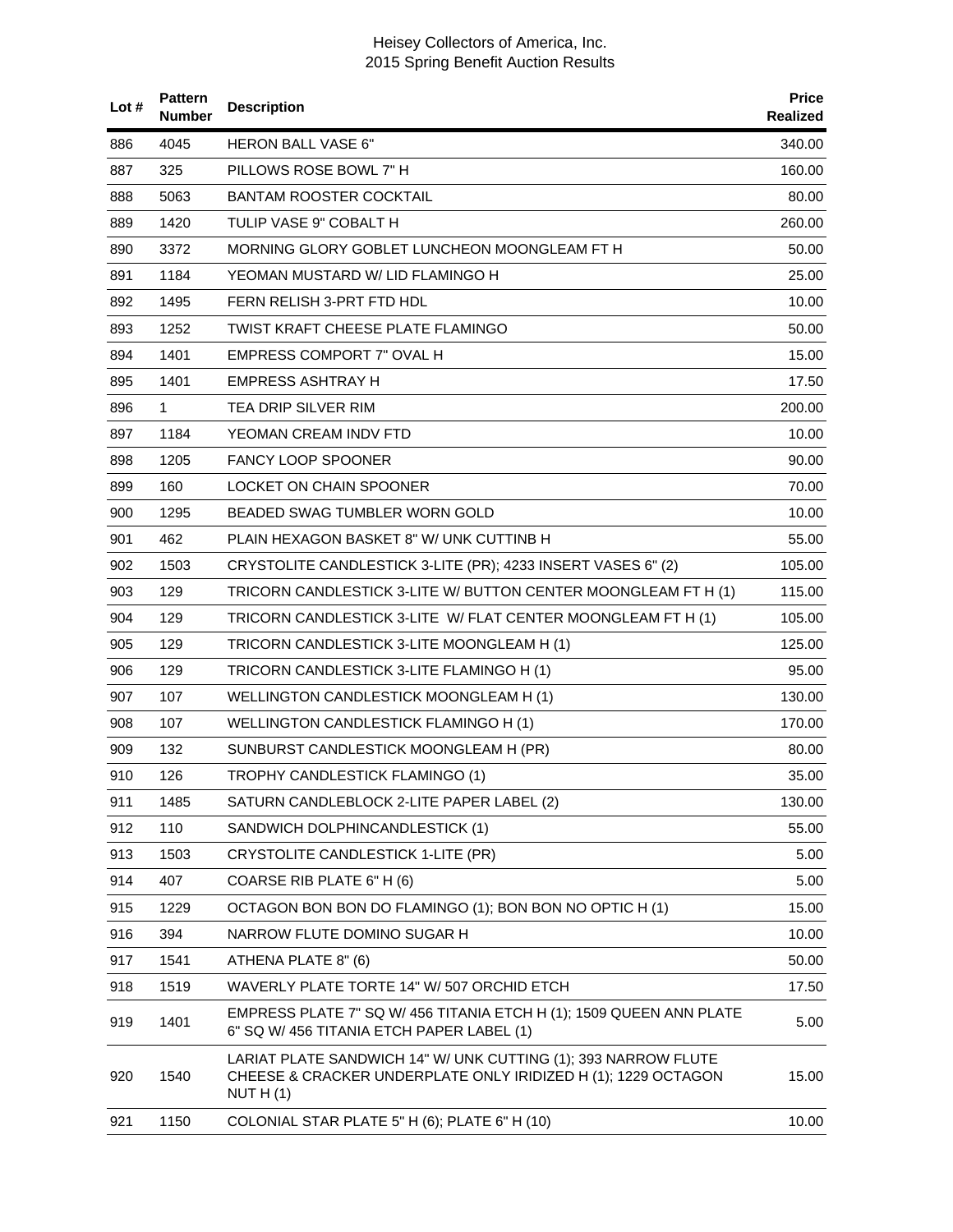| Lot# | <b>Pattern</b><br><b>Number</b> | <b>Description</b>                                                                                                                                                                                                                                          | <b>Price</b><br>Realized |
|------|---------------------------------|-------------------------------------------------------------------------------------------------------------------------------------------------------------------------------------------------------------------------------------------------------------|--------------------------|
| 922  | 1503                            | CRYSTOLITE JELLY 2-PRT H                                                                                                                                                                                                                                    | 7.50                     |
| 923  | 427                             | DAISY & LEAVES NAPPY 4 1/2" FROSTED H (1); NAPPY 4" NOT FROSTED H<br>(2)                                                                                                                                                                                    | 7.50                     |
| 924  | 1469                            | RIDGELEIGH LEMON DISH W/ LID H                                                                                                                                                                                                                              | 10.00                    |
| 925  | 1540                            | LARIAT RELISH 4-PRT 10" RND                                                                                                                                                                                                                                 | 12.50                    |
| 926  | 315                             | PANELED CANE NAPPY 7" H                                                                                                                                                                                                                                     | 27.50                    |
| 927  | 1295                            | BEADED SWAG NAPPY 5" SHALLOW OPAL (2)                                                                                                                                                                                                                       | 10.00                    |
| 928  | 353                             | MEDIUM FLAT PANEL SYRUP 12-OZ H                                                                                                                                                                                                                             | 10.00                    |
| 929  | 372                             | MCGRADY SYRUP 12-OZ H                                                                                                                                                                                                                                       | 10.00                    |
| 930  | 407                             | COARSE RIB OIL NO STOPPER H CLOUDY (1); 429 PLAIN PANEL RECESS<br>SUGAR LID ONLY H (1); 341 PURITAN OIL 2-OZ WRONG STOPPER H (1); 352<br>FLAT PANEL HORSERADISH JAR H (1); 1506<br>PROVINCIAL TUMBLER FTD H SUN PURPLE (1); 393 NARROW FLUTE<br>CREAMER (1) | 30.00                    |
| 931  | 1503                            | CRYSTOLITE PUFF BOX W/ LID H                                                                                                                                                                                                                                | 10.00                    |
| 932  | 1503                            | CRYSTOLITE VASE VIOLET H (1); 1503 1/2 SUGAR RND H (1)                                                                                                                                                                                                      | 15.00                    |
| 933  | 150                             | BANDED FLUTE CANDLESTICK SAUCER 2" H (PR)                                                                                                                                                                                                                   | 27.50                    |
| 934  | 465                             | RECESSED PANEL CANDY JAR 1-LB NO LID GOLD BAND W/ UNK ETCH H (1);<br>CANDY JAR 1/2-LB NO LID ENAMEL DÉCOR H (1)                                                                                                                                             | 5.00                     |
| 935  | 3333                            | OLD GLORY GOBLET W/ 412 RENAISSANCE ETCH H (4)                                                                                                                                                                                                              | 15.00                    |
| 936  | 3350                            | WABASH GOBLET MOONGLEAM STEM & FT H (4)                                                                                                                                                                                                                     | 50.00                    |
| 937  | $\overline{2}$                  | OLD WILLIAMSBURG CANDLESTICK 7" H (1)                                                                                                                                                                                                                       | 20.00                    |
| 938  | 373                             | OLD WILLIAMSBURG ICE TEA FTD H (2)                                                                                                                                                                                                                          | 30.00                    |
| 939  | 1485                            | SATURN PARFAIT H (7)                                                                                                                                                                                                                                        | 25.00                    |
| 940  | 1404                            | OLD SANDWICH OYSTER COCKTAIL H (6)                                                                                                                                                                                                                          | 25.00                    |
| 941  | 1405                            | <b>IPSWICH OYSTER COCKTAIL (5)</b>                                                                                                                                                                                                                          | 20.00                    |
| 942  | 1485                            | SATURN MAYO H (1); 1229 OCTAGON MAYO W/ 447 EMPRESS ETCH<br>MARIGOLD (1)                                                                                                                                                                                    | 20.00                    |
| 943  | 3312                            | GAYOSO CHAMPAGNE W/ 19 DOUBLE LOOP ETCH (1); 3357 KING ARTHUR<br>CHAMPAGNE MOONGLEAM STEM & FT (1)                                                                                                                                                          | 12.50                    |
| 944  | 3390                            | CARCASSONNE DECANTER NO STOPPER (1); 4036 1/2 MARSHALL<br>DECANTER 1-PINT NO STOPPER (1)                                                                                                                                                                    | 10.00                    |
| 945  | 1295                            | BEADED SWAG TOOTHPICK RUBY & GOLD DÉCOR                                                                                                                                                                                                                     | 12.50                    |
| 946  | 337                             | <b>TOURAINE COMPORT 8"</b>                                                                                                                                                                                                                                  | 15.00                    |
| 947  | 433 1/2                         | GREEK KEY OIL 6-OZ WRONG STOPPER                                                                                                                                                                                                                            | 5.00                     |
| 948  | 7000                            | SUNFLOWER TUMBLER H                                                                                                                                                                                                                                         | 20.00                    |
| 949  | 473                             | OLD WILLIAMSBURG JUICE FTD H (4)                                                                                                                                                                                                                            | 12.50                    |
| 950  | 300 1/2                         | PEERLESS GRAPE JUICE 5-OZ STRAIGHT H (2)                                                                                                                                                                                                                    | 7.50                     |
| 951  | 16                              | CLASSIC CANDLESTICK 7" (PR)                                                                                                                                                                                                                                 | 35.00                    |
| 952  | 1401                            | EMPRESS CUP H (6)                                                                                                                                                                                                                                           | 5.00                     |
| 953  | $\mathbf 1$                     | GOOSE WINGS HALF (2)                                                                                                                                                                                                                                        | 35.00                    |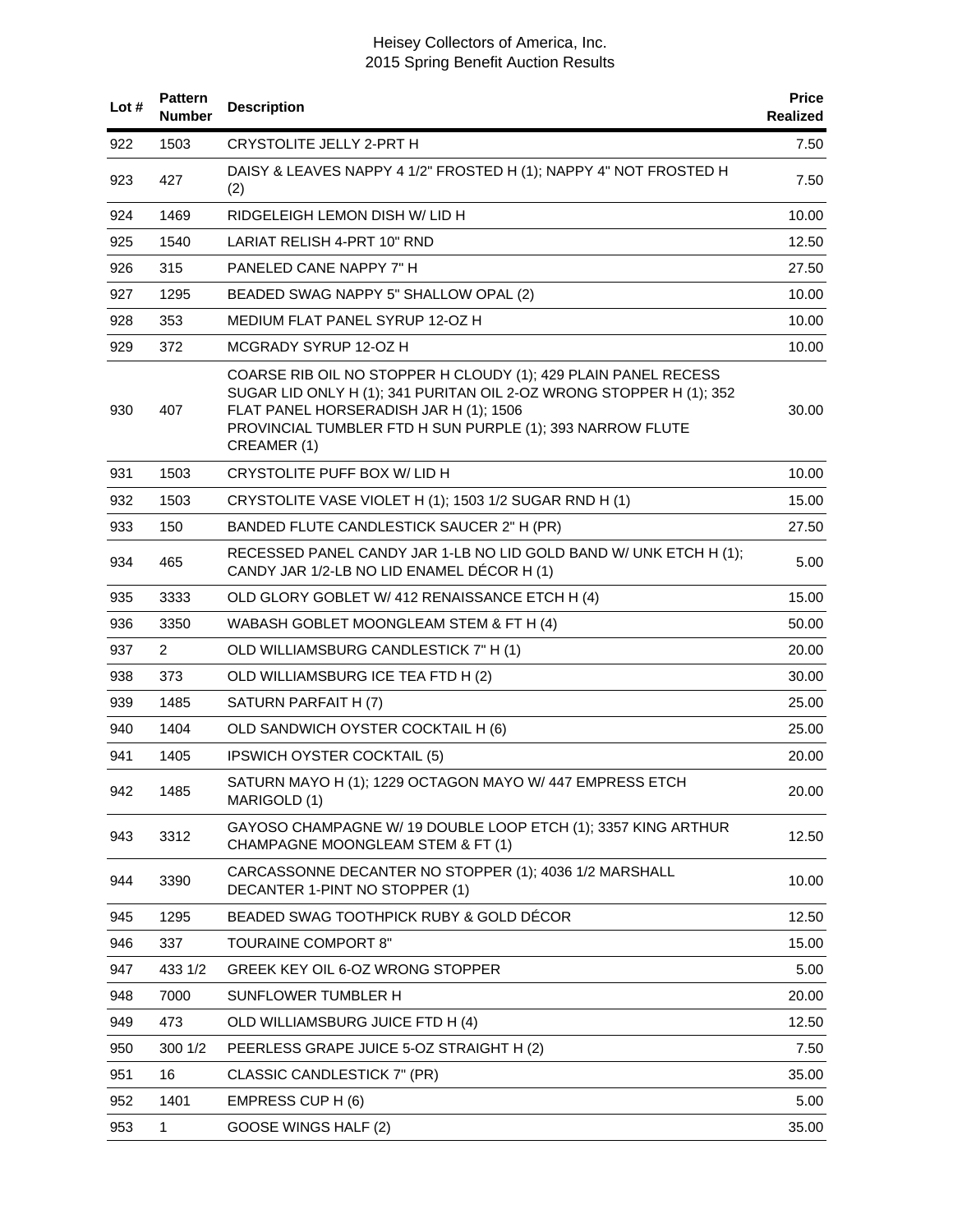| Lot # | <b>Pattern</b><br><b>Number</b> | <b>Description</b>                                                                                    | <b>Price</b><br><b>Realized</b> |
|-------|---------------------------------|-------------------------------------------------------------------------------------------------------|---------------------------------|
| 954   | 1469                            | RIDGELEIGH PLATE 6" RND (2); CIGARETTE BOX W/ LID 4" GOLD FILIGREE<br>DÉCOR H(1)                      | 7.50                            |
| 955   | 341                             | OLD WILLIAMSBURG EPERGNETTE H (PR)                                                                    | 5.00                            |
| 956   | 6                               | LADLE MAYO FLAMINGO H                                                                                 | 22.50                           |
| 957   | 1509                            | QUEEN ANN CREAM & SUGAR DF W/941 BARCELONA CUTTING H (1-SET)                                          | 10.00                           |
| 958   | 479                             | PETAL CREAM & SUGAR FLAMINGO (PR)                                                                     | 15.00                           |
| 959   | 1231                            | RIBBED OCTAGON CREAM & SUGAR FLAMINGO H (1-SET)                                                       | 7.50                            |
| 960   | 1020                            | PHYLLIS CREAM & SUGAR W/ UNK CUTTING H (1-SET)                                                        | 10.00                           |
| 961   | 352                             | FLAT PANEL CREAM & SUGAR NO LID HOTEL W/ UNK CUTTING H (1-SET)                                        | 7.50                            |
| 962   | 406                             | COARSE RIB CREAM & SUGAR NO LID FLAMINGO H (1-SET)                                                    | 12.50                           |
| 963   | 433                             | GREEK KEY CREAM TABLE H (1); SUGAR HOTEL RND H (1)                                                    | 25.00                           |
| 964   | 1425                            | VICTORIAN CREAM & SUGAR H (1-SET)                                                                     | 10.00                           |
| 965   | 1401                            | EMPRESS CREAM & SUGAR DF SAHARA H (1-SET)                                                             | 15.00                           |
| 966   | 1519                            | WAVERLY CREAM & SUGAR W/ 507 ORCHID ETCH H (1-SET)                                                    | 7.50                            |
| 967   | 1519                            | <b>WAVERLY CANDY FTD H</b>                                                                            | 35.00                           |
| 968   | 1428                            | WARWICK VASE 9" H (1); VASE 7" (1); VASE 5" H (1)                                                     | 65.00                           |
| 969   | 465                             | RECESSED PANEL CANDY W/ LID 1-LB W/ UNK CUTTING H (1); CANDY W/ LID<br>1/2-LB GOLD FLORAL DÉCOR H (1) | 65.00                           |
| 970   | 465                             | RECESSED PANEL CANDY W/ LID 3-LB BLACK & ROSE DÉCOR H                                                 | 135.00                          |
| 971   | 459                             | ROUND COLONIAL BASKET 7" W/ 613 MARJORIE CUTTING H                                                    | 95.00                           |
| 972   | 465                             | RECESSED PANEL CANDY W/ LID 1-LB W/ UNK CUTTING H (1); CANDY W/ LID<br>1-LB WORN GOLD H (1)           | 45.00                           |
| 973   | 1                               | HORSEHEAD BOOKEND (1)                                                                                 | 105.00                          |
| 974   | $\overline{2}$                  | ELEPHANT MEDIUM H                                                                                     | 140.00                          |
| 975   | 1540                            | PLUG HORSE (OSCAR) SHAVED BASE                                                                        | 25.00                           |
| 976   | 1503                            | CRYSTOLITE PUNCH CUP H (14)                                                                           | 15.00                           |
| 977   | 464                             | LOKAY BASKET W/ UNK CUTTING H                                                                         | 55.00                           |
| 978   | 1425                            | <b>VICTORIAN WINE (8)</b>                                                                             | 27.50                           |
| 979   | $\overline{2}$                  | GOOSE WINGS HALF (1); 3 GOOSE WINGS UP (1)                                                            | 22.50                           |
| 980   | 1                               | RINGNECK PHEASANT                                                                                     | 40.00                           |
| 981   | 1020                            | PHYLLIS CREAM & SUGAR W/ UNK CUTTING H (1-SET); CREAM W/ UNK<br>CUTTING H(1)                          | 7.50                            |
| 982   | 1550                            | DOLPHIN FISH BOWL H                                                                                   | 190.00                          |
| 983   | 1550                            | DOLPHIN FISH CANDLESTICK (PR); FISH MATCH HOLDER R (1)                                                | 160.00                          |
| 984   | 5                               | PUFF BOX W/ METAL LID H                                                                               | 30.00                           |
| 985   | 1554                            | FISH BOOKEND (1)                                                                                      | 50.00                           |
| 986   | 6091                            | CABOCHON GOBLET W/ 1072 SOUTHWIND CUTTING H (2); CHAMPAGNE W/<br>1072 SOUTHWIND CUTTING (7)           | 12.50                           |
| 987   | 1469 1/2                        | RIDGELEIGH COASTER 3 1/2" (6); 1454 DIAMOND POINT ASHTRAY H (8);<br>JELLY INDV H (8)                  | 25.00                           |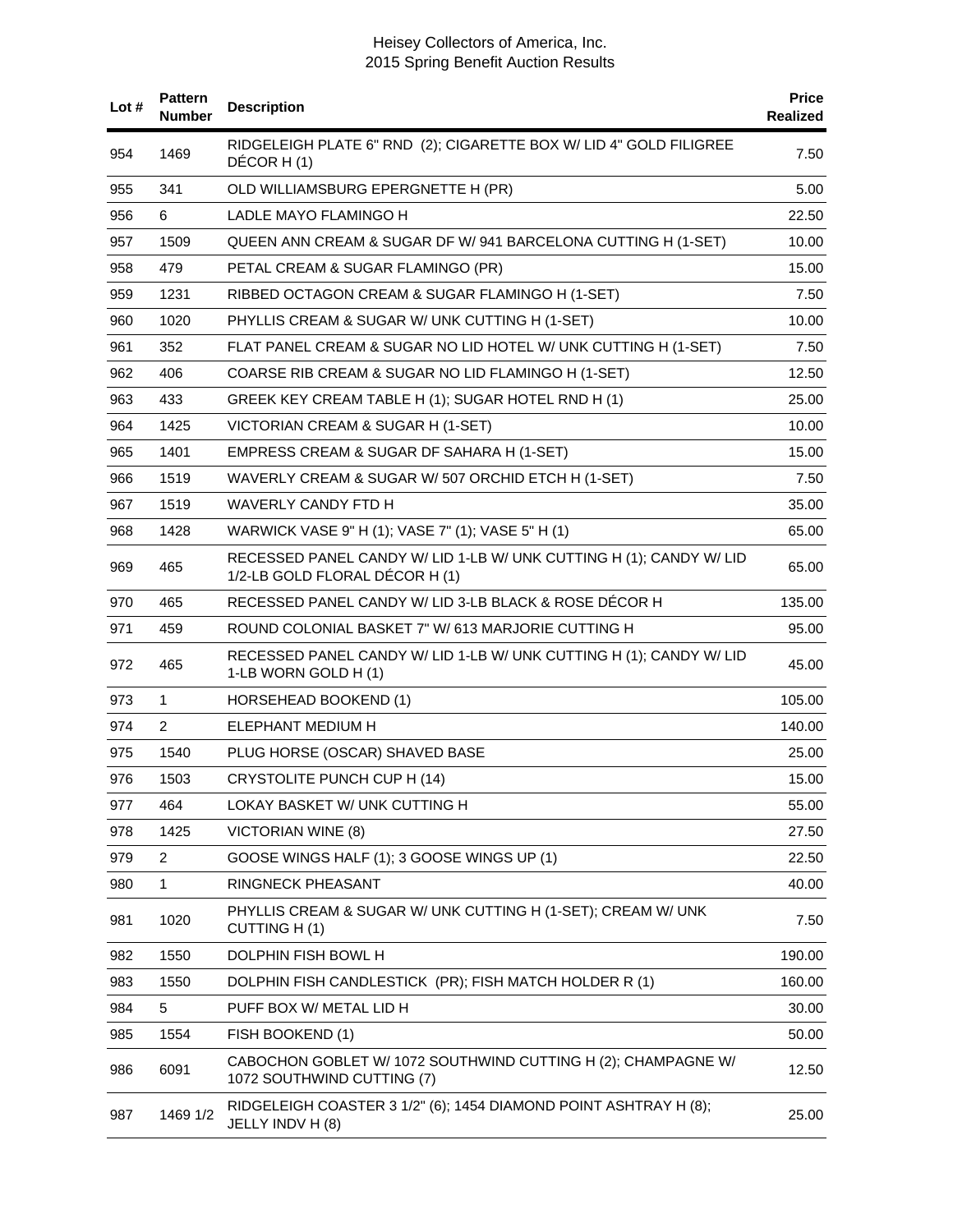| Lot# | <b>Pattern</b><br>Number | <b>Description</b>                                                                                                                                                                         | <b>Price</b><br>Realized |
|------|--------------------------|--------------------------------------------------------------------------------------------------------------------------------------------------------------------------------------------|--------------------------|
| 988  | 341                      | PURITAN SHERBET 3-OZ LOW FTD H (6)                                                                                                                                                         | 15.00                    |
| 989  | 1485                     | SATURN GOBLET H (6); PARFAIT H (4); JUICE FLAT H (4)                                                                                                                                       | 90.00                    |
| 990  | 1401                     | EMPRESS COMPORT SQ H (1); 1509 QUEEN ANN COMPORT OVAL W/ UNK<br>CUTTING (1)                                                                                                                | 12.50                    |
| 991  | 300                      | PEERLESS GOBLET (1); CLARET H (1); CORDIAL ENGLISH REGISTRY H (1);<br>TOOTHPICK H (1); 300 1/2 PUNCH CUP H (7)                                                                             | 17.50                    |
| 992  | 1404                     | OLD SANDWICH JUICE 5-OZ H (8)                                                                                                                                                              | 30.00                    |
| 993  | 1404                     | OLD SANDWICH CREAM & SUGAR OVAL W/ UNK CUTTING H (1-SET)                                                                                                                                   | 20.00                    |
| 994  | 1425                     | VICTORIAN SHERBET (1); CHAMPAGNE (8)                                                                                                                                                       | 10.00                    |
| 995  | 1541                     | ATHENA CANDY W/ LID (1); RELISH 3-PRT 11" OVAL (1); SUGAR (1); CREAM &<br>SUGAR W/ UNKCUTTING (1-SET)                                                                                      | 17.50                    |
| 996  | 1506                     | PROVINCIAL MAYO (1); UNDERPLATE (1); #7 LADLE (1); MAYO 3-HDL H (1);<br>NAPPY 4" H (1)                                                                                                     | 27.50                    |
| 997  | 1506                     | PROVINCIAL CANDLEBLOCK (PR); CANDY FTD H (1)                                                                                                                                               | 17.50                    |
| 998  | 433                      | GREEK KEY BANANA SPLIT FTD H (2); ALMOND FTD H (1); SHERBET 3-OZ<br>STRAIGHT H (1); PUNCH CUP H (2)                                                                                        | 30.00                    |
| 999  | 484                      | EDITH BOWL FLORAL W/ UNK CUTTING H (1); 1185 YEOMAN MAYO ROLLED<br>EDGE W/ UNKCUTTING H (1)                                                                                                | 20.00                    |
| 1000 | 1186                     | YEOMAN PRESERVE 7" W/ UNK CUTTING GOLD DÉCOR H (1); BOWL FRUIT<br>9" W 693 CLOISTER CUTTING H (1)                                                                                          | 7.50                     |
| 1001 | 465                      | RECESSED PANEL BASKET 8" W/ UNK CUTTING H                                                                                                                                                  | 40.00                    |
| 1002 | 1401                     | EMPRESS BOWL FLORAL 11" DF MOLD DIRT (1); BOWL FLORAL 9" 4-FTD<br>HDL H $(1)$                                                                                                              | 12.50                    |
| 1003 | 1509                     | QUEEN ANN SAUCER CANDLE BASE (1)                                                                                                                                                           | 5.00                     |
| 1004 | 1509                     | QUEEN ANN CREAM INDV (1); SUGAR INDV (1); 1401 EMPRESS TRAY (1)                                                                                                                            | 12.50                    |
| 1005 | 1401                     | EMPRESS CREAM DF H (1); 1509 QUEEN ANN CREAM DF W/ 503 MINUET<br>ETCH (1); 1509 QUEEN ANN SUGAR DF W/ 867 CHATEAU CUTTING (1); 1186<br>YEOMAN CREAM HOTEL OVAL W/679 WINDSOR CUTTING H (1) | 7.50                     |
| 1006 | 341                      | OLD WILLIAMSBURG PUNCH CUP FTD 4 1/2-OZ H (15)                                                                                                                                             | 37.50                    |
| 1007 | 341                      | PURITAN PUNCH CUP 4 1/2-OZ H (8); PUNCH CUP 3-OZ H (3)                                                                                                                                     | 7.50                     |
| 1008 | 1159                     | PUNCH CUP 5-OZ H (15)                                                                                                                                                                      | 12.50                    |
| 1009 | 3357                     | KING ARTHUR GOBLET H (2)                                                                                                                                                                   | 30.00                    |
| 1010 | 500                      | OCTAGON BASKET FLAMINGO H                                                                                                                                                                  | 120.00                   |
| 1011 | 1186                     | YEOMAN COMPORT 6" DEEP HI FTD H                                                                                                                                                            | 20.00                    |
| 1012 | 433                      | GREEK KEY CREAM & SUGAR HOTEL RND H (1-SET)                                                                                                                                                | 25.00                    |
| 1013 | 4157                     | STEELE VASE W/ UNK CUTTING FLAMINGO                                                                                                                                                        | 80.00                    |
| 1014 | 5077                     | LEGIONNAIRE COCKTAIL SULTANA STEM H (4)                                                                                                                                                    | 55.00                    |
| 1015 | 4057                     | CECELIA VASE 10" DOROTHY THORPE SAND BLAST LEAF DECOR                                                                                                                                      | 160.00                   |
| 1016 | 1220                     | PUNTY BAND PITCHER 1/2-GAL                                                                                                                                                                 | 70.00                    |
| 1017 | 1183 1/2                 | REVERE CREAM & SUGAR W/ LID W/ UNK CUTTING H (1-SET)                                                                                                                                       | 20.00                    |
| 1018 | 1540                     | LARIAT CANDY BOX W/ LID SMALL W/ 980 MOONGLO CUTTING H                                                                                                                                     | 25.00                    |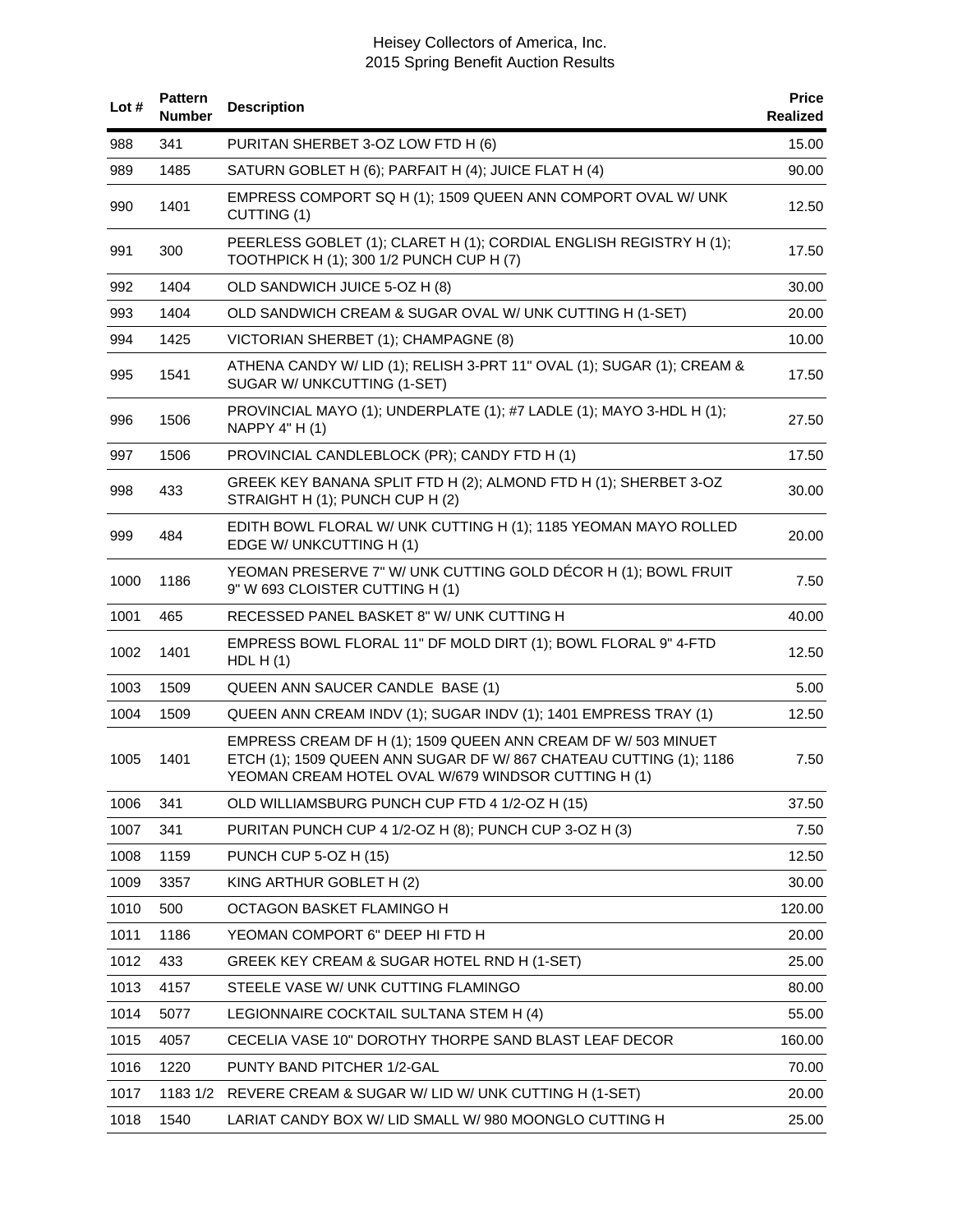| Lot $#$ | <b>Pattern</b><br><b>Number</b> | <b>Description</b>                                                                         | <b>Price</b><br><b>Realized</b> |
|---------|---------------------------------|--------------------------------------------------------------------------------------------|---------------------------------|
| 1019    | 150                             | BANDED FLUTE TANKARD W/ LID 1-PINT H                                                       | 110.00                          |
| 1020    | 433                             | <b>GREEK KEY JUG 3-PINT H</b>                                                              | 75.00                           |
| 1021    | 300                             | PEERLESS SPOON TRAY 6" H f's                                                               | 10.00                           |
| 1022    | 1225                            | PLAIN BAND CREAM HOTEL W/ GOLD DÉCOR (1); 433 GREEK KEY SUGAR<br>NO LID TABLE H (1)        | 10.00                           |
| 1023    | 1469                            | RIDGELEIGH MUSTARD W/ LID H                                                                | 15.00                           |
| 1024    | 1235                            | BEADED PANEL & SUNBURST TOOTHPICK WORN GOLD                                                | 25.00                           |
| 1025    | 1483                            | STANHOPE RELISH 3-PRT 14" NO KNOBS (1); CREAM & SUGAR NO KNOBS H<br>$(1-SET)$              | 7.50                            |
| 1026    | 5                               | PATRICIAN CANDLESTICK TOY H (PR)                                                           | 12.50                           |
| 1027    | 1183                            | REVERE PLATE 11" W/ 674 ADAMS CUTTING H                                                    | 10.00                           |
| 1028    | 1184                            | YEOMAN PLATE 8" W/ 447 EMPRESS ETCH MARIGOLD (2)                                           | 20.00                           |
| 1029    | 1205                            | <b>FANCY LOOP POTPOURRI JAR</b>                                                            | 190.00                          |
| 1030    | 356                             | WHITE OWL ASHTRAY CIGAR & MATCH HOLDER H B (1); 353 MEDIUM FLAT<br>PANEL MATCH STAND H (1) | 17.50                           |
| 1031    | 1489                            | PURITAN FRENCH DRESSING BOTTLE W/ SILVER TOP UNK CUTTING<br>STOPPER BASE B                 | 5.00                            |
| 1032    | 1235                            | <b>BEADED PANEL &amp; SUNBURST WINE DECANTER</b>                                           | 65.00                           |
| 1033    | 1170                            | PLEAT & PANEL OIL FLAMINGO                                                                 | 20.00                           |
| 1034    | 1170                            | PLEAT & PANEL OIL MOONGLEAM CLOUDY                                                         | 5.00                            |
| 1035    | 1295                            | BEADED SWAG OIL OPAL POOR GOLD                                                             | 40.00                           |
| 1036    | 109                             | PETTICOAT DOLPHIN CANDLESTICK MOONGLEAM (PR)                                               | 270.00                          |
| 1037    | 500                             | OCTAGON CREAM & SUGAR HDL C FLAMINGO H (1-SET)                                             | 12.50                           |
| 1038    | 355                             | QUATOR CREAM & SUGAR HOTEL W/ CUTTING H (1-SET)                                            | 5.00                            |
| 1039    | 301                             | OLD WILLIAMSBURG CANDLEABRA 2-LITE LOW FTD W/ IMPERIAL<br>BOBECHES (1)                     | 45.00                           |
| 1040    | 1252                            | TWIST BOWL NASTURTIUM RND MOONGLEAM H                                                      | 60.00                           |
| 1041    | 1252                            | TWIST PLATE 8" MOONGLEAM H (1); NAPPY 4" MOONGLEAM H (2); JELLY<br>HDL MOONGLEAM (1)       | 10.00                           |
| 1042    | 1252                            | TWIST SHERBET MOONGLEAM H f (1); TUMBLER MOONGLEAM H (1)                                   | 80.00                           |
| 1043    | 1252                            | TWIST CUP & SAUCER MOONGLEAM H f (2-SETS)                                                  | 27.50                           |
| 1044    | 1252                            | TWIST CANDLESTICK W/ CATTAIL CUTTING MOONGLEAM H (1)                                       | 25.00                           |
| 1045    | 353                             | MEDIUM FLAT PANEL TOOTHBRUSH HOLDER H                                                      | 35.00                           |
| 1046    | 1280                            | WINGED SCROLL SPOONER FAIR GOLD                                                            | 10.00                           |
| 1047    | 150                             | POINTED OVAL & DIAMOND POINT CREAM EMERALD                                                 | 25.00                           |
| 1048    | 1447                            | ROCOCO NAPPY 5" 2-HDL H                                                                    | 10.00                           |
| 1049    | 461                             | <b>CONVEX CIRCLE NAPPY 5" H</b>                                                            | 25.00                           |
| 1050    | 1403                            | HALF CIRCLE SUGAR INDV H                                                                   | 10.00                           |
| 1051    | 305                             | PUNTY & DIAMOND POINT SUGAR INDV                                                           | 90.00                           |
| 1052    | 393                             | NARROW FLUTE PICKLE TRAY 7" OVAL H                                                         | 5.00                            |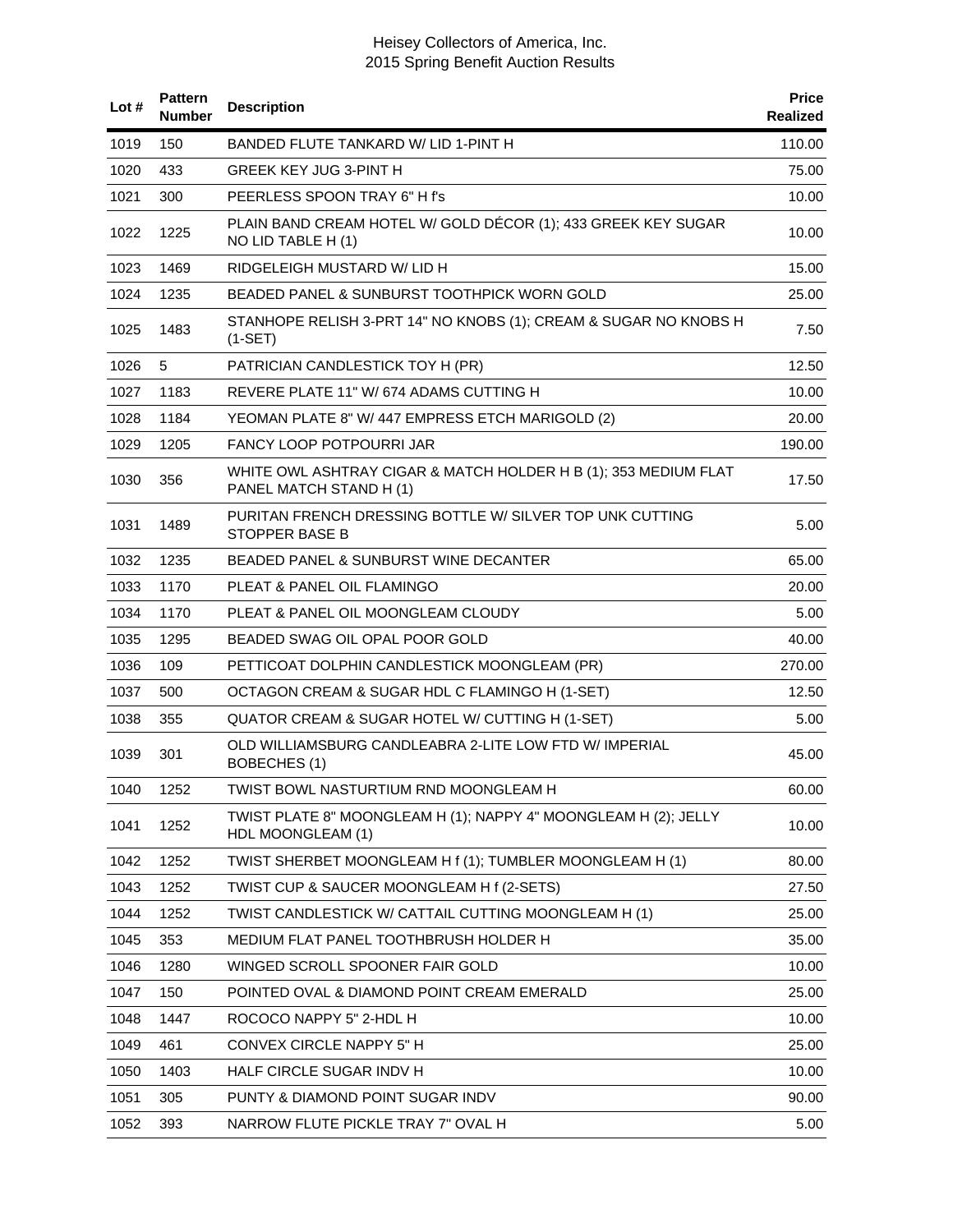| Lot $#$ | <b>Pattern</b><br>Number | <b>Description</b>                                           | <b>Price</b><br><b>Realized</b> |
|---------|--------------------------|--------------------------------------------------------------|---------------------------------|
| 1053    | 2                        | GOOSE WINGS HALF                                             | 20.00                           |
| 1054    | 473                      | NARROW FLUTE W/ RIM DICED SUGAR TRAY ONLY MOONGLEAM H PATENT | 50.00                           |
| 1055    | 150                      | <b>BANDED FLUTE CANDLESTICK SAUCER FTD (1)</b>               | 10.00                           |
| 1056    | 1522                     | <b>COLT STANDING</b>                                         | 20.00                           |
| 1057    | 1485                     | SATURN WINE H                                                | 10.00                           |
| 1058    | 339                      | CONTINENTAL WINE H                                           | 5.00                            |
| 1059    | 417                      | DOUBLE RIB & PANEL BAR H                                     | 20.00                           |
| 1060    | 4052                     | NATIONAL BAR 1 1/2-OZ W/ 980 MOONGLO (2)                     | 30.00                           |
| 1061    | 5067                     | PLANTATION COCKTAIL W/ 516 PLANTATION IVY ETCH               | 25.00                           |
| 1062    | 352                      | FLAT PANEL TRAY 10" RND H                                    | 17.50                           |
| 1063    | 1469 1/2                 | RIDGELEIGH CENTER PIECE 8" RND H                             | 35.00                           |
| 1064    | 1229                     | OCTAGON BON BON 2-HDL HAWTHORNE                              | 12.50                           |
| 1065    | 1229                     | OCTAGON MAYO 5 1/2" FTD HAWTHORNE                            | 35.00                           |
| 1066    | 1184                     | YEOMAN PLATE 6" DO (1); 1231 RIBBED OCTAGON PLATE 6" f (1)   | 7.50                            |
| 1067    | 1540                     | LARIAT VASE 5" CRIMPED TOP                                   | 10.00                           |
| 1068    | 7047                     | COMET LEAF SHERBET H                                         | 10.00                           |
| 1069    | 1486                     | COLEPORT BOWL FLORAL 14" OVAL                                | 20.00                           |
| 1070    | 1486                     | COLEPORT GOBLET 8-OZ                                         | 15.00                           |
| 1071    | 3368                     | ALBERMARLE GOBLET 8-OZ DO                                    | 25.00                           |
| 1072    | 5064                     | HYDRANGEA GOBLET LAVENDER STAIN BASE                         | 120.00                          |
| 1073    | 1401                     | EMPRESS BOWL FRAPPE NO INSERT H                              | 12.50                           |
| 1074    | 1503                     | CRYSTOLITE SHELL BON BON                                     | 12.50                           |
| 1075    | 1184                     | YEOMAN LEMON DISH W/ LID 5" FLAMINGO H                       | 15.00                           |
| 1076    | 1554                     | FISH BOOKEND (1)                                             | 50.00                           |
| 1077    | 1469                     | RIDGELEIGH BOWL FLORAL OVAL SAHARA H RIM f                   | 25.00                           |
| 1078    | 3408                     | JAMESTOWN COCKTAIL 3-OZ W/965 NARCISSUS CUTTING H (5)        | 12.50                           |
| 1079    | 1527                     | <b>COLT KICKING</b>                                          | 70.00                           |
| 1080    | 5                        | PATRICIAN CANDLESTICK TOY H (PR)                             | 25.00                           |
| 1081    | 1252                     | TWIST OYSTER COCKTAIL 3-OZ MOONGLEAM                         | 25.00                           |
| 1082    | 1252                     | TWIST PLATE 4" MOONGLEAM H (1); NUT INDV MOONGLEAM H (1)     | 20.00                           |
| 1083    | 1252                     | TWIST NUT INDV MARIGOLD H SUGARY                             | 7.50                            |
| 1084    | 500                      | OCTAGON FROZEN DESSERT FLAMINGO                              | 15.00                           |
| 1085    | 1567                     | PLANTATION CANDLESTICK 2-LITE W 516 PLANTATION IVY ETCH (1)  | 15.00                           |
| 1086    | 1506                     | WHIRLPOOL CANDLEBLOCK 3" (PR)                                | 55.00                           |
| 1087    | 1502                     | CRYSTOLITE CANDLEBLOCK SWIRL (PR)                            | 5.00                            |
| 1088    | 99                       | LITTLE SQUATTER CANDLEBLOCK IRIDIZED (PR)                    | 5.00                            |
| 1089    | 1252                     | TWIST JELLY 6" 2-HDL MOONGLEAM H                             | 10.00                           |
| 1090    | 300                      | PURITAN CREAM & SUGAR INDV H (1-SET)                         | 12.50                           |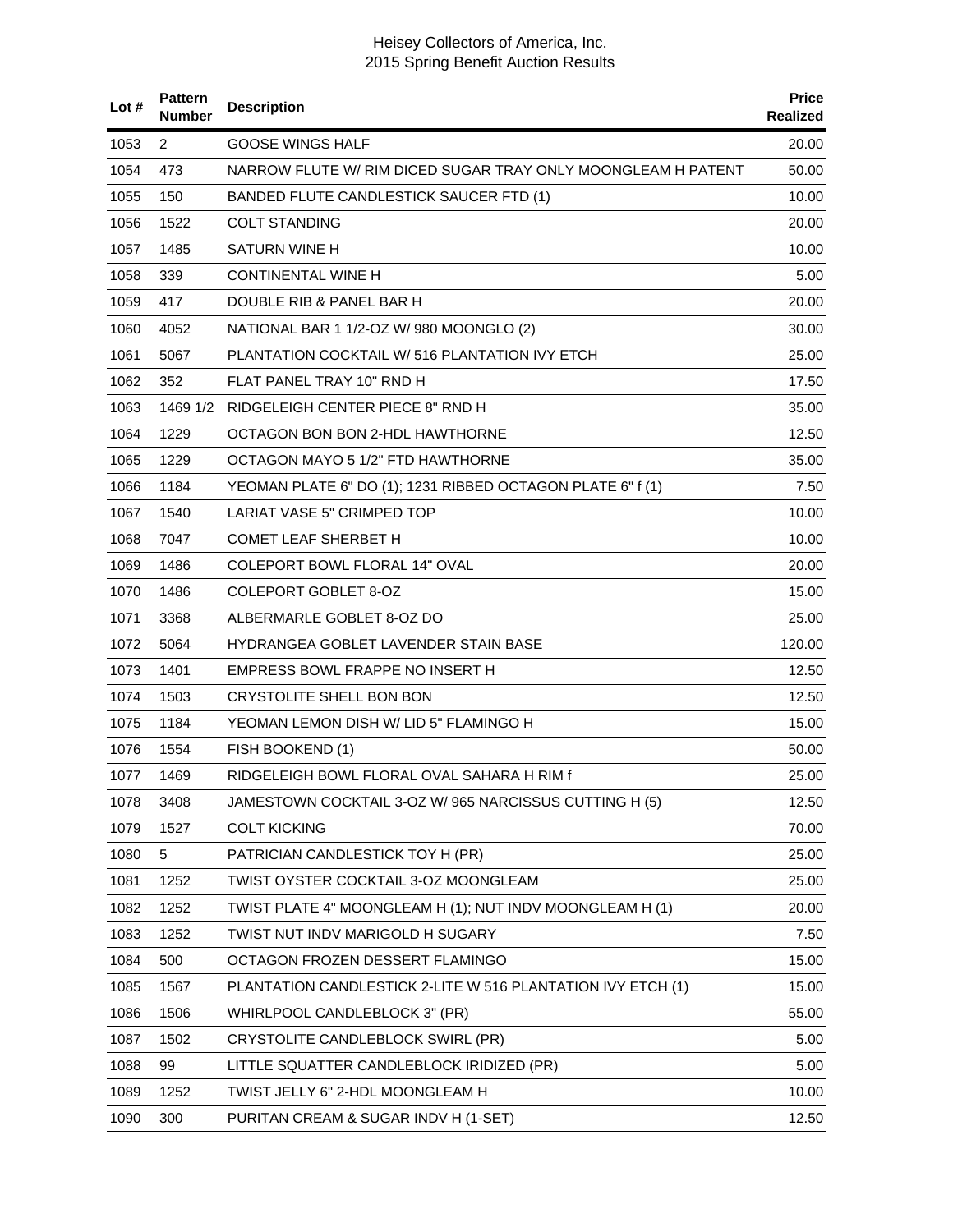| Lot# | <b>Pattern</b><br>Number | <b>Description</b>                                                                                                                   | <b>Price</b><br>Realized |
|------|--------------------------|--------------------------------------------------------------------------------------------------------------------------------------|--------------------------|
| 1091 | 1503                     | CRYSTOLITE CANDY BOX W/ LID SHELL                                                                                                    | 25.00                    |
| 1092 | 112                      | <b>MERCURY CANDLESTICK HAWTHORNE (1)</b>                                                                                             | 35.00                    |
| 1093 | 1503                     | CRYSTOLITE BON BON SHELL 3-TOED (1); SWAN MASTER NUT (1)                                                                             | 10.00                    |
| 1094 | 1519                     | WAVERLY EPERGNETTE 5" (2)                                                                                                            | 7.50                     |
| 1095 | 1509                     | QUEEN ANN RELISH TRIPLEX W/ 507 ORCHID ETCH                                                                                          | 10.00                    |
| 1096 | 429                      | PLAIN PANEL RECESS TUMBLER H (1); 341 OLD WILLIAMSBURG SUGAR NO<br>HDL H (1); 337 TOURAINE PUNCH CUP H (1); 1509 QUEEN ANN CUP H (1) | 10.00                    |
| 1097 | 1469 3/4                 | RIDGELEIGH TUMBLER H (1); 473 NARROW FLUTE W/ RIM NAPPY 4 1/2" SQ H<br>(1); 1225 PLAIN BAND SALT INDV H (1)                          | 22.50                    |
| 1098 | 393                      | NARROW FLUTE MUSTARD W/ LID H (1); 1485 SATURN BAKED APPLE 6" H (1)                                                                  | 12.50                    |
| 1099 | 5                        | PATRICIAN CANDELABRA 12" MOONGLEAM H (1)                                                                                             | 875.00                   |
| 1100 | 33                       | TOM THUMB CANDLESTICK TOY H (PR)                                                                                                     | 20.00                    |
| 1101 | 105                      | PEMBROKE CANDELABRA "C" PRISMS W/ UNK CUTTING MOONGLEAM H (1)                                                                        | 185.00                   |
| 1102 | 110                      | SANDWICH DOLPHIN CANDLESTICK FLAMINGO (1)                                                                                            | 180.00                   |
| 1103 | 110                      | SANDWICH DOLPHIN CANDLESTICK MOONGLEAM (1)                                                                                           | 250.00                   |
| 1104 | 402                      | GOTHIC CANDLESTICK 2-LITE SAHARA H NO BOBOCHES & PRISMS (1)                                                                          | 525.00                   |
| 1105 | 160                      | <b>LOCKET ON CHAIN WINE</b>                                                                                                          | 35.00                    |
| 1106 | 160                      | LOCKET ON CHAIN PICKLE TRAY EMERALD                                                                                                  | 240.00                   |
| 1107 | 343                      | SUNBURST ROSE BOWL FTD H SLIGHT SUN PURPLE                                                                                           | 45.00                    |
| 1108 | 350                      | PINWHEEL & FAN NAPPY 4" VASELINE H                                                                                                   | 340.00                   |
| 1109 | 1020                     | PHYLLIS CREAM & SUGAR HOTEL W/ UNK CUTTING H (1-SET)                                                                                 | 15.00                    |
| 1110 | 1201                     | <b>FANDANGO CELERY VASE</b>                                                                                                          | 90.00                    |
| 1111 | 1202                     | PANELED OCTAGON BOWL FLORAL BASE ONLY 4 1/4" FLAMINGO H                                                                              | 25.00                    |
| 1112 | 1205                     | FANCY LOOP ROSE BOWL 6"                                                                                                              | 155.00                   |
| 1113 | 1205                     | FANCY LOOP ROSE BOWL 4"                                                                                                              | 70.00                    |
| 1114 | 1210                     | RELISH 6" MARIGOLD                                                                                                                   | 30.00                    |
| 1115 | 310                      | RING BAND NAPPY 4" GOLD DECOR CUSTARD H                                                                                              | 15.00                    |
| 1116 | 310                      | RING BAND TUMBLER CUSTARD H POOR GOLD                                                                                                | 15.00                    |
| 1117 | 310                      | RING BAND JELLY FTD 5" CUSTARD FAIR GOLD                                                                                             | 50.00                    |
| 1118 | 1255                     | PINEAPPLE & FAN NAPPY 4" EMERALD POOR GOLD                                                                                           | 30.00                    |
| 1119 | 1280                     | WINGED SCROLL COLOGNE WRONG STOPPER CUSTARD FAIR GOLD                                                                                | 150.00                   |
| 1120 | 1280                     | WINGED SCROLL CRUET 6-OZ CUSTARD SPOUT R                                                                                             | 25.00                    |
| 1121 | 1280                     | WINGED SCROLL NAPPY 4 1/2" CUSTARD                                                                                                   | 10.00                    |
| 1122 | 1280                     | WINGED SCROLL NAPPY 4" EMERALD                                                                                                       | 35.00                    |
| 1123 | 1280                     | WINGED SCROLL NAPPY 8" EMERALD WORN GOLD                                                                                             | 30.00                    |
| 1124 | 1405                     | IPSWICH FINGER BOWL SAHARA H                                                                                                         | 60.00                    |
| 1125 | 1295                     | BEADED SWAG NAPPY 4" EMERALD                                                                                                         | 40.00                    |
| 1126 | 1540                     | PLUG HORSE (OSCAR) HONEY AMBER                                                                                                       | 320.00                   |
| 1127 | 1639                     | TOWN & COUNTRY NAPPY 5" DAWN                                                                                                         | 30.00                    |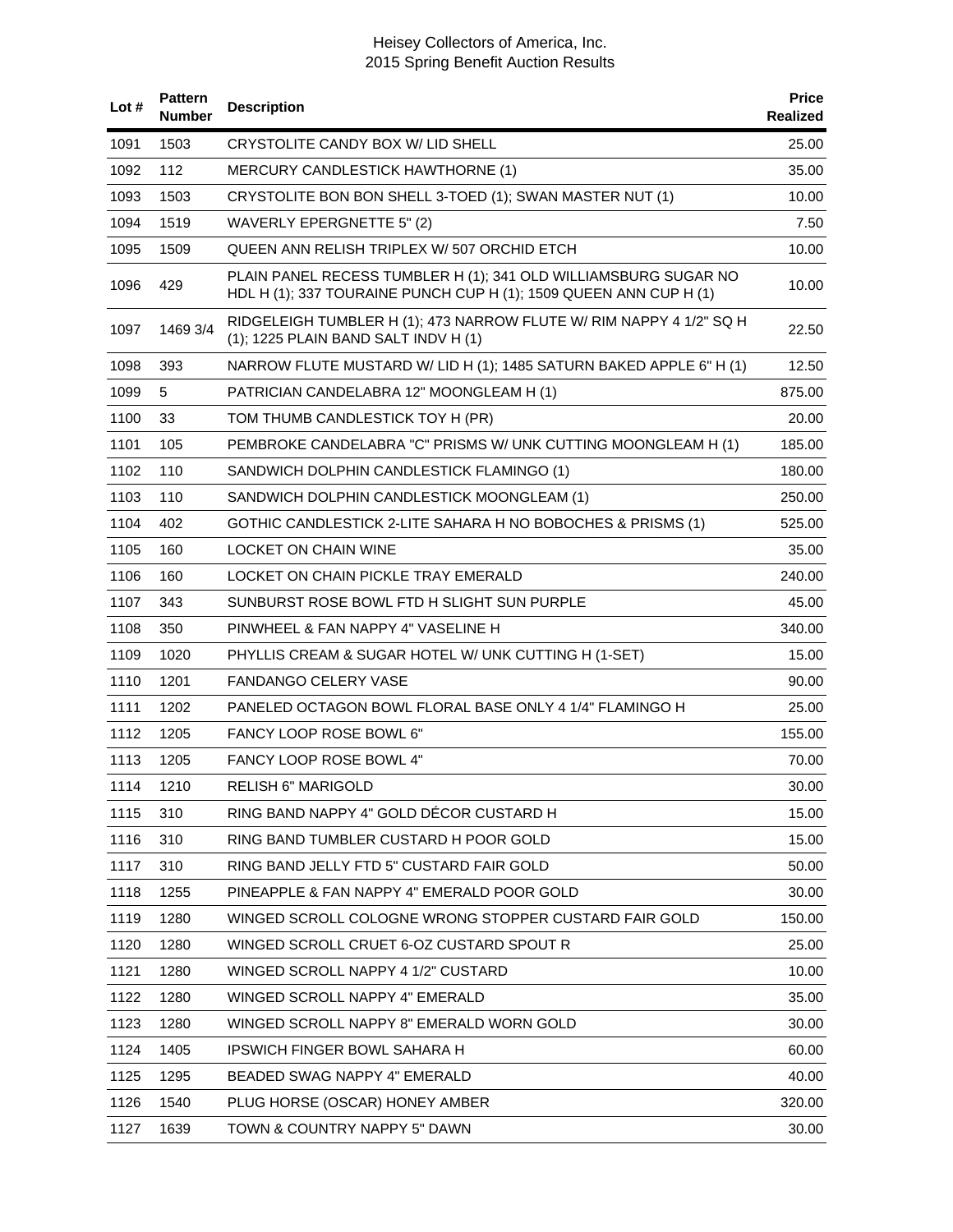| Lot# | <b>Pattern</b><br><b>Number</b> | <b>Description</b>                                                                                                    | <b>Price</b><br>Realized |
|------|---------------------------------|-----------------------------------------------------------------------------------------------------------------------|--------------------------|
| 1128 | 4074                            | FINGER BOWL DO MOONGLEAM                                                                                              | 10.00                    |
| 1129 | 1951A                           | ELEPHANT MUG HDL BEER H                                                                                               | 170.00                   |
| 1130 | 10                              | GIBSON GIRL BOWL FLORAL 10" W/ UNK CUTTING H                                                                          | 5.00                     |
| 1131 | 477                             | HAIRPIN WASH BOWL & PITCHER H (1-SET)                                                                                 | 725.00                   |
| 1132 | 1550                            | DOLPHIN FISH BOWL                                                                                                     | 135.00                   |
| 1133 | 1554                            | FISH BOOKEND (PR)                                                                                                     | 95.00                    |
| 1134 | 460                             | PINWHEEL & FAN BASKET 7" H                                                                                            | 190.00                   |
| 1135 | 2                               | <b>GIRAFFE HEAD BACK</b>                                                                                              | 85.00                    |
| 1136 | 1519                            | WAVERLY BUTTER W/LID W/507 ORCHID ETCH                                                                                | 40.00                    |
| 1137 | 77                              | WESTMINSTER STAND LAMP REPLACEMENT BURNER & CHIMNEY H                                                                 | 1,250.00                 |
| 1138 | 477                             | HAIRPIN NAPPY 8 1/2" H                                                                                                | 100.00                   |
| 1139 | 4222                            | HORSESHOE VASE 6" W/ 5009 DIANE CARVING                                                                               | 825.00                   |
| 1140 | 1540                            | <b>LARIAT PUNCH BOWL</b>                                                                                              | 45.00                    |
| 1141 | 1776                            | KALONYAL PUNCH BOWL H (1); BASE H (1)                                                                                 | 275.00                   |
| 1142 | 21                              | ARISTOCRAT ELECTRO PORTABLE W/ GLASS SPIDER NON-HEISEY SHADE<br>н                                                     | 270.00                   |
| 1143 | 1280                            | WINGED SCROLL PITCHER 1/2-GAL                                                                                         | 80.00                    |
| 1144 | 21                              | ARISTOCRAT CANDLESTICK 11" W/ UNK CUTTING H BROKEN BUBBLE ON<br>TOP OF CANDLE SOCKET (PR)                             | 140.00                   |
| 1145 | 141                             | EDNA CANDLESTICK H (1)                                                                                                | 215.00                   |
| 1146 | 102                             | BALL STEM CANDLESTICK 9" W/ UNK CUTTING (1)                                                                           | 100.00                   |
| 1147 | 402                             | GOTHIC CANDLESTICK 2-LITE H NO BOBECHES & PRISMS (1)                                                                  | 60.00                    |
| 1148 | 1447                            | ROCOCO CANDLESTICK 2-LITE H (1)                                                                                       | 100.00                   |
| 1149 | 1183                            | REVERE 4-LITE CANDLE HOLDER & BASE H BASE f NO THREADS ON 1 POST<br>$(5-PC)$                                          | 650.00                   |
| 1150 | 160                             | LOCKET ON CHAIN BOWL 8" FTD                                                                                           | 80.00                    |
| 1151 | 1413                            | CATHEDRAL VASE 9" STRAIGHT COBALT                                                                                     | 360.00                   |
| 1152 | 1519                            | WAVERLY CANDLESTICK 3-LITE H (1)                                                                                      | 17.50                    |
| 1153 | 6                               | MAYO LADLE MOONGLEAM H (1); 1101 STITCH PUNCH CUP MOONGLEAM H<br>(1)                                                  | 17.50                    |
| 1154 | 1184                            | YEOMAN PLATE 10 1/2" DO MOONGLEAM 1-BASE f (3)                                                                        | 30.00                    |
| 1155 | 1250                            | <b>GROOVE &amp; SLASH PICKLE F</b>                                                                                    | 5.00                     |
| 1156 | 1235                            | BEADED PANEL & SUNBURST CRACKER JAR W/ LID                                                                            | 160.00                   |
| 1157 | 5025                            | TYROLEAN GOBLET LUNCHEON W/ 507 ORCHID ETCH (2); CHAMPAGNE W/<br>507 ORCHID ETCH (1); COCKTAIL W/ 507 ORCHID ETCH (1) | 20.00                    |
| 1158 | 5025                            | TYROLEAN JUICE FTD W/ 507 ORCHID ETCH (3)                                                                             | 15.00                    |
| 1159 | 5025                            | TYROLEAN WINE W/ 507 ORCHID ETCH (2)                                                                                  | 35.00                    |
| 1160 |                                 | MAGAZINE AD 1401 EMPRESS "LILIES OF FRANCE" MATTED (1)                                                                | 5.00                     |
| 1161 | 1201                            | <b>FANDANGO SUGAR SHAKER</b>                                                                                          | 80.00                    |
| 1162 | 1503                            | CRYSTOLITE CANDLEBLOCK ROSETTE (PR); PICKLE H (1)                                                                     | 5.00                     |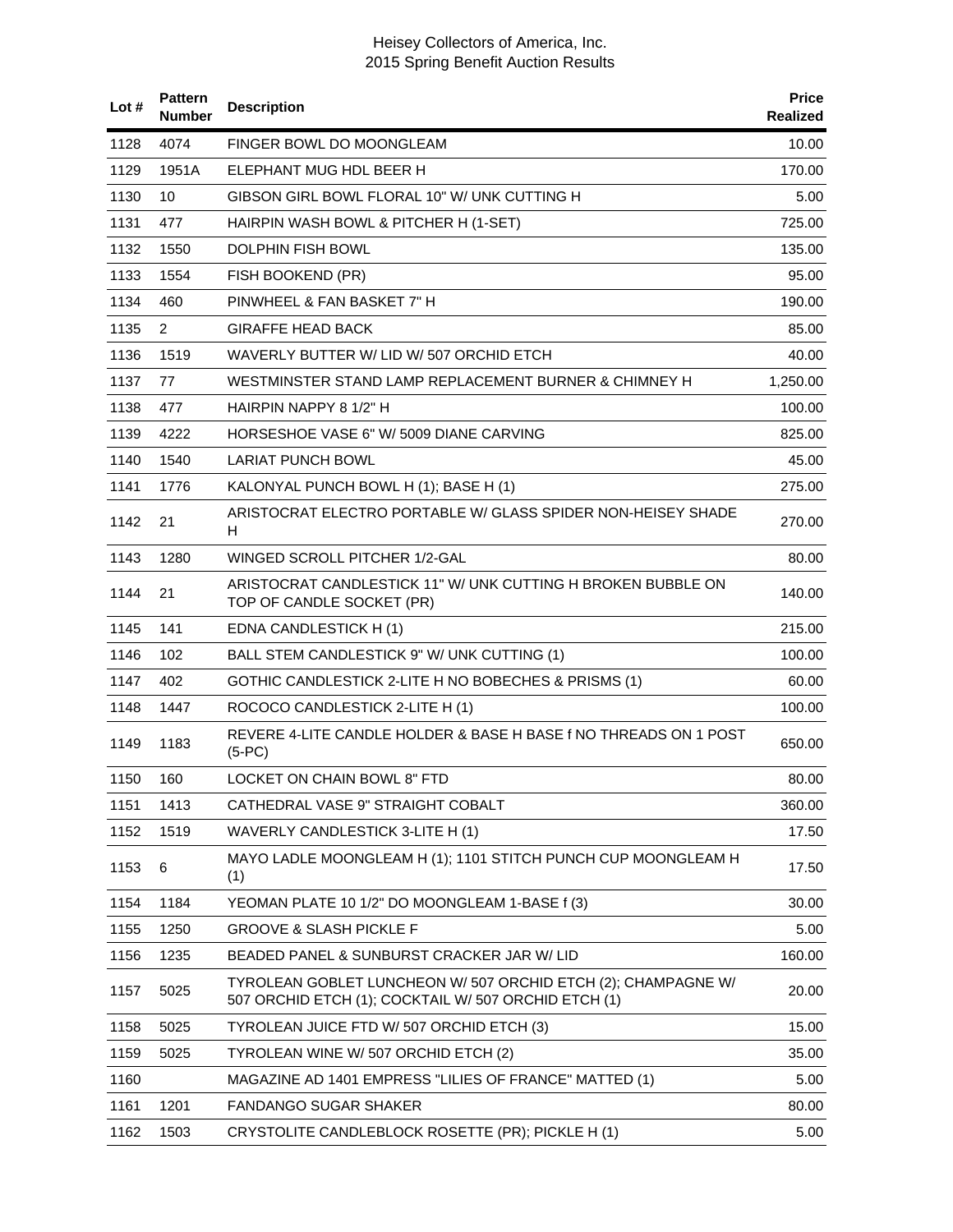| Lot $#$ | <b>Pattern</b><br><b>Number</b> | <b>Description</b>                                                                               | <b>Price</b><br><b>Realized</b> |
|---------|---------------------------------|--------------------------------------------------------------------------------------------------|---------------------------------|
| 1163    | 4002                            | AQUA CALIENTE COCKTAIL W/467 TALLY HO ETCH                                                       | 20.00                           |
| 1164    | 150                             | BANDED FLUTE CANDLESTICK SAUCER FTD 2" H (1)                                                     | 17.50                           |
| 1165    | 300                             | PEERLESS CATSUP BOTTLE                                                                           | 30.00                           |
| 1166    | 433                             | GREEK KEY OIL 4-OZ W/#6 STOPPER                                                                  | 40.00                           |
| 1167    | 2                               | BUNNY HEAD DOWN BASE f                                                                           | 60.00                           |
| 1168    | 1590                            | ZODIAK CHAMPAGNE H (1); JUICE FTD H (1)                                                          | 20.00                           |
| 1169    | 4045                            | HERON BALL VASE 7" COBALT RIM f                                                                  | 150.00                          |
| 1170    | 339                             | CONTINENTAL JELLY FTD H WORN GOLD                                                                | 5.00                            |
| 1171    |                                 | 1401 1/2 EMPRESS CUP SAHARA H (2)                                                                | 12.50                           |
| 1172    | 1519                            | WAVERLY PLATE 7" W/ 515 HEISEY ROSE ETCH (2)                                                     | 12.50                           |
| 1173    | 1483                            | STANHOPE CANDELBRA 2-LITE (PR)                                                                   | 140.00                          |
| 1174    | 1225                            | RIDGE & STAR PLATE 7" HAWTHORNE H (1); 1246 ACORN & LEAVES PLATE<br>8" MOONGLEAM PAPER LABEL (1) | 20.00                           |
| 1175    | 4164                            | GALLAGHER JUG W/431 VICTORY ETCH SCRATCHES                                                       | 20.00                           |
| 1176    | 112                             | MERCURY CANDLESTICK MOONGLEAM (PR)                                                               | 40.00                           |
| 1177    | 1286                            | <b>CUPID &amp; PSYCHE ASHTRAY FLAMINGO</b>                                                       | 45.00                           |
| 1178    | 1540                            | LARIAT CHEESE W/ LID FTD                                                                         | 25.00                           |
| 1179    | 1567                            | PLANTATION SYRUP W/ YELLOW BAKELITE HDL                                                          | 45.00                           |
| 1180    | 1567                            | PLANTATION MARMALADE W/LID H                                                                     | 85.00                           |
| 1181    | 3404                            | SPANISH GOBLET W/ COBALT BOWL                                                                    | 70.00                           |
| 1182    | 3397                            | GASCONY WINE W/ COBALT BOWL (2)                                                                  | 215.00                          |
| 1183    | 4044                            | NEW ERA GOBLET W/ COBALT BOWL                                                                    | 80.00                           |
| 1184    | 3390                            | CARCASSONNE GOBLET HI FTD W/ COBALT BOWL                                                         | 60.00                           |
| 1185    | 1469                            | RIDGELEIGH PLATE 14" RND H                                                                       | 55.00                           |
| 1186    | 1469                            | RIDGELEIGH PLATE CAKE H                                                                          | 105.00                          |
| 1187    | 1469                            | RIDGELEIGH BOWL SALAD 11" H                                                                      | 75.00                           |
| 1188    | 1469                            | RIDGELEIGH VASE 9" H                                                                             | 40.00                           |
| 1189    | 1469                            | RIDGELEIGH ROLY POLY TUMBLER ON COCKTAIL REST H (2-PC)                                           | 340.00                          |
| 1190    | 473                             | NARROW FLUTE W/ RIM PUFF BOX 5 1/2" H RIM f                                                      | 265.00                          |
| 1191    | 501                             | FOGG FLORAL BOX FLAMINGO H NO FLORAL BLOCKS                                                      | 65.00                           |
| 1192    | 356                             | WHITE OWL ASHTRAY H f's                                                                          | 15.00                           |
| 1193    | 393                             | NARROW FLUTE DECANTER 24-OZ H STOPPER BASE B                                                     | 90.00                           |
| 1194    | 341                             | PURITAN COMPORT 7 1/2" CRIMPED H                                                                 | 10.00                           |
| 1195    | 1425                            | VICTORIAN VASE 4" H                                                                              | 30.00                           |
| 1196    | 1485                            | SATURN SUGAR SHAKER W/ SANITARY TOP PAPER LABEL                                                  | 50.00                           |
| 1197    | 1506                            | WHIRLPOOL VASE 5" H                                                                              | 105.00                          |
| 1198    | 4085                            | SATURN BALL VASE 6" RIM f                                                                        | 40.00                           |
| 1199    | 1425                            | VICTORIAN SALT & PEPPER BARREL SHAPE H (1-SET)                                                   | 25.00                           |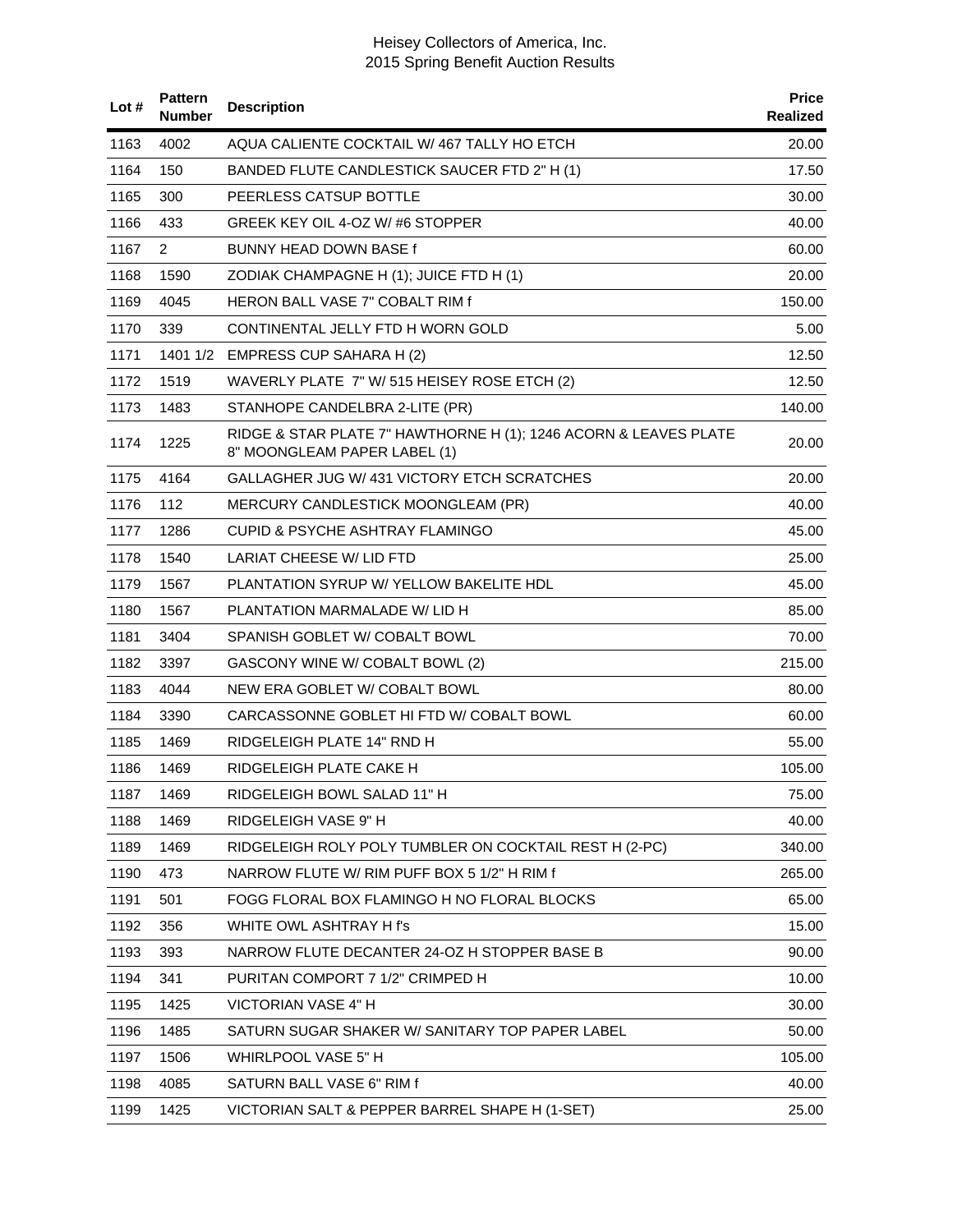| Lot# | <b>Pattern</b><br>Number | <b>Description</b>                                                                                             | <b>Price</b><br>Realized |
|------|--------------------------|----------------------------------------------------------------------------------------------------------------|--------------------------|
| 1200 | 333                      | WALDORF ASTORIA SALT & PEPPER (1-SET)                                                                          | 10.00                    |
| 1201 | 1255                     | PINEAPPLE & FAN #2 SALT & PEPPER (1-SET)                                                                       | 25.00                    |
| 1202 | 1519                     | WAVERLY SALT & PEPPER SHORT H 1-CLOUDY (1-SET)                                                                 | 7.50                     |
| 1203 | 52                       | SHORT INDIVIDUAL SALT & PEPPER SAHARA H (1-SET)                                                                | 120.00                   |
| 1204 | 52                       | SHORT INDIVIDUAL SALT / PEPPER FLAMINGO H CLOUDY (1); SALT /<br>PEPPER MOONGLEAM CLOUDY (1)                    | 45.00                    |
| 1205 | 160                      | LOCKET ON CHAIN SALT SHAKER                                                                                    | 45.00                    |
| 1206 | 300                      | PEERLESS SALT SHAKER W/ SANITARY TOP H                                                                         | 10.00                    |
| 1207 | 1201                     | FANDANGO SALT INDV (5)                                                                                         | 17.50                    |
| 1208 | 1200                     | CUT BLOCK SALT INDV (1)                                                                                        | 12.50                    |
| 1209 | 1205                     | FANCY LOOP SALT INDV (5)                                                                                       | 15.00                    |
| 1210 | 1255                     | PINEAPPLE & FAN SALT INDV EMERALD C WORN GOLD                                                                  | 25.00                    |
| 1211 | 325                      | PILLOWS SALT INDV H                                                                                            | 145.00                   |
| 1212 | 379                      | URN SALT INDV H (2)                                                                                            | 70.00                    |
| 1213 | 1183                     | REVERE SALT INDV H (1); 1184 YEOMAN SALT INDV FLAMINGO (1); SALT<br>INDV MOONGLEAM (1)                         | 20.00                    |
| 1214 | 4004                     | <b>IMPROMPTU BAR</b>                                                                                           | 125.00                   |
| 1215 | 1469                     | RIDGELEIGH BAR H (1); 1404 OLD SANDWICH BAR H (1); 4054 CORONATION<br>BAR 2 1/2-OZ (1)                         | 30.00                    |
| 1216 | 4044                     | NEW ERA ASHTRAY / NUT W/ 828 STARDUST CUTTING f's                                                              | 65.00                    |
| 1217 | 4035                     | URN CIGARETTE W/ 507 ORCHID ETCH (1); 1435 ASHTRAY INDV 3" W/ 507<br>ORCHID ETCH (1)                           | 10.00                    |
| 1218 | 6051                     | CABOCHON CORDIAL                                                                                               | 25.00                    |
| 1219 | 1486                     | <b>COLEPORT ASHTRAY H</b>                                                                                      | 40.00                    |
| 1220 | 417                      | DOUBLE RIB & PANEL MUSTARD W/ LID FLAMINGO H                                                                   | 20.00                    |
| 1221 | 1447                     | ROCOCO CHEESE FTD W/503 MINUET ETCH                                                                            | 10.00                    |
| 1222 | 1401                     | EMPRESS BOWL FLORAL 10" LION HEAD FLARED SAHARA                                                                | 115.00                   |
| 1223 | 341 1/2                  | PURITAN NAPPY 11 1/2" H                                                                                        | 65.00                    |
| 1224 | 1183                     | REVERE PLATTER 11" OVAL W/ GOLD BAND H                                                                         | 5.00                     |
| 1225 | 300                      | OLD WILLIAMSBURG CANDELABRA PARTS: CANDLE CUP (3); BOBECHE (1);<br>LIGHT BASE PAPER LABEL (1); ARMS 5-LITE (3) | 45.00                    |
| 1226 | 1210                     | CHEESE FROG HDL FLAMINGO                                                                                       | 55.00                    |
| 1227 | 358                      | LAVENDER JAR 2 1/2-OZ W/ UNK CUTTING H                                                                         | 25.00                    |
| 1228 | 354                      | WIDE FLAT PANEL LAVENDER JAR 1-OZ H                                                                            | 60.00                    |
| 1229 | 353                      | MEDIUM FLAT PANEL LAVENDER JAR 2-OZ H                                                                          | 95.00                    |
| 1230 | 352                      | FLAT PANEL LAVENDER JAR 1 1/2-OZ H                                                                             | 50.00                    |
| 1231 | 300                      | PEERLESS DECANTER 1-PINT HDL                                                                                   | 30.00                    |
| 1232 | 335                      | PRINCE OF WALES PLUMES CREAM TABLE GOOD GOLD H                                                                 | 45.00                    |
| 1233 | 362                      | EARNSHAW SYRUP 7-OZ W/ UNK CUTTING H                                                                           | 7.50                     |
| 1234 | 3345                     | MARY 'N' VIRG GOBLET SILVER OVERLAY H                                                                          | 10.00                    |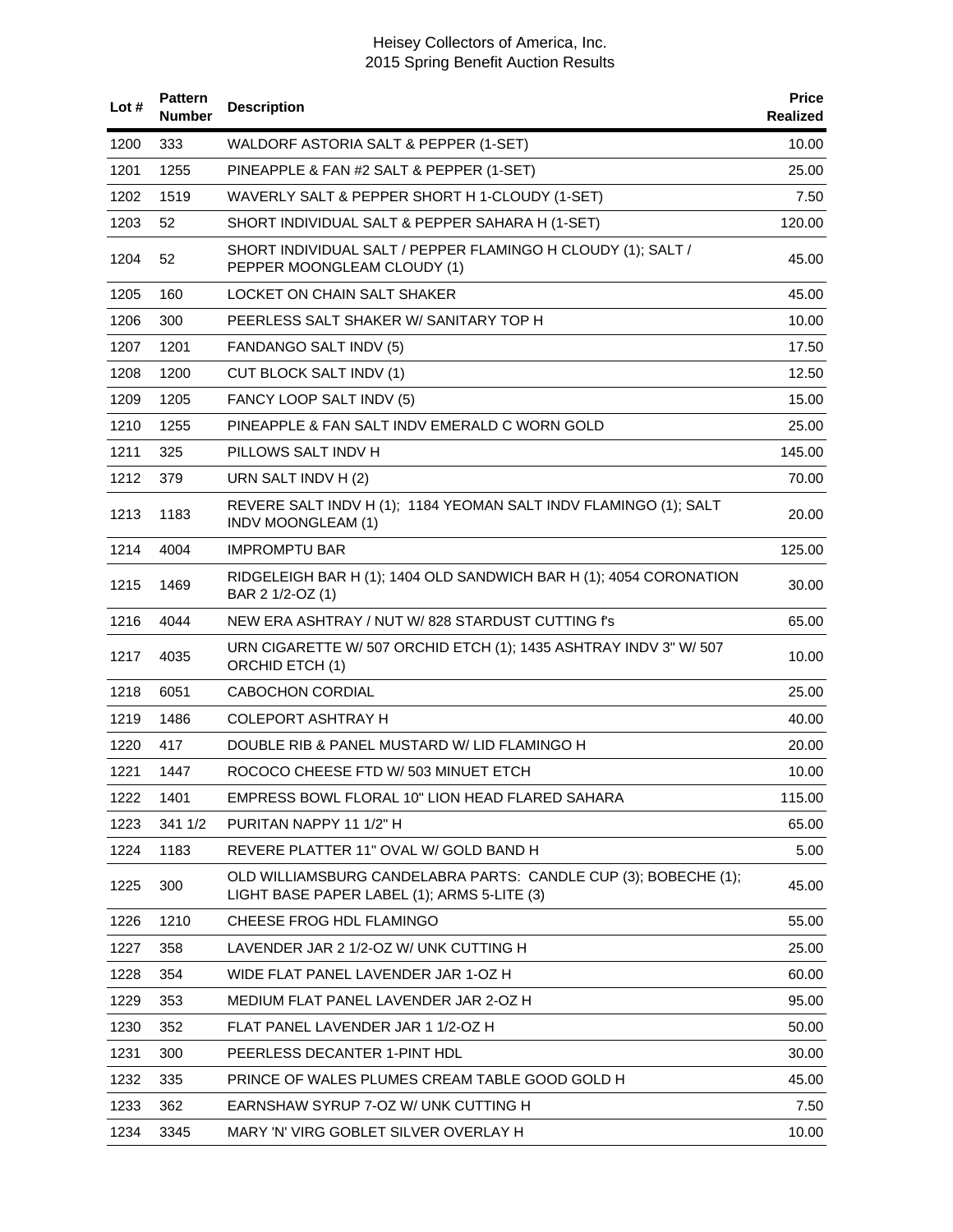| Lot#       | <b>Pattern</b><br><b>Number</b> | <b>Description</b>                                                                                                                                                            | <b>Price</b><br><b>Realized</b> |
|------------|---------------------------------|-------------------------------------------------------------------------------------------------------------------------------------------------------------------------------|---------------------------------|
| 1235       | 30                              | TOM THUMB CANDLESTICK TOY H (PR); 31 JACK-BE-NIMBLE CANDLESTICK<br>TOY H $(1)$                                                                                                | 7.50                            |
| 1236       | 1404                            | OLD SANDWICH ASHTRAY COBALT H (2) f ON 1                                                                                                                                      | 25.00                           |
| 1237       | 3                               | GOOSE WINGS UP CHARLTON DÉCOR (2)                                                                                                                                             | 20.00                           |
| 1238       | 1                               | HORSEHEAD TOY 1-X (2)                                                                                                                                                         | 15.00                           |
| 1239       | 2                               | GOOSE WINGS HALF (3)                                                                                                                                                          | 20.00                           |
| 1240       | 300                             | PEERLESS GOBLET H (3)                                                                                                                                                         | 5.00                            |
| 1241       | 150                             | BANDED FLUTE SHERBET H (5)                                                                                                                                                    | 7.50                            |
| 1242       | 1255                            | PINEAPPLE & FAN #2 SALT & PEPPER GOOD GOLD (1-SET)                                                                                                                            | 22.50                           |
| 1243       | 1280                            | WINGED SCROLL CREAM TABLE CUSTARD FAIR GOLD (1); SPOONER TABLE<br><b>CUSTARD FAIR GOLD (1)</b>                                                                                | 35.00                           |
| 1244       | 5048                            | ROOSTER HEAD COCKTAIL STEMS ONLY (2)                                                                                                                                          | 10.00                           |
| 1245       | 1503                            | CRYSTOLITE SWAN NUT INDV (3)                                                                                                                                                  | 20.00                           |
| 1246       | 1541                            | SCOTTY DOG(1); SCOTTY DOG CHARLTON DÉCOR + BLACK & GOLD SPOTS<br>(1)                                                                                                          | 70.00                           |
| 1247       | 1522                            | COLT STANDING (1); 2 PIGLET STANDING (1)                                                                                                                                      | 95.00                           |
| 1248D 1469 |                                 | RIDGELEIGH CIGARETTE HOLDER RND H (1); ASHTRAY 2 1/2" SQ H (4)                                                                                                                | 10.00                           |
| 1249D 1225 |                                 | PLAIN BAND TOOTHPICK (3)                                                                                                                                                      | 20.00                           |
| 1250D 341  |                                 | OLD WILLIAMSBURG EPERGNETTES H (2); 112 MERCURY CANDLESTICK (1);<br>341 PURITAN PUNCH CUP H (1); 393 NARROW FLUTE PLATE 4 1/2" H (1); 1425<br><b>VICTORIAN COCKTAIL H (1)</b> | 7.50                            |
| 1251       | $\mathbf{1}$                    | HORSEHEAD BOOKEND FROSTED (1)                                                                                                                                                 | 20.00                           |
| 1252       | 2                               | <b>COASTER H ROUGH (4)</b>                                                                                                                                                    | 5.00                            |
| 1253       | 2                               | GOOSE WINGS HALF (1); 3 GOOSE WINGS UP (1)                                                                                                                                    | 22.50                           |
| 1254       | 2                               | GOOSE WINGS HALF (1); 3 GOOSE WINGS UP (1)                                                                                                                                    | 22.50                           |
| 1255       | 2                               | GOOSE WINGS HALF (2)                                                                                                                                                          | 12.50                           |
| 1256       | 4                               | COASTER W/ UNK CUTTING H (4)                                                                                                                                                  | 5.00                            |
| 1257       | 4                               | COASTER H(3)                                                                                                                                                                  | 5.00                            |
| 1258       | 9                               | COASTER H (8)                                                                                                                                                                 | 12.50                           |
| 1259       | 112                             | <b>MERCURY CANDLESTICK (3)</b>                                                                                                                                                | 10.00                           |
| 1260       | 116                             | PENGUIN DECANTER STOPPER ONLY                                                                                                                                                 | 50.00                           |
| 1261       | 1183                            | REVERE PUNCH BOWL H WORN GOLD                                                                                                                                                 | 95.00                           |
| 1262       | 429                             | PLAIN PANEL RECESS SPITTOON - WHIMSEY MADE FROM PITCHER                                                                                                                       | 210.00                          |
| 1263       | 1554                            | FISH BOOKEND (PR)                                                                                                                                                             | 95.00                           |
| 1264       |                                 | HEADLIGHT LENS 8 1/2" "LECALITE" OLD PAPER LABEL                                                                                                                              | 350.00                          |
| 1265       | 1420                            | TULIP VASE 9" W/ UNK CUTTING                                                                                                                                                  | 225.00                          |
| 1266       | 3408                            | JAMESTOWN GOBLET 9-OZ W/ 965 NARCISSUS CUTTING H (5)                                                                                                                          | 25.00                           |
| 1267       | 3408                            | JAMESTOWN CHAMPAGNE W/965 NARCISSUS CUTTING H (3)                                                                                                                             | 5.00                            |
| 1268       | 3408 1/2                        | JAMESTOWN JUICE W/ 965 NARCISSUS CUTTING (2)                                                                                                                                  | 10.00                           |
| 1269       | 1519                            | WAVERLY PLATE 8" W/ 965 NARCISSUS CUTTING (7)                                                                                                                                 | 15.00                           |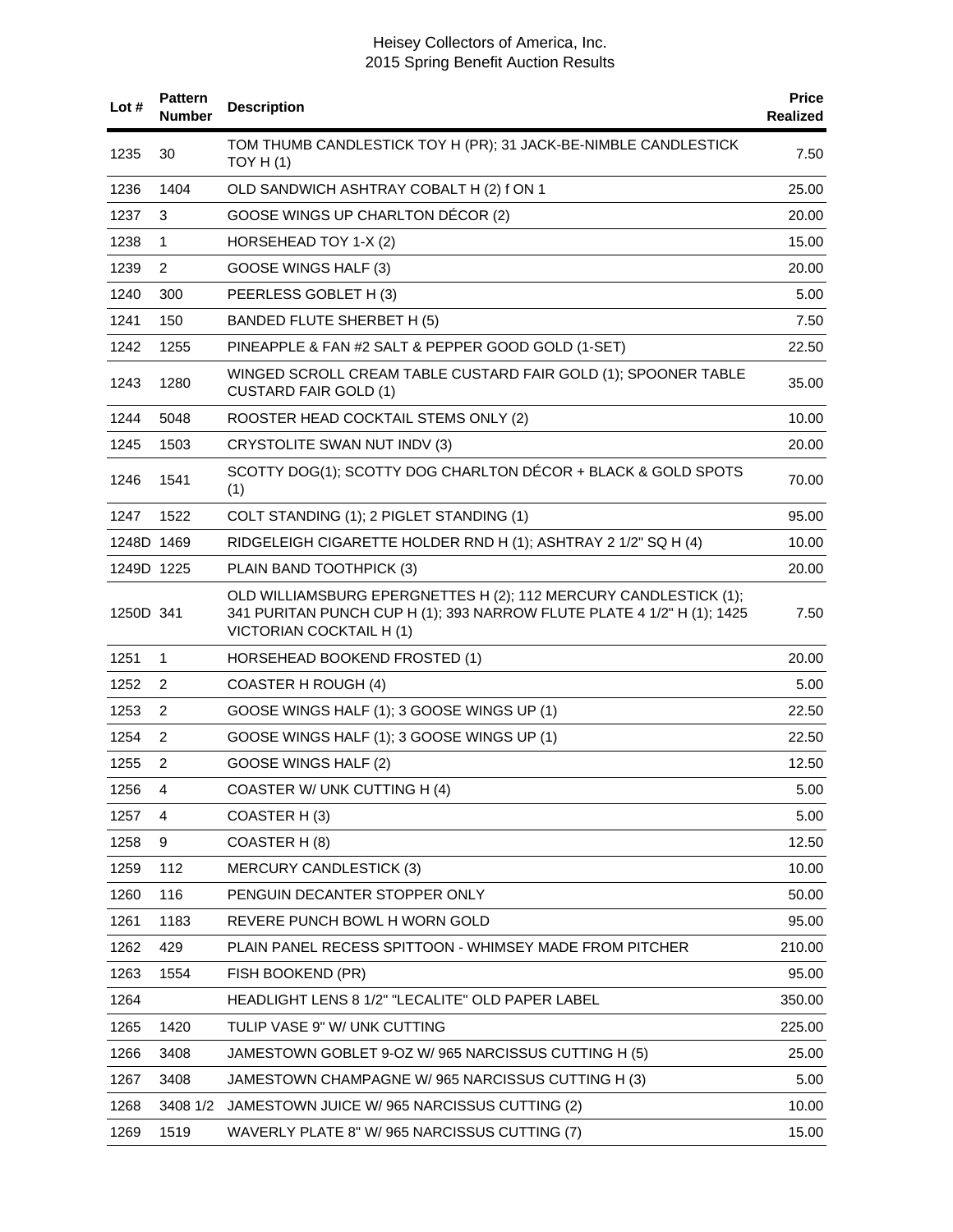| Lot# | <b>Pattern</b><br><b>Number</b> | <b>Description</b>                                                                              | <b>Price</b><br>Realized |
|------|---------------------------------|-------------------------------------------------------------------------------------------------|--------------------------|
| 1270 | 1519                            | WAVERLY CUP & SAUCER W/ 965 NARCISSUS CUTTING H (4-SETS)                                        | 40.00                    |
| 1271 | 1503                            | CRYSTOLITE PUNCH BOWL H (1); PUNCH CUP H (12); LADLE (1)                                        | 80.00                    |
| 1272 | 1503                            | CRYSTOLITE RELISH 3-PRT 12" H (1); CANDLEBLOCK ROSETTE (PR)                                     | 12.50                    |
| 1273 | 1503                            | CRYSTOLITE CHEESE FTD (1); JELLY 5 1/2" HDL SPIDER BOTTOM (1)                                   | 20.00                    |
| 1274 | 1503                            | CRYSTOLITE CRUET (1); CREAM & SUGAR OVAL H (1-SET)                                              | 5.00                     |
| 1275 | 1503                            | CRYSTOLITE PLATE 8" PLAIN BOBBOM (8)                                                            | 7.50                     |
| 1276 | 1503                            | CRYSTOLITE PLATE 8" STAR BOTTOM H (4)                                                           | 10.00                    |
| 1277 | 1503                            | CRYSTOLITE CUP H (10; SAUCER (8)                                                                | 10.00                    |
| 1278 | 341 1/2                         | PURITAN JUG 1-PINT H                                                                            | 40.00                    |
| 1279 | 341 1/2                         | PURITAN JUG 1-QT H                                                                              | 12.50                    |
| 1280 | 341 1/2                         | PURITAN JUG 3-QT                                                                                | 37.50                    |
| 1281 | $\mathbf 1$                     | RINGNECK PHEASANT                                                                               | 45.00                    |
| 1282 | 3386                            | DIAMOND ROSE PILSNER 12-OZ WO COBALT                                                            | 250.00                   |
| 1283 | 3386                            | DIAMOND ROSE PILSNER 12-OZ WO COBALT                                                            | 250.00                   |
| 1284 | 116                             | OAK LEAF CANDLESTICK FROSTED LEAF FLAMINGO (PR)                                                 | 35.00                    |
| 1285 | 1170                            | PLEAT & PANEL CRUET MOONGLEAM                                                                   | 10.00                    |
| 1286 | 1469                            | RIDGELEIGH CANDELABRA 1-LITE 7" (PR)                                                            | 50.00                    |
| 1287 | 1428                            | WARWICK BOWL FLORAL 11" SAHARA H SLIGHT WATER STAIN                                             | 40.00                    |
| 1288 | 1183                            | REVERE PARFAIT NO H (1); 412 TUDOR PARFAIT H (1); 429 PLAIN PANEL<br><b>RECESS PARFAIT H(1)</b> | 40.00                    |
| 1289 | 300                             | PEERLESS GOBLET 7-OZ H (1); 373 OLD WILLIAMSBURG BURGUNDY 3-OZ H<br>(1)                         | 5.00                     |
| 1290 | 351                             | PRISCILLA ALE 4-OZ BASE f (1); 300 PEERLESS CHAMPAGNE FLUTE (1)                                 | 5.00                     |
| 1291 | 1225                            | PLAIN BAND CLARET 5-OZ ENGLISH REGISTRY (1); WINE 2 1/2-OZ ENGLISH<br>REGISTRY (1)              | 5.00                     |
|      | 1292 1404                       | OLD SANDWICH PARFAIT H (1); 1E92 OMEGA WINE 3-OZ SILVER RIM & BASE<br>H(1)                      | 5.00                     |
| 1293 | 150                             | BANDED FLUTE WINE H (1); 393 NARROW FLUTE WINE H (1)                                            | 5.00                     |
| 1294 | 5064                            | HYDRANGEA CHAMPAGNE LAVENDER STAIN VASE                                                         | 125.00                   |
| 1295 | 465                             | RECESSED PANEL CANDY JAR W/ LID IRIDIZED H                                                      | 7.50                     |
| 1296 | 1280                            | WINGED SCROLL TRAY 10" EMERALD                                                                  | 185.00                   |
| 1297 | 1205                            | FANCY LOOP GOBLET EMERALD RIM f                                                                 | 12.50                    |
| 1298 | 300                             | PEERLESS SHERBET HI FT H (1); 1483 STANHOPE COCKTAIL (1); 3350<br>WABASH COCKTAIL H (1)         | 5.00                     |
| 1299 | 3360                            | PENN CHARTER GOBLET CHECKER OPTIC HAWTHORNE H                                                   | 40.00                    |
| 1300 | 3381                            | CREOLE SODA FTD 8-OZ ALEXANDRITE                                                                | 160.00                   |
| 1301 | 3366                            | TROJAN WINE FLAMINGO H                                                                          | 12.50                    |
| 1302 | 3411                            | MONTE CRISTO GOBLET W/ UNK CUTTING                                                              | 20.00                    |
| 1303 | 3368                            | ALBERMARLE PARFAIT 4 1/2-OZ W/ 867 CHATEAU CUTTING H BASE f                                     | 5.00                     |
| 1304 | 4191                            | OLYMPIA VASE 4" H                                                                               | 300.00                   |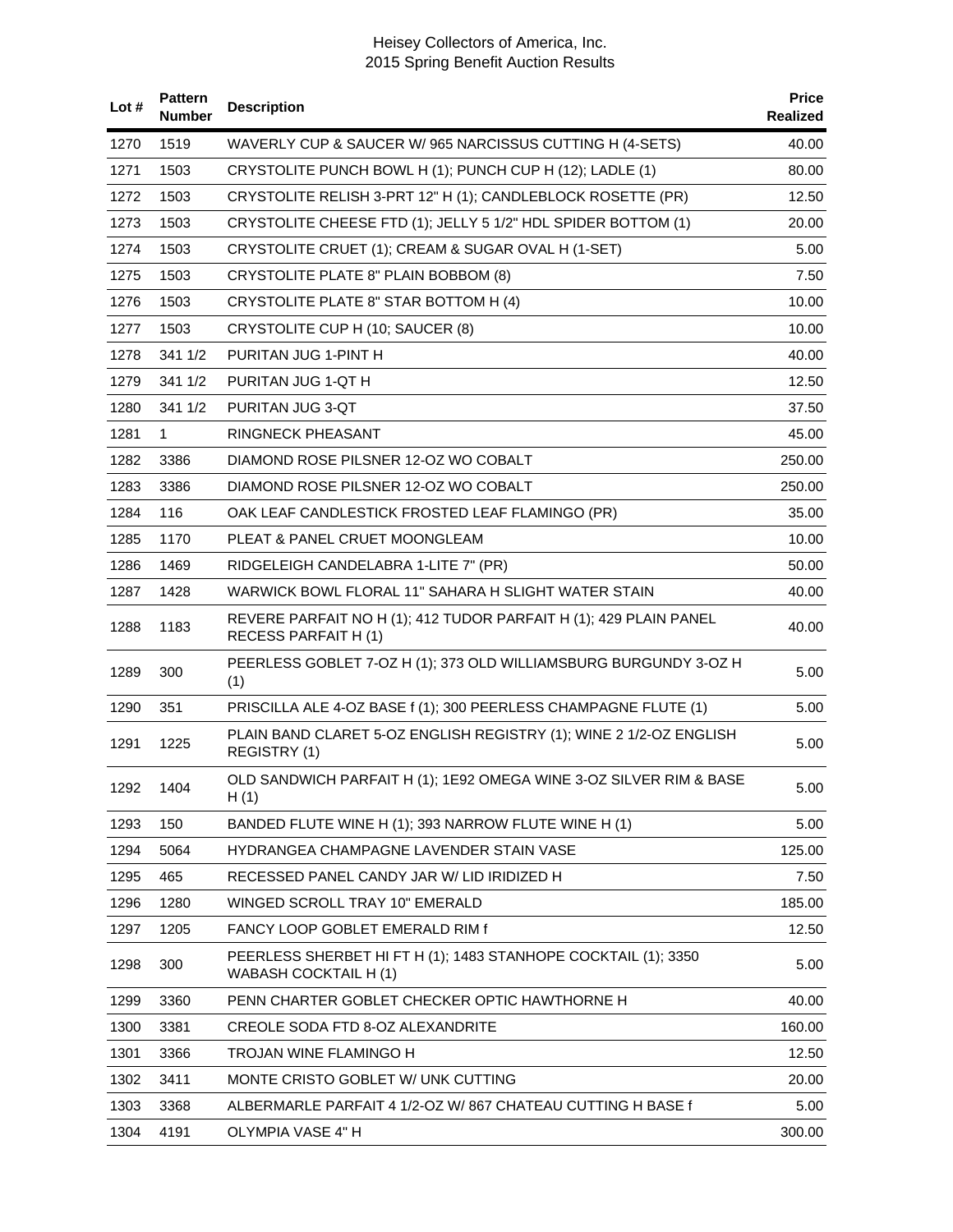| Lot# | <b>Pattern</b><br><b>Number</b> | <b>Description</b>                                                                                                                                                                                                                        | <b>Price</b><br>Realized |
|------|---------------------------------|-------------------------------------------------------------------------------------------------------------------------------------------------------------------------------------------------------------------------------------------|--------------------------|
| 1305 |                                 | OMEGA SHERBET W/ UNK CUTTING H (1); 5038 ROOSTER STEM COCKTAIL<br>(1)                                                                                                                                                                     | 10.00                    |
| 1306 | 3335                            | LADY LEG WINE W/ 168 ADAM ETCH H (1); 3311 VELVEDERE WINE 2-OZ W/<br>35 LACY BAND ETCH (1)                                                                                                                                                | 5.00                     |
| 1307 | 1220                            | PUNTY BAND TOOTHPICK SOUV "OVERLY ON THE SOO" ENAMEL DECOR<br><b>CUSTARD</b>                                                                                                                                                              | 75.00                    |
| 1308 | 1295                            | <b>BEADED SWAG TOOTHPICK RUBY FLASH</b>                                                                                                                                                                                                   | 12.50                    |
| 1309 | 1295                            | BEADED SWAG TOOTHPICK SOUV "OHIO VALLEY EXPO 1910" GOLD<br>ENAMEL DÉCOR OPAL                                                                                                                                                              | 20.00                    |
| 1310 | 343                             | SUNBURST TOOTHPICK H                                                                                                                                                                                                                      | 55.00                    |
| 1311 | 339                             | CONTINENTAL TOOTHPICK H                                                                                                                                                                                                                   | 25.00                    |
| 1312 | 341                             | PURITAN TOOTHPICK FTD H                                                                                                                                                                                                                   | 35.00                    |
| 1313 | 1280                            | WINGED SCROLL TOOTHPICK EMERALD H FAIR GOLD                                                                                                                                                                                               | 180.00                   |
| 1314 | 1205                            | FANCY LOOP TOOTHPICK EMERALD POOR GOLD                                                                                                                                                                                                    | 50.00                    |
| 1315 | 1220                            | PUNTY BAND TOOTHPICK BEADED TOP SOUV "LAWRENCE ZINN 1901"<br><b>RUBY FLASH</b>                                                                                                                                                            | 30.00                    |
| 1316 | 1220                            | PUNTY BAND HANDLELESS CUSTARD BEADED TOP H RIM f                                                                                                                                                                                          | 10.00                    |
| 1317 | 353                             | MEDIUM FLAT PANEL TOOTHPICK TRAY H                                                                                                                                                                                                        | 12.50                    |
| 1318 | 1225                            | PLAIN BAND HANDLELESS CUSTARD SOUV "JERSEYVILLE ILL 1902"<br><b>CUSTARD H POOR GOLD</b>                                                                                                                                                   | 10.00                    |
| 1319 | 6091                            | CABOCHON JUICE FTD W/ 1066 DEBUTANTE CUTTING PAPER LABEL (1);<br>JUICE FTD W/ 1072 SOUTHWIND CUTTING PAPER LABEL (1); 5077<br>LEGIONNAIRE JUICE FTD W/ 1025 ARCADIA CUTTING (1); 4085 STANHOPE<br>SODA 5-OZ FTD W/ 494 SWINGTIME ETCH (1) | 25.00                    |
| 1320 | 3389                            | DUQUESNE WINE W/ 480 NORMANDY ETCH (1); 3333 OLD GLORY WINE W/<br>413 RENAISSANCE ETCH (1); 3308 BOB WHITE WINE W/ 366 PEACOCK ETCH<br>(1)                                                                                                | 22.50                    |
| 1321 | 3368                            | ALBERMARLE WINE W/ 445 TROJAN ETCH FLAMINGO H (1); 3389 DUQUESNE<br>WINE W/ 450 CHINTZ ETCH SAHARA (1)                                                                                                                                    | 45.00                    |
| 1322 | 3312                            | GAYOSO PARFAIT W/163 MONTICELLO ETCH (1); 3350 WABASH PARFAIT W/<br>439 PIED PIPER ETCH H (1); 5009 QUEEN ANN COCKTAIL W/ 913<br><b>EVERGLADE CUTTING (1)</b>                                                                             | 5.00                     |
| 1323 | 5048                            | ROOSTER HEAD STEM ONLY FROSTED COMB (1); 1509 QUEEN ANN LEMON<br>DISH LID ONLY W/UNK CUTTING (1)                                                                                                                                          | 5.00                     |
| 1324 | 1210                            | FROG CHEESE TRAY HDL MOONGLEAM OLD PAPER LABEL                                                                                                                                                                                            | 155.00                   |
| 1325 | 1                               | <b>RINGNECK PHEASANT</b>                                                                                                                                                                                                                  | 40.00                    |
| 1326 | 1540                            | PLUG HORSE (OSCAR)                                                                                                                                                                                                                        | 30.00                    |
| 1327 | $\overline{2}$                  | GOOSE WINGS HALF GOLD WINGS & HEAD                                                                                                                                                                                                        | 20.00                    |
| 1328 | 1489                            | PURITAN HORSEHEAD CIGARETTE BOX LGE                                                                                                                                                                                                       | 30.00                    |
| 1329 | 1601                            | SLEEPING FOX ASHTRAY fON EAR                                                                                                                                                                                                              | 45.00                    |
| 1330 | 3304                            | SPANISH COCKTAIL COBALT BOWL 1-RIM f (5)                                                                                                                                                                                                  | 195.00                   |
| 1331 | 3304                            | SPANISH GOBLET COBALT BOWL RIM f                                                                                                                                                                                                          | 25.00                    |
| 1332 | 1417                            | ARCH TUMBLER COBALT RIB f (4)                                                                                                                                                                                                             | 110.00                   |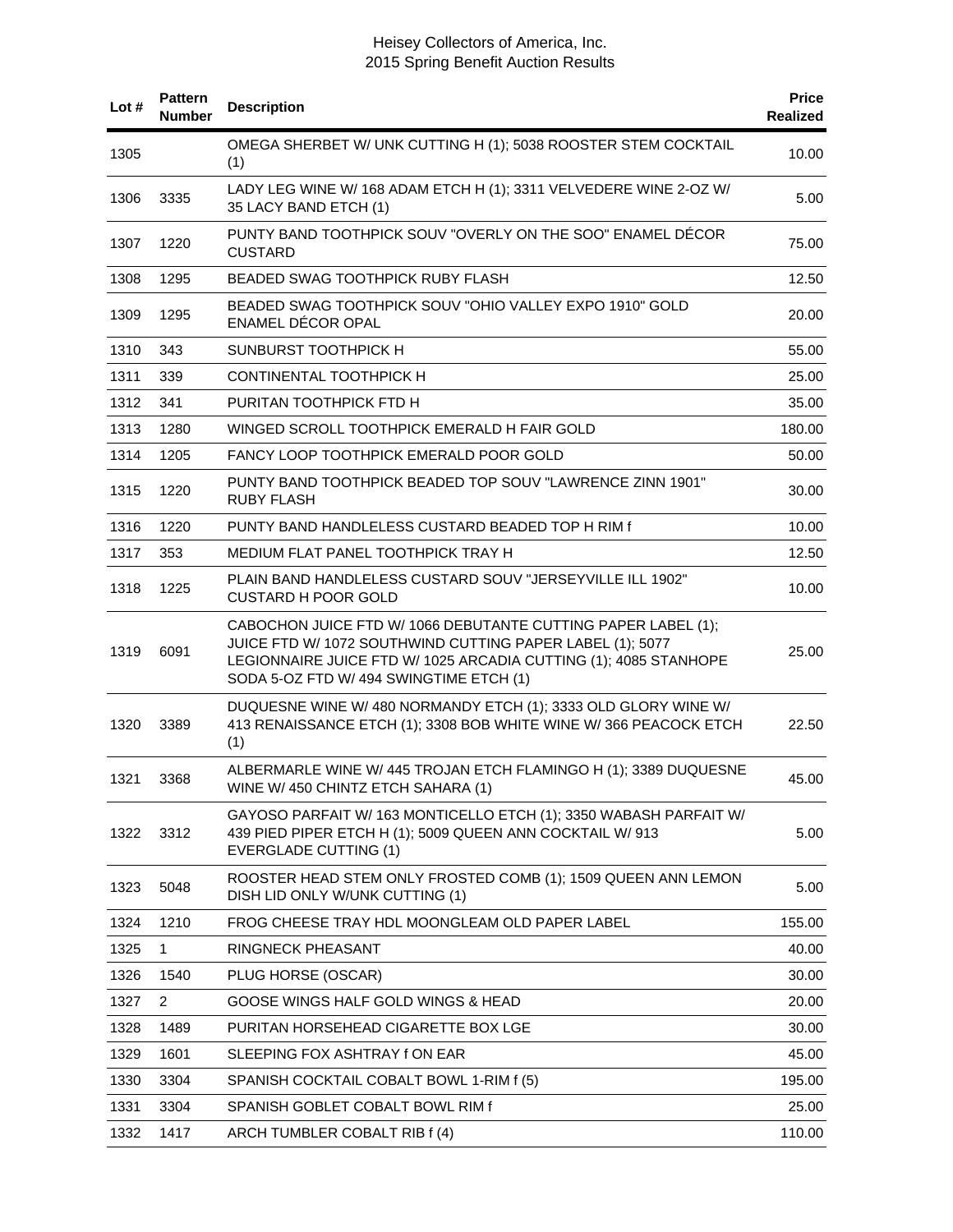| Lot# | <b>Pattern</b><br><b>Number</b> | <b>Description</b>                                                                                                                                                                                                                                              | <b>Price</b><br><b>Realized</b> |
|------|---------------------------------|-----------------------------------------------------------------------------------------------------------------------------------------------------------------------------------------------------------------------------------------------------------------|---------------------------------|
| 1333 | 3001/2                          | PEERLESS BAR H (5)                                                                                                                                                                                                                                              | 25.00                           |
| 1334 | 300                             | PEERLESS GOBLET H (5); SHERBET H (2)                                                                                                                                                                                                                            | 20.00                           |
| 1335 | 300                             | PEERLESS PLATE 6" H (12); 300 1/2 FINGER BOWL H (1)                                                                                                                                                                                                             | 10.00                           |
| 1336 | 300 1/2                         | PEERLESS JUG 1/2-GAL H                                                                                                                                                                                                                                          | 40.00                           |
| 1337 | 325                             | PILLOWS PUNCH CUP H (2)                                                                                                                                                                                                                                         | 47.50                           |
| 1338 | 310                             | RING BAND PUNCH CUP SOUV "MASSENA N Y" CUSTARD (1); PUNCH CUP<br>SOUV "WATCH HILL" CUSTARD (1); PUNCH CUP SOUV "MARINETTE"<br>CUSTARD (1)                                                                                                                       | 10.00                           |
| 1339 | 337                             | TOURAINE PUNCH CUP H (1); PLATE 5 1/2" H (2)                                                                                                                                                                                                                    | 5.00                            |
| 1340 | 150                             | BANDED FLUTE TRAY 13" H STAINED (1); 300 PEERLESS PUNCH CUP H (1);<br>331 COLONIAL PANEL FINGER BOWL W/ OPTIC H (1); 341 OLD<br>WILLIAMSBURG SUGAR INDV H (1); 341 OLD ILLIAMSBURG NAPPY 3 1/2" H<br>(1); 341 PURITAN CELERY 9" H (1); 17 PUFF BOX NO LID H (1) | 70.00                           |
| 1341 | 335                             | PRINCE OF WALES PLUMES SPOONER FAIR GOLD H (1); SUGAR W/ LID H<br>WORN GOLD (1)                                                                                                                                                                                 | 25.00                           |
| 1342 | 339                             | CONTINENTAL WINE H WORN GOLD (5)                                                                                                                                                                                                                                | 10.00                           |
| 1343 | 335                             | PRINCE OF WALES PLUMES CREAM & SUGAR GOOD GOLD (1-SET);<br>SPOONER GOOD GOLD (1); BUTTER W/ LID (1)                                                                                                                                                             | 190.00                          |
| 1344 | 341                             | PURITAN CHAMPAGNE H (6)                                                                                                                                                                                                                                         | 7.50                            |
| 1345 | 341                             | PURITAN CLARET H (6)                                                                                                                                                                                                                                            | 10.00                           |
| 1346 | 341 1/2                         | PURITAN NAPPY 4 1/2" H (6); 341 PURITAN PLATE 6" H (6)                                                                                                                                                                                                          | 12.50                           |
| 1347 | 341 1/2                         | PURITAN JUG 3-PINT H                                                                                                                                                                                                                                            | 40.00                           |
| 1348 | 341                             | PURITAN MAYO UNDERPLATE H (1); PICKLE OVAL H (1); 341 1/2 PURITAN<br>FINGER BOWL STRAIGHT H (1)                                                                                                                                                                 | 12.50                           |
| 1349 | 341                             | PURITAN PICKLE W/ LID GOLD DÉCOR H                                                                                                                                                                                                                              | 10.00                           |
| 1350 | 341 1/2                         | PURITAN SUGAR W/ LID TABLE H                                                                                                                                                                                                                                    | 10.00                           |
| 1351 | 350                             | PINWHEEL & FAN PUFF BOX NO LID H                                                                                                                                                                                                                                | 5.00                            |
| 1352 | 347                             | CRÈME DE MINT H (4)                                                                                                                                                                                                                                             | 5.00                            |
| 1353 | 351                             | PRISCILLA PUNCH CUP H (6)                                                                                                                                                                                                                                       | 5.00                            |
| 1354 | 4036                            | MARSHALL COCKTAIL SHAKER W/ ROOSTER HEAD STOPPER; 5048<br>ROOSTER HEAD COCKTAIL (2)                                                                                                                                                                             | 70.00                           |
| 1355 | 1522                            | COLT STANDING (1); 1527 COLT KICKING (1); 1529 COLT BALKING (1)                                                                                                                                                                                                 | 160.00                          |
| 1356 | 1541                            | SCOTTY DOG"(2)                                                                                                                                                                                                                                                  | 60.00                           |
| 1357 | 1540                            | PLUG HORSE (OSCAR)"(2)                                                                                                                                                                                                                                          | 60.00                           |
| 1358 | 12                              | MALLARDWINGS UP                                                                                                                                                                                                                                                 | 35.00                           |
| 1359 | 1554                            | FISHBOOKEND (PR)                                                                                                                                                                                                                                                | 70.00                           |
| 1360 | 1557                            | FIGHTING ROOSTER"(2)                                                                                                                                                                                                                                            | 40.00                           |
| 1361 | 1557                            | ROOSTER VASE                                                                                                                                                                                                                                                    | 25.00                           |
| 1362 | 1                               | <b>DONKEY</b>                                                                                                                                                                                                                                                   | 75.00                           |
| 1363 | 1                               | GOOSE WINGS DOWN (1); 2 GOOSE WINGS HALF PAPER LABEL (1); 3<br>GOOSE WINGS UP (1)                                                                                                                                                                               | 100.00                          |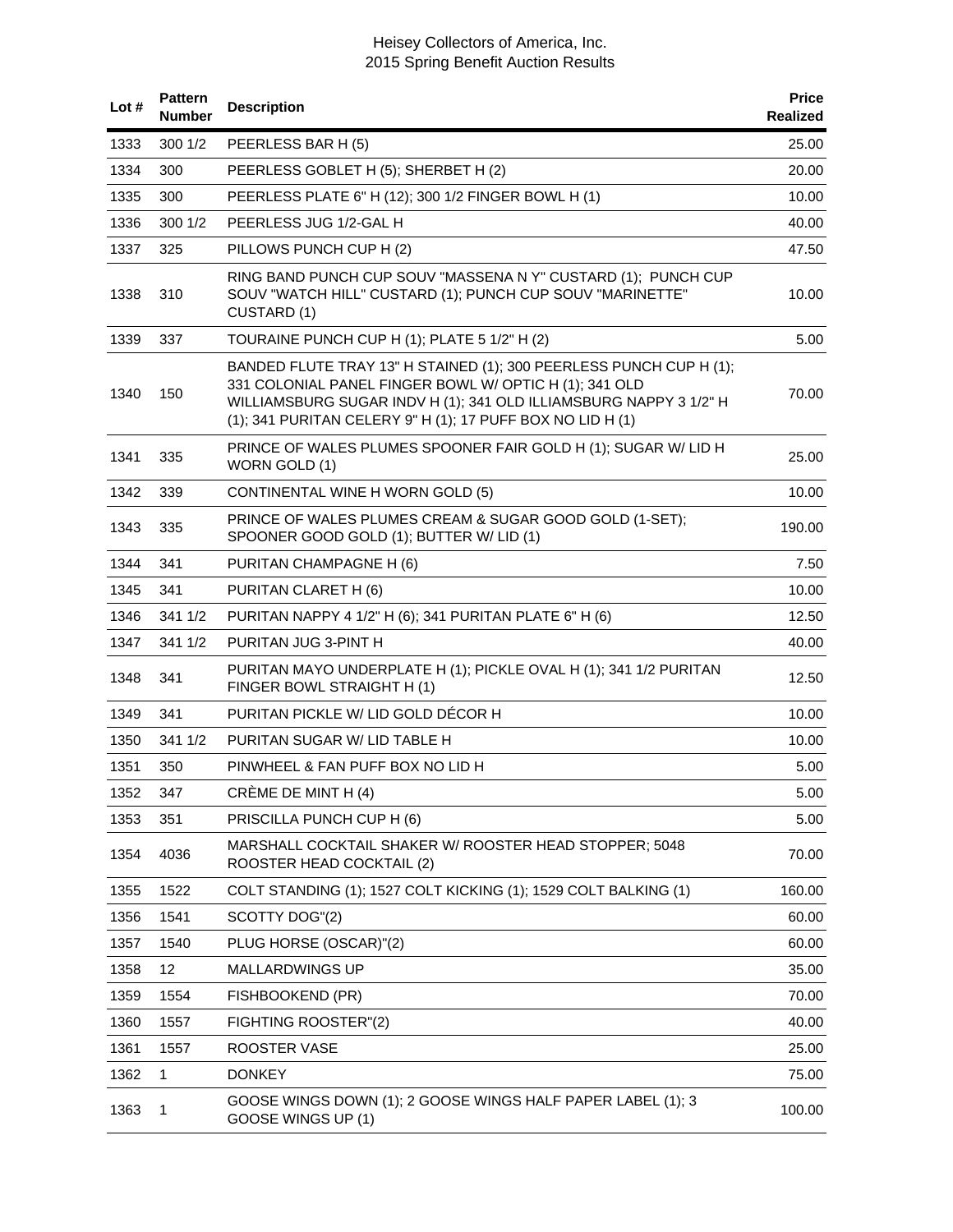| Lot # | <b>Pattern</b><br><b>Number</b> | <b>Description</b>                                                                                              | <b>Price</b><br>Realized |
|-------|---------------------------------|-----------------------------------------------------------------------------------------------------------------|--------------------------|
| 1364  | 373                             | OLD WILLIAMSBURG COCKTAIL H (8)                                                                                 | 12.50                    |
| 1365  | 1503                            | CRYSTOLITE CANDLESTICK 3-LITE (PR)                                                                              | 12.50                    |
| 1366  | 1503                            | CRYSTOLITE RELISH 3-PRT 9 1/2" (2)                                                                              | 12.50                    |
| 1367  | 10                              | OAK LEAF COASTER (2); COASTER MOONGLEAM (1); COASTER FLAMINGO<br>(1); COASTER HAWTHORNE (1); COASTER SAHARA (1) | 135.00                   |
| 1368  | 3404                            | SPANISH COCKTAIL COBALT BOWL H                                                                                  | 65.00                    |
| 1369  | 1511                            | TOUJOURS CREAM & SUGAR INDV H (1-SET)                                                                           | 5.00                     |
| 1370  | 4231                            | <b>FAVOR VASE COBALT</b>                                                                                        | 160.00                   |
| 1371  | 4228                            | FAVOR VASE SAHARA                                                                                               | 130.00                   |
| 1372  | 1404                            | OLD SANDWICH ASHTRAY COBALT (3)                                                                                 | 50.00                    |
| 1373  | 3390                            | CARCASSONNE CIGARETTE HOLDER COBALT                                                                             | 70.00                    |
| 1374  | 1401                            | EMPRESS PLATE 8" SQ COBALT ALL SHOW WEAR (4)                                                                    | 110.00                   |
| 1375  | 1401                            | EMPRESS PLATE 8" RND COBALT H SHOW WEAR                                                                         | 45.00                    |
| 1376  | 1020                            | PHYLLIS CREAM & SUGAR HDL C VASELINE H (1-SET)                                                                  | 250.00                   |
| 1377  | 1405                            | IPSWICH CREAM & SUGAR MOONGLEAM H (1-SET)                                                                       | 260.00                   |
| 1378  | 1252                            | TWIST CREAM & SUGAR LIGHTENING HDLS MOONGLEAM H (1-SET) CHIP<br>ON CREAM                                        | 220.00                   |
| 1379  | 1540                            | LARIAT CANDLESTICK 3-LITE (PR)                                                                                  | 15.00                    |
| 1380  | 1280                            | WINGED SCROLL CREAM & SUGAR W/ LID EMERALD (1-SET)                                                              | 110.00                   |
| 1381  | 1184                            | YEOMAN CREAM INDV RESTAURANT DO H                                                                               | 180.00                   |
| 1382  | 1255                            | PINEAPPLE & FAN CREAM & SUGAR HOTEL EMERALD POOR GOLD (1-SET)                                                   | 30.00                    |
| 1383  | 3404                            | SPANISH CHAMPAGNE TANGERINE BOWL H                                                                              | 275.00                   |
| 1384  | 1401                            | <b>EMPRESS PLATE 8" SQ TANGERINE H</b>                                                                          | 150.00                   |
| 1385  | 1401                            | EMPRESS PLATE 8" SQ COBALT H (2)                                                                                | 90.00                    |
| 1386  | 3404                            | SPANISH GOBLET COBALT BOWL H (2)                                                                                | 140.00                   |
| 1387  | 4165                            | SHAW PITCHER FLAMINGO                                                                                           | 450.00                   |
| 1388  | 18                              | FLOWER BLOCK 9"                                                                                                 | 35.00                    |
| 1389  | 10                              | FLOWER BLOCK 5" FLAMINGO                                                                                        | 50.00                    |
| 1390  | 15                              | FLOWER BLOCK 5" BASE ONLY FLAMINGO (1); 15 FLOWER BLOCK 5" BASE<br>ONLY (1)                                     | 50.00                    |
| 1391  | 1201                            | <b>FANDANGO TOOTHPICK H</b>                                                                                     | 50.00                    |
| 1392  | 1567                            | PLANTATION CRUET                                                                                                | 15.00                    |
| 1393  | 5040                            | LARIAT CORDIAL SHORT STEM W/980 MOONGLO CUTTING                                                                 | 55.00                    |
| 1394  | 6010                            | FINESSE CORDIAL PAPER LABEL                                                                                     | 100.00                   |
| 1395  | 325                             | PILLOWS ROSE BOWL FTD                                                                                           | 120.00                   |
| 1396  | 1205                            | <b>FANCY LOOP WINE</b>                                                                                          | 25.00                    |
| 1397  | 1205                            | FANCY LOOP #1 SALT SHAKER W/ METAL LID                                                                          | 10.00                    |
| 1398  | 305                             | PUNTY & DIAMOND POINT SCENT BOTTLE                                                                              | 25.00                    |
| 1399  | 1553                            | <b>SPARROW</b>                                                                                                  | 45.00                    |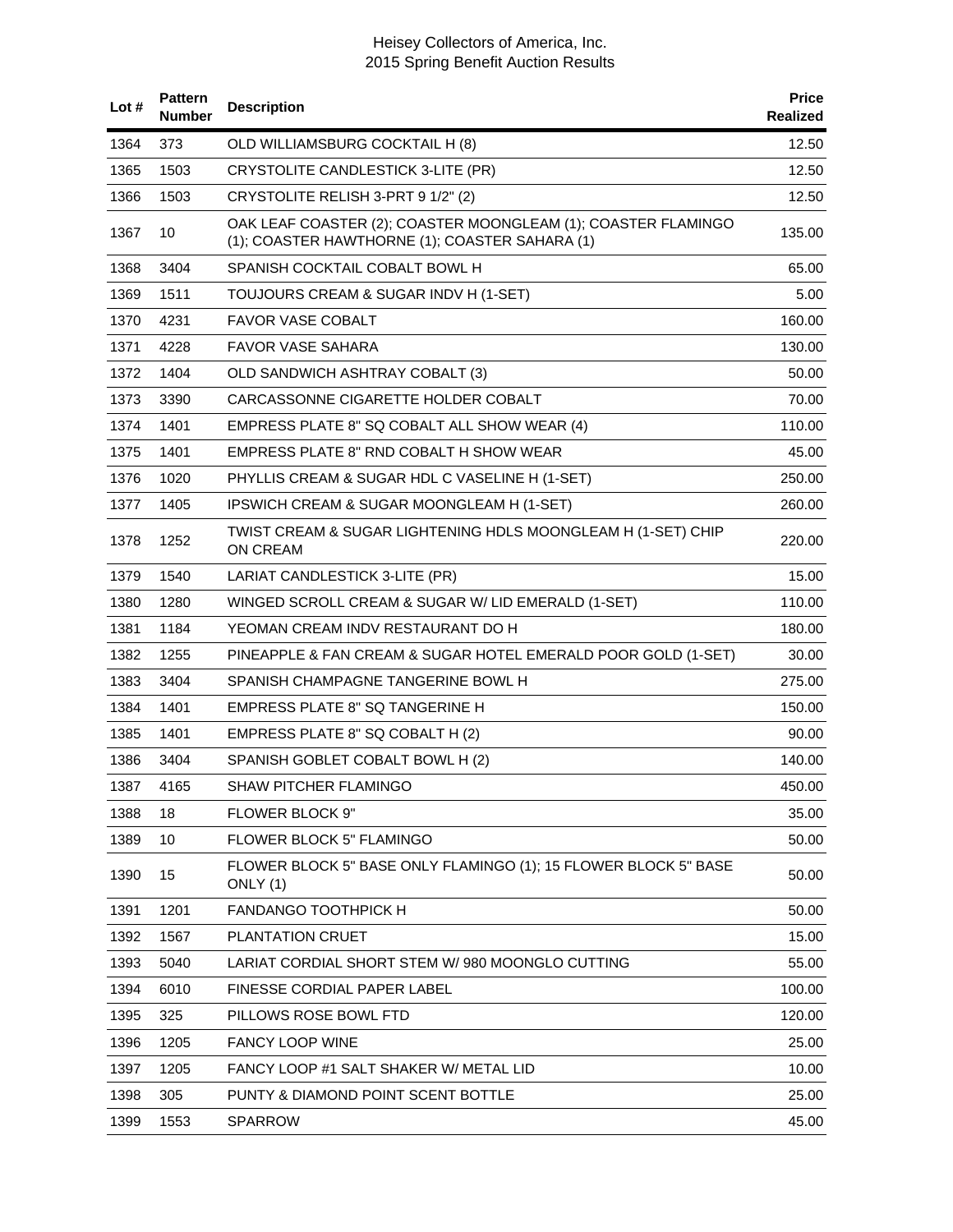| Lot#       | <b>Pattern</b><br><b>Number</b> | <b>Description</b>                                                                                  | <b>Price</b><br>Realized |
|------------|---------------------------------|-----------------------------------------------------------------------------------------------------|--------------------------|
| 1400       | 1538                            | RABBIT PAPER WEIGHT BASE f                                                                          | 90.00                    |
| 1401       | 1355                            | <b>FAIRACRE PITCHER MOONGLEAM FT &amp; HDL H</b>                                                    | 80.00                    |
| 1402       | 1                               | <b>RINGNECK PHEASANT</b>                                                                            | 25.00                    |
| 1403       | 114                             | PLUTO CANDLESTICK HAWTHORNE (PR)                                                                    | 65.00                    |
| 1404d 3308 |                                 | BOB WHITE GOBLET W/366 PEACOCK ETCH (4); SHERBET W/366 PEACOCK<br><b>ETCH 1-f (4)</b>               | 55.00                    |
| 1405       | 4204                            | JOYCE BUD VASE MOONGLEAM RIM R                                                                      | 100.00                   |
| 1406       | 4204                            | JOYCE BUD VASE FLAMINGO                                                                             | 135.00                   |
| 1407       | 1252                            | TWIST BOWL FLORAL 12" W/ UNK CUTTING MOONGLEAM H (1);<br>CANDLESTICK W/ UNKCUTTING MOONGLEAM H (PR) | 65.00                    |
| 1408       | 1509                            | QUEEN ANN BOWL FLORAL 8" FTD 2-HDL W/ 507 ORCHID ETCH H                                             | 20.00                    |
| 1409       | 1                               | RINGNECK PHEASANT"(2)                                                                               | 40.00                    |
| 1410       | $\mathbf{1}$                    | <b>MADONNA FROSTED</b>                                                                              | 30.00                    |
| 1411       | 417                             | DOUBLE RIB & PANEL BAR H (4)                                                                        | 30.00                    |
| 1412       | 4054                            | CORONATION BAR 1-OZ (8)                                                                             | 45.00                    |
| 1413       | 31                              | JACK-BE-NIMBLE CANDLESTICK TOY H (PR)                                                               | 20.00                    |
| 1414       | 5025                            | TYROLEAN GOBLET W/ 507 ORCHID ETCH (5)                                                              | 65.00                    |
| 1415       | 1632                            | LODESTAR RELISH 3-PR 8" DAWN H                                                                      | 85.00                    |
| 1416       | 459                             | ROUND COLONIAL BASKET 6" W/ UNK CUTTING H                                                           | 50.00                    |
| 1417       | 338                             | <b>VASE CARNATION 9"</b>                                                                            | 45.00                    |
| 1418       | 353                             | MEDIUM FLAT PANEL CANDY W/ LID 1/2-LB H                                                             | 15.00                    |
| 1419       | 301                             | OLD WILLIAMSBURG CANDELABRA 2-LITE LOW BASE (1)                                                     | 55.00                    |
| 1420       | 365                             | QUEEN ANNE PUNCH BOWL H (1); BASE H (1)                                                             | 125.00                   |
| 1421       | 365                             | QUEEN ANNE PUNCH CUP H (2)                                                                          | 65.00                    |
| 1422       | 1188                            | REVERE WAFER TRAY 4 1/2" X 7 3/4" H f                                                               | 20.00                    |
| 1423       | 335                             | PRINCE OF WALES PLUMES PUNCH BOWL 14"H (1); BASE H (1)                                              | 375.00                   |
| 1424       | 1469                            | RIDGELEIGH BOWL FLORAL 12" OVAL SAHARA H f                                                          | 40.00                    |
| 1425       | 1404                            | OLD SANDWICH PLATE 7" SAHARA H (3)                                                                  | 15.00                    |
| 1426       | 1404                            | OLD SANDWICH OYSTER COCKTAIL H (3)                                                                  | 5.00                     |
| 1427       | 325                             | PILLOWS NAPPY 8" H                                                                                  | 50.00                    |
| 1428       | 325                             | PILLOWS CAKE SALVER H                                                                               | 210.00                   |
| 1429       | 1404                            | OLD SANDWICH BOWL FLORAL OVAL FLAMINGO H                                                            | 60.00                    |
| 1430       | 1252                            | TWIST BOWL FLORAL 9" FLAMINGO FLARED H                                                              | 40.00                    |
| 1431       | 337                             | TOURAINE PUNCH CUP H (5)                                                                            | 5.00                     |
| 1432       | 1255                            | PINEAPPLE & FAN BOWL 10" OVAL                                                                       | 40.00                    |
| 1433       | 1469                            | RIDGELEIGH BOWL FLORAL 11" FLARED H                                                                 | 10.00                    |
| 1434       | 1540                            | LARIAT BOWL GARDENIA 13" HEAVY LOOPS H                                                              | 25.00                    |
| 1435       | 1170                            | PLEAT & PANEL SPICE TRAY MOONGLEAM H                                                                | 30.00                    |
| 1436       | 1253                            | TRICORN MINT FLAMINGO H                                                                             | 10.00                    |